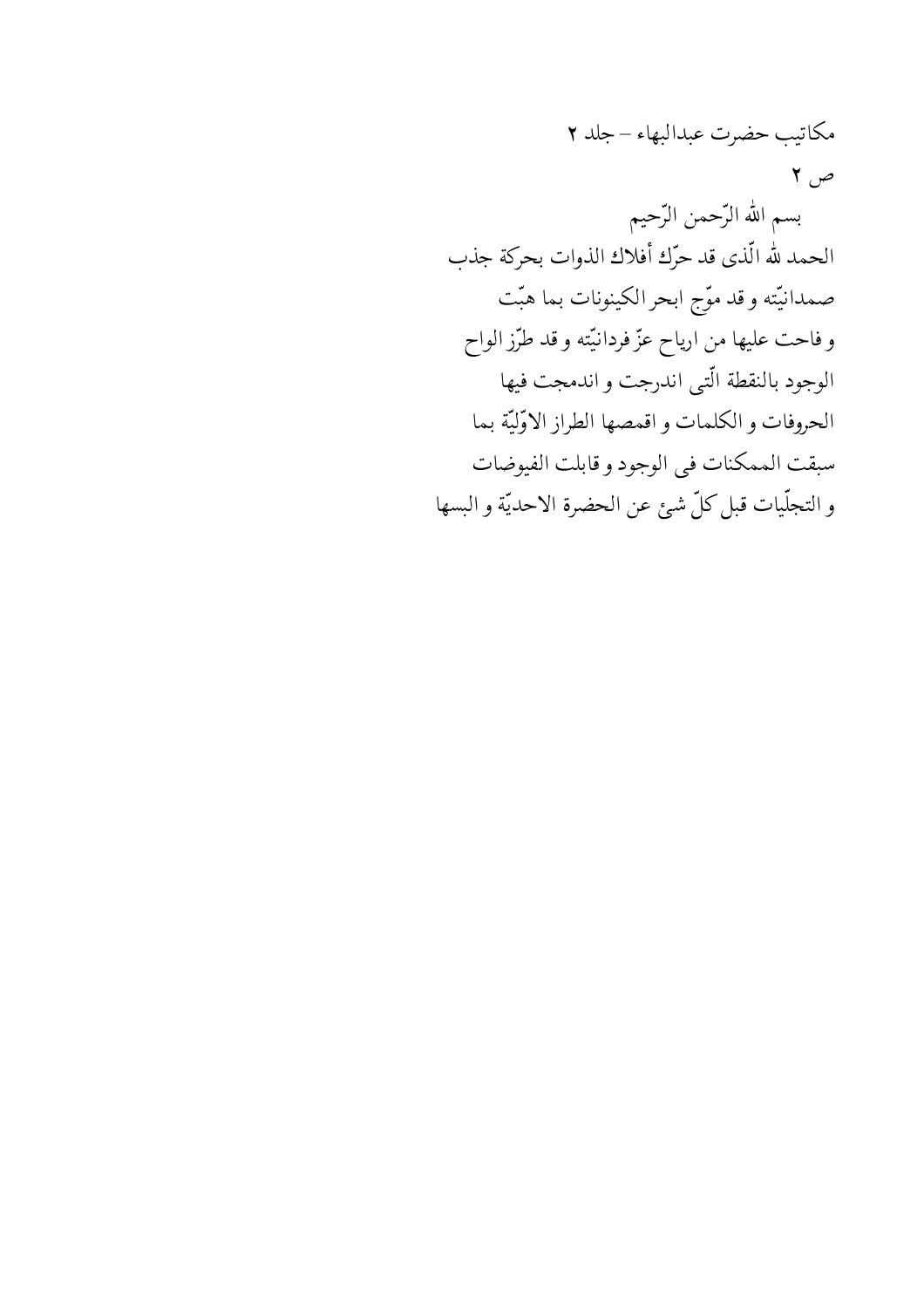ص ۳ القميص الآخريّة بماكانت مكمّل الكلمات اللاهوتيّة ومنتهى كلمة التوحيد في الجبروت الاثباتيّة وجعلها مبدء الكلمات التامّات بما ظهرت وبرزت عنها الحقائق و الاعيان في الملكوت البدئيّة و قدّرها مرجع كلّ شئ بما رجعت اليها الحروفات العالية و دارت الدائرة حول نفسها وظهرت الاوّليّة و الآخريّة في القميص الواحديّة واتّحدت الظاهريّة والباطنيّة في النقطة الاحديّة وانكشف جمال هذه الآية الفرقانيّة في المرآت الكينونيّة هو الاوّل و الآخر و الظاهر والباطن وانّا لله وانّا اليه راجعون و اصلّی و اسلّم علی اوّل جوهر قام به کلّ الشئون الجوهريّة في ملكوت الاسماء و الصفات و على اوّل نور استنارت به زجاجة القلوب عند تجلَّى الذات و اوَّل نفس هاج من مهبّ عناية الله و احيي به هياكل التوحيد وحقائق التجريد من لطائف المجرّدات وآله الّذين بهم اشتعلت سراج المعرفة في قلوب العاشقين وكانوا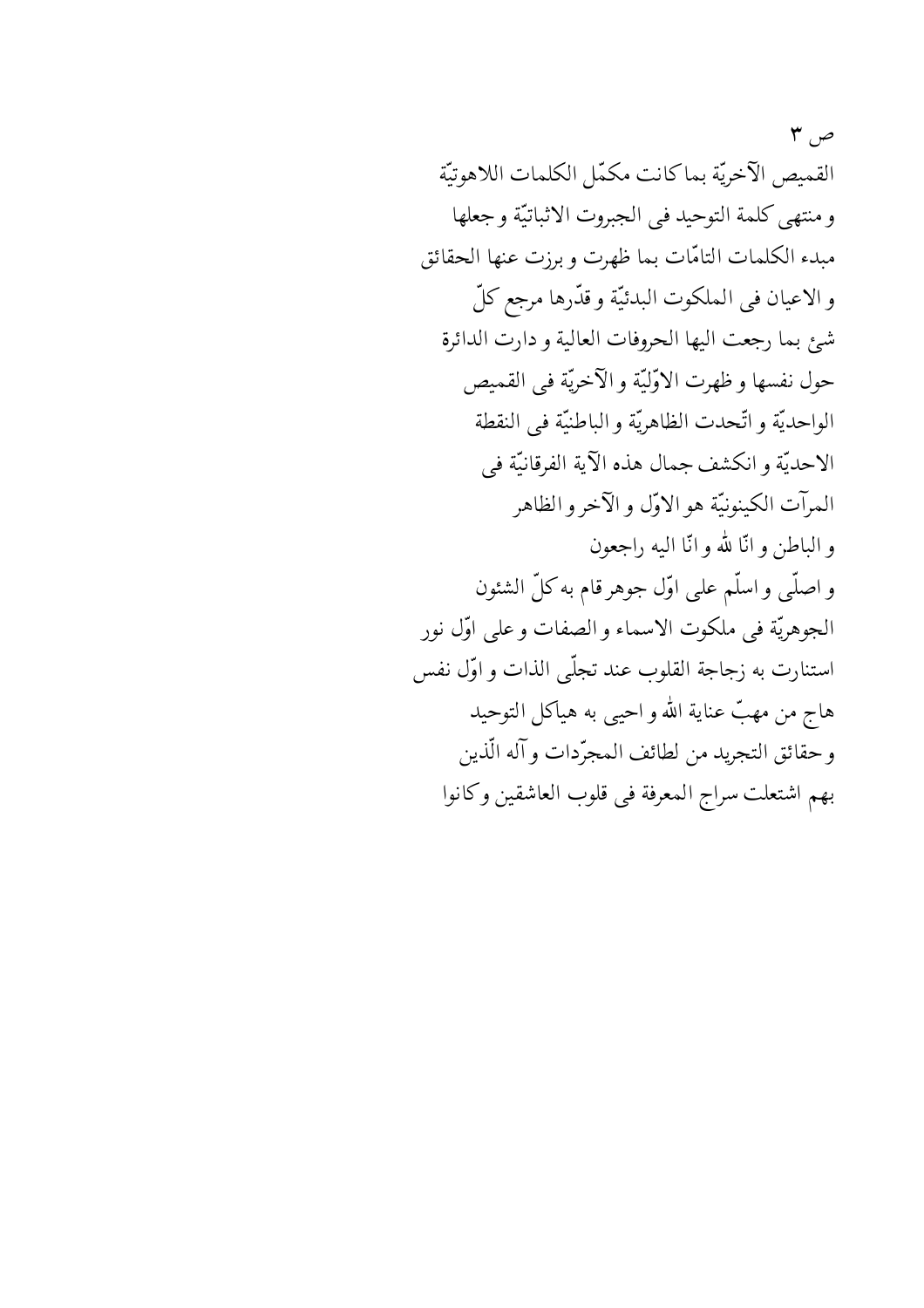$\epsilon$   $\varphi$ في سماء العلم شموساً لائحات و في حقّهم نزلت الآيات المحكمات و الكلمات التامّات من لدى الله خالق الارضين والسموات و بعد بر ناظر این کلمات و واقف این اشارات معلوم و مشهود بوده نظر بخواهش و طلب سالك مسالك هدايت وبنده حلقه بكوش شاه ولايت وطالب اسرار غيبيّه الهيّه وواقف اشارات خفيّه ربّانيّه محبّ خاندان و اهل بيت حضرت مصطفى و دوست درويشان و منظور نظر ايشان متوسّل بعروة الله الوثقي و السبب الاقوى على شوكت پاشا ولد مرحوم آغا حسين پاشا وفّقه الله لما يشاء اين درويش اراده نموده كه شرح مختصري وتفسير موجز ومفيدي بحديث قدسي مشهوركه "كنت كنزاً مخفيّاً فأحببت ان أعرف فخلقت الخلق لأعرف" مرقوم دارد اگر چه در صدف هر كلمه ازاين نغمه الهيّه ورنّه ربّانيّه لئآلمي علم مكنون ما لانهايه مستوركحشته ودر اوعيه هرحرفي ازآن بحور معانبي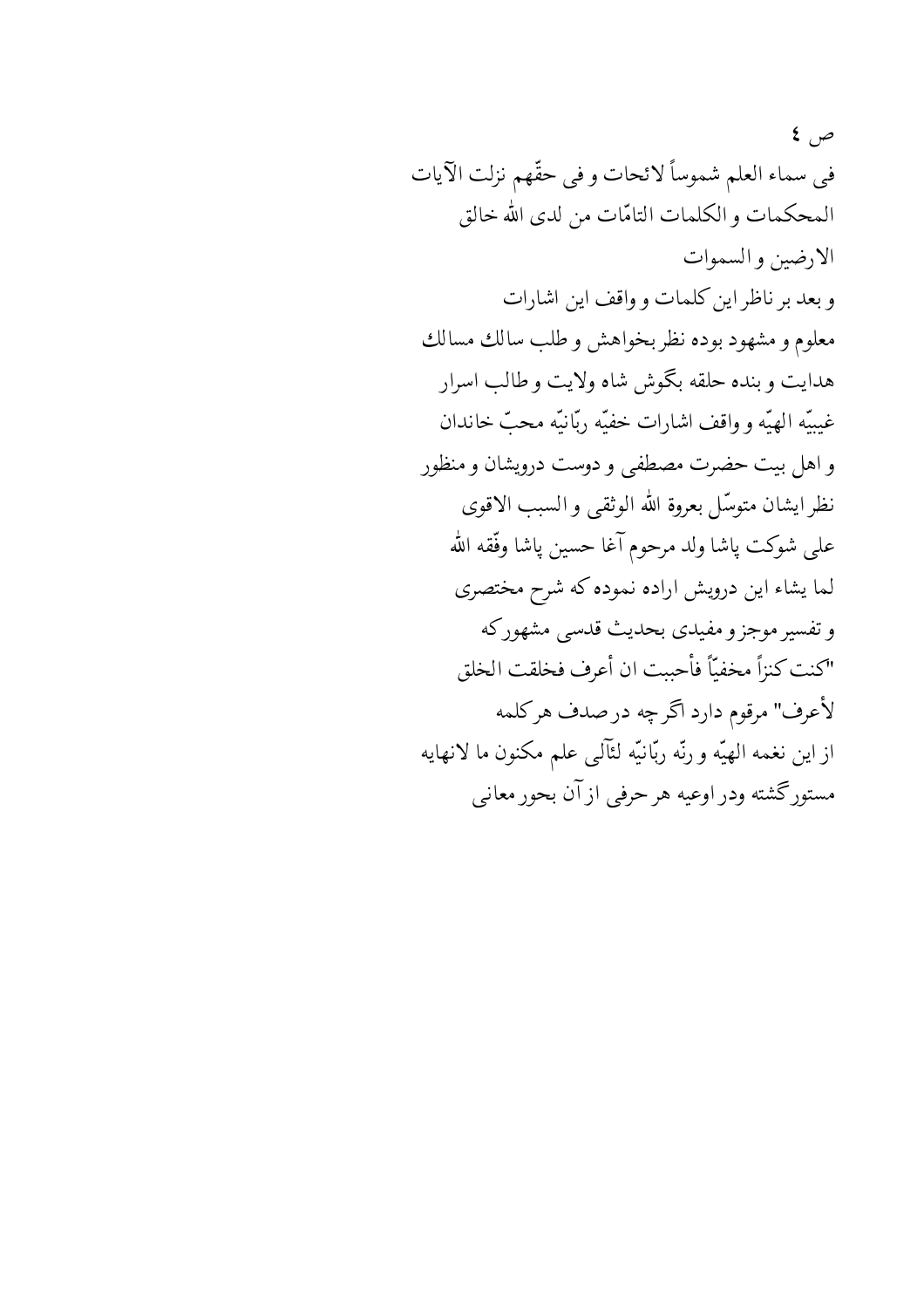ص ہ غير متناهيه مخزون گرديده ولكن رشحي از آن بحر موّاج و قطره از آن یمّ نظر بخواهش دوستان مترشّح میگردد و امیدواریم که در شرح این کلمات قدسیّه و اشارات لاهوتيّه تأييدات خفّيه حضرت ربّ العزّة شامل گردد و اعانت و رحمت مکنونه او ظاهر شود و انّه لهو الملك المستعان ودركنائز مستوره وخزائن مخفيّه اين كلمات لاهوتيّه اسرار خليقه و علّت خلق موجودات وبعث ممكنات مخزون ومكنون كشته بدان ای طائر گلشن توحید و ای عندلیب بستان تجريد كه در معرفت اين حديث "كنت كنزاً مخفيّاً فاحببت ان أعرف فخلقت الخلق لا عرف" بمعرفت چهار مقام احتیاج است و این حدیث در لسان خواصّ وعوام جميعاً مذكور است و دركلّ صحائف وكتب مسطور. و امّا معرفت چهار مقام اوّل کنز مخفی است وثاني مقامات ومراتب محبّت وثالث مقام خلقت و امثال آن و رابع مقام معرفت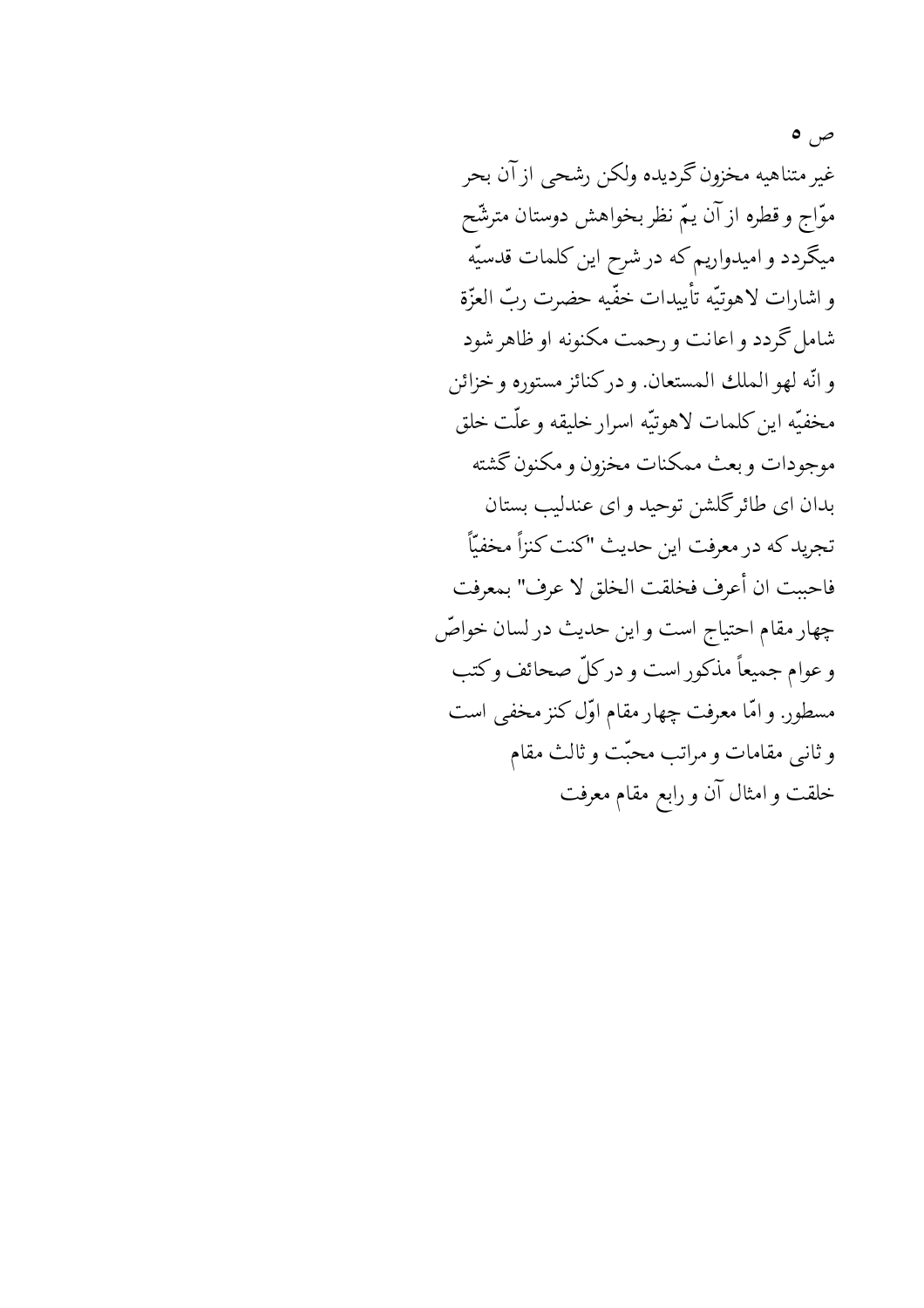ص ٦ بدانکه در عرف صوفیّه مذکور است که غیب هویّت در مرتبه احدیّت جمیع اسماء از ساحت قدسش دور و بی اسم وصفت مشهور است زيرا اسماء حقٌّ مراياء صفاتست وصفات حقٌّ در مرتبه احديَّه عين ذات حقَّند بدون شائبه تفاوت و امتیاز بقسمی که سلطان عرصه علم و حکمت و پادشاه کشور ولایت حضرت علی ابن ابی طالب علیه التحيّة والثناء ميفرمايد "كمال التوحيد نفي الصفات عنه" بلي اسماء و صفات ذاتيّه ثبوتيّه از ذات حقّ در هیچ رتبه سلب نگردد ولکن در آن مقام اسماء و صفات از یکدیگر منفصل نه و هم از آن ذات بی جهت ممتاز نيستند وحقائق شئونات الهيّه بعضبي ازبعضبي وازآن ذات غیر متعیّن ممتاز و تفصیل نگردیده نه علماً و نه عیناً مثلاً ما بين اسم عليم از بصيرو سميع و اسماء ديگرو اين صفات ذاتيّه از ذات و حقائق و اعياني كه قابل و منفعلند از این اسماء و صفات فرقی آشکار نگشته بلکه اعیان وحقائق وماهيّات اشياء در اين رتبه عزّ احديّه شئوناتي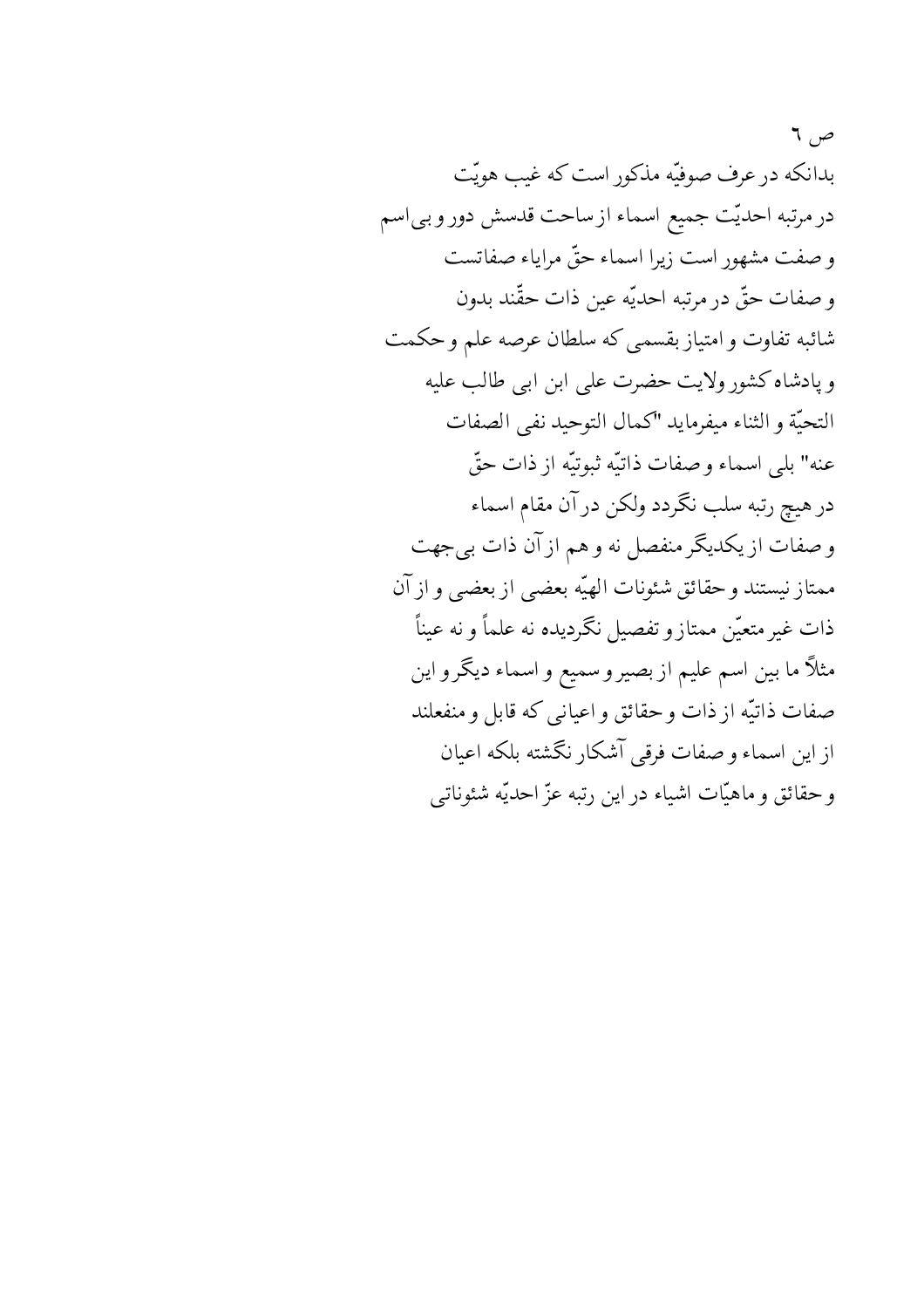$V, \neq$ هستند مر ذات را بدون شائبه غیریّت ازکمال وحدت و فنا و ذات احدیّت را در این رتبه اکبر که میفرماید "كان الله ولم يكن معه من شئ" بكنز المحفى وغيب الهويّة وصرف الاحديّة وذات بحت ولا تعيين صرف وغيب الغيوب وغيب الاوّل ومجهول المطلق و مجهول النعت و منقطع الوجدانبي و سائر اسماء ديگر تعبير نمودهاند. ديگر ذكر مقصود و ملاحظه که نمودهاند در هرکدام از این تعبیرات سبب تطویل کلام گردد. باری مثالبی از برای این مقام ذکر نمائیم تا مشهود و معلوم گردد حقیقت این رتبه و مقام اگر چه از برای آن ذات احدیّت بهیچوجه مثل نتوان زد زیرا از عقول و ادراك برتر و از تشبيه و تمثيل اعظمتر است در تصوّر ذات او راگنج کو تا در آید در تصوّر مثل او چنانچه میفرماید "لیس کمثله شبئ" و دلائل بسیار و برهان بیشمار بر این مطلب هست ولکن از برای آنکه شاید نفحه از روائح قدس احدیّت و نسیمی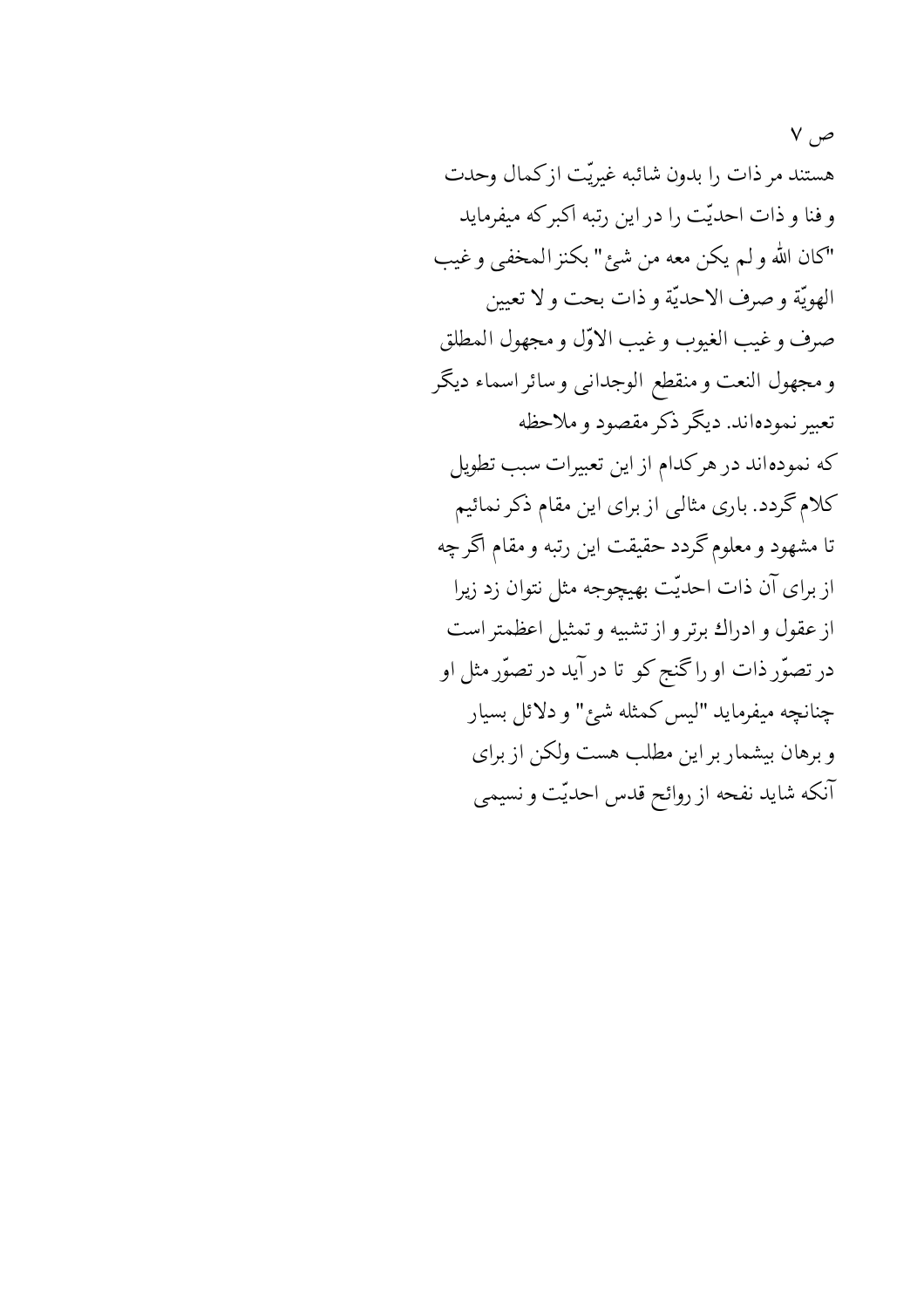$\wedge$   $\sim$ از رضوان حکمت و معرفت بر مشام سالکین سبل هدايت و طالبين اسرار حقيقت بوزد و اطيار عقول و ادراك از آشيان حيرت و سرگرداني بر پرد لهذا خمر حيوان اسرار حقائق و معارف را در جام منير تشبيه وكأس رقيق تمثيل بر تشنگان باديه حيرت بنوشانند مثلاً در نقطه ملاحظه فرمائيد و بحروفات وكلمات كه چگونه در هويّت و حقيقت نقطه دركمال محو و فنا مطوى و مکنونند بقسمی که بهیچوجه آثار وجود از حروف وکلمات مشهود نیست و از یکدیگر هم امتیازی در میان نه بلكه محو صرف و فاني بحتند و وجودي جز ذات نقطه موجود نه بهم چنين اسماء و صفات الهيّه و شئونات ذاتيّه در مرتبه احديّه فاني صرف و محو بحتند بقسمي كه نه رائحه وجود عيني استشمام نمودهاند ونه علمي واين نقطه اصليّه كنز مخفى اين حروفات وكلمات است و در او مندرج و مندمج بوده و از او ظاهرگشته چنانچه بدر منير افلاك علم و معرفت و نقطه و مركز دائره ولايت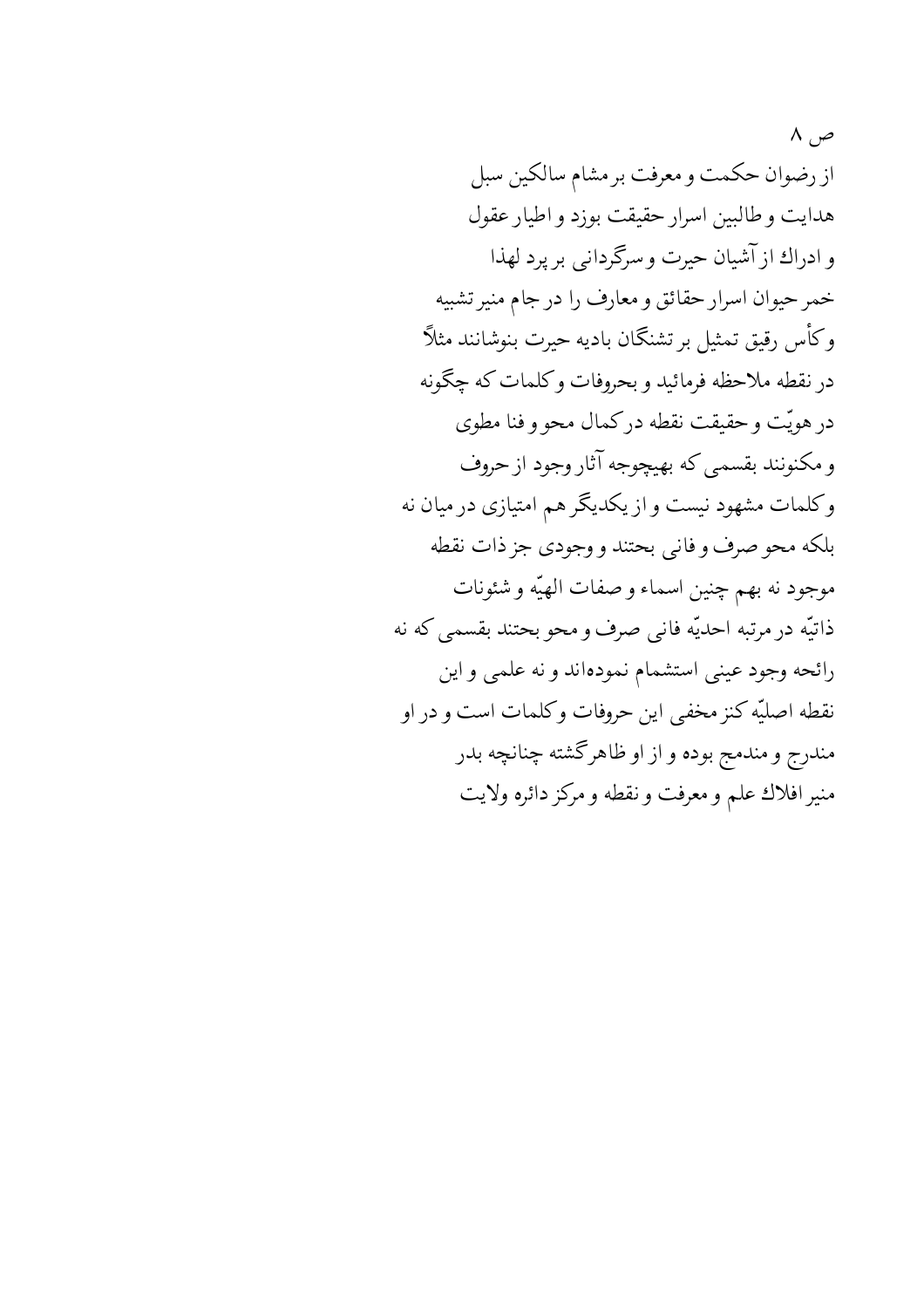$\theta$ اسد الله الغالب (عليّ بن ابي طالب) عليه التحيّة و الثناء ميفرمايد "كلّ ما في التوراة و الانجيل و الزبور موجود في القرآن وكلِّ ما في القران في الفاتحة وكلِّ ما في الفاتحة في البسملة وكلِّ ما في البسملة في الباء وكلِّ ما في الباء في النقطة و انا النقطة" و همچنين در احد ملاحظه فرمائيد كه جميع اعداد از او ظاهر و خود داخل عدد نيست چه که مبدء جمیع اعداد احد است و اوّل تعیّن و ظهور احد واحد است و از واحد جميع اعداد موجود شود حال این اعداد در احد بکمال بساطت و وحدت منطوی بودند وكنز مخفى كلّ اعداد بود و از او ظاهر شدند پس ملاحظه فرمائیدکه با وجود آنکه از نقطه جمیع حروفات وكلمات ظاهر و از احد كلّ اعداد مشهود نه نقطه اوَّليّه از مقامات علوّ خود تنزّل نموده و نه احد از مراتب تقدیس باز مانده. باری این مقام کنز مخفی است که در لسان طایران گلزار توحید و عندلیبان گلشن تجرید مشهور و مذکور است و چون در غیب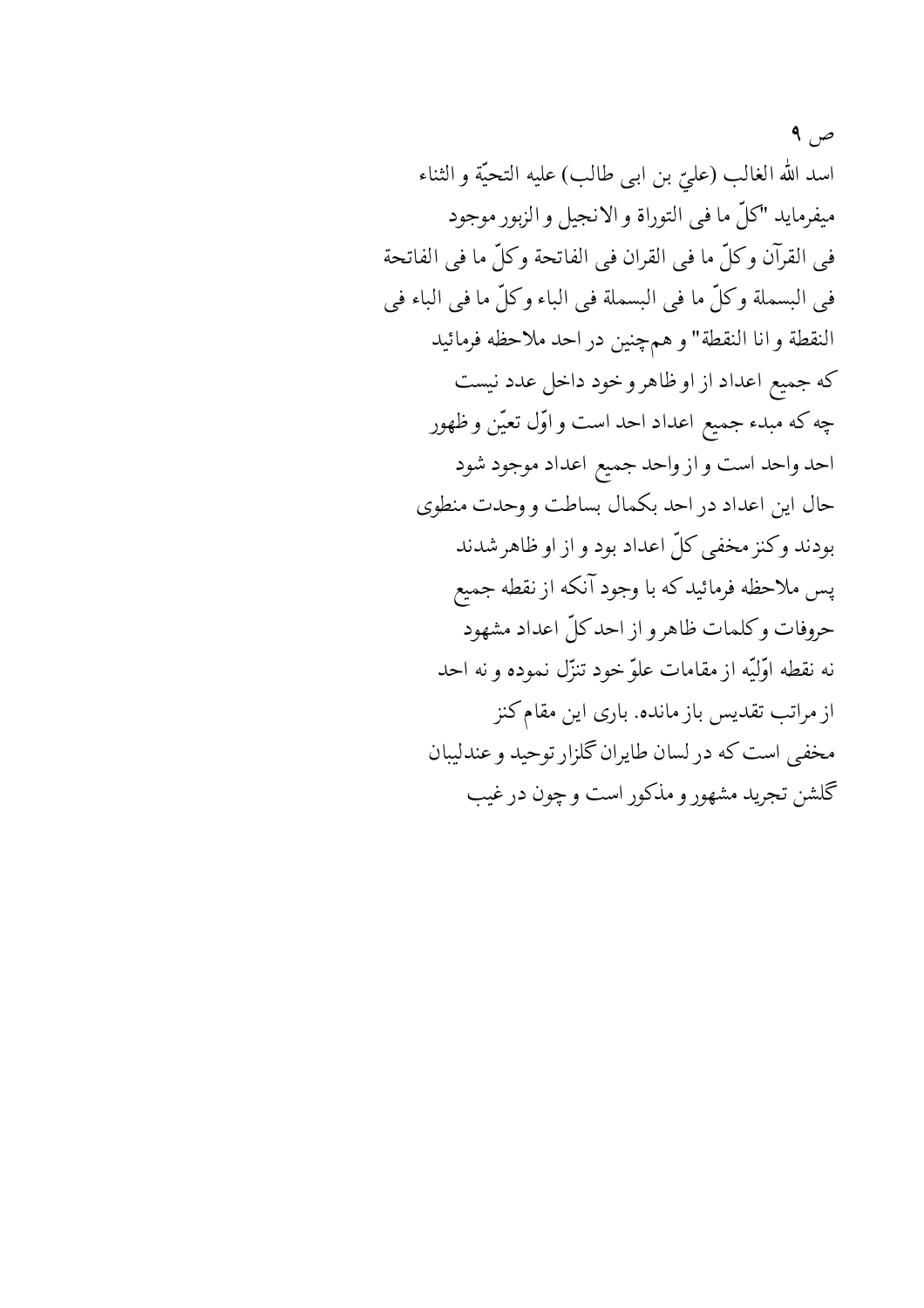$\vee$ هويّه حركت حبّيه وميل ذاتبي كمال جلاء و استجلاء اقتضاء نموده وكمال جلاء در نزد بعضي از عارفين ظهور حقّ است سبحانه بنفس خود بصور اعيان و استجلاء مشاهده جمال مطلق است تجلّیات جمال خویشتن را در مراياء حقائق و اعيان لهذا شئونات ذاتيّه بواسطه فيض اقدس از مرتبه ذات در مرتبه حضرت علم ظاهرگشته و این اوّل ظهور حقّ است ازکنز مخفی در حضرت علم و از این ظهور اعیان ثابته بوجود علمی موجود شدند و هرکدام علی ما هو علیه در مرآت علم الهی از هم ممتازگشتند و این مرتبه ثانویّه مترتّب است بر مرتبه اوَّلِيّه كه غيب احديتّست و اين مرتبه را بغيب ثانی و واحدیّت و مرتبه اعیان ثابته تعبیر نمودهاند و اعيان ثابته صور علميّه الهيّه هستندكه رائحه وجود استشمام ننمودهاند ولكن بوجود علمي موجود شدند واز هم ممتازگشتهاند واین مرتبه ثانویّه نیز بکنز مخفی تعبیرگردد زیراکه اعیان و حقائقی که معلومات حقّند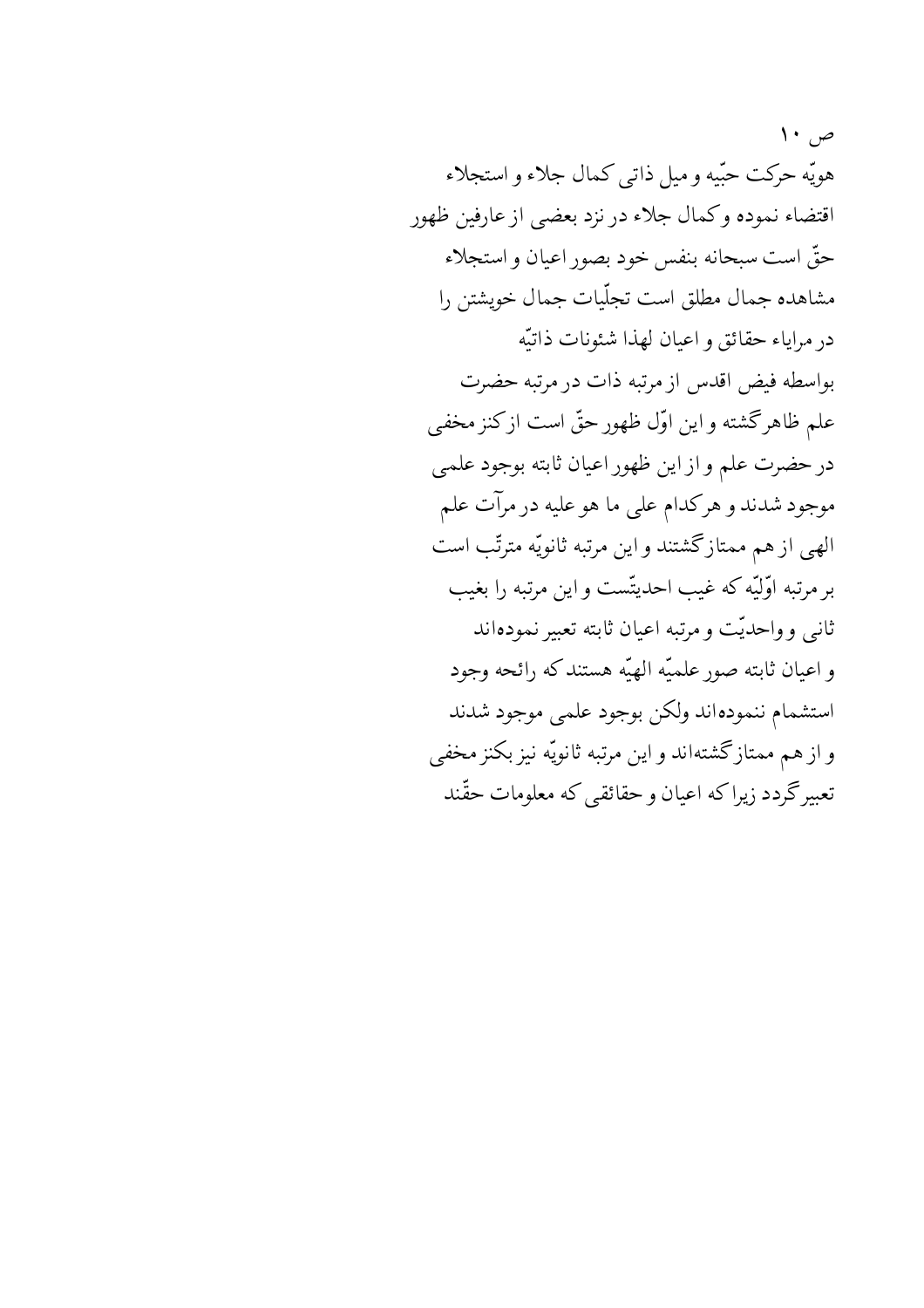ص ۱۱ در مرآت علم نیز بکمال خفا و بساطت و وحدت در ذات مندمج و مندرجند چه اگر بنحو تکثّر بودند خارج از دو قسم نبود یا از اجزائی بودند مر ذات را یا نه در صورت اجزاء تركيب لازم آيد در ذات حقٌّ و تركيب مستلزم احتياج است زيرا در وجود محتاج باجزاست و احتياج شأن ممكن است وحقّ سبحانه غنىّ بالذات است و در صورت غیر اجزاء قدیم است یا حادث اگر قدیم است تعدّد قدماء لازم آید و اگر حادث است این نیز باطل است زیرا علم از صفات قدیم است و علم بی معلوم ممکن نبود پس این معلومات لم یزل در مرآت علم الهي موجود بوده وگذشته از اين لازم آيدكه ذات محلٌّ حوادث گردد و این نیز باطل است ولکن بعضي از عارفين رموز غيبيّه و واقفين اسرار خفيّه الهيّه كه چشم از حدودات تشبيه و تمثيل عوالم كثرت بر دوختند و حجبات نورانيّه را بنار موقده ربّانيّه بسوختند وببصر حديد و نظر دقيق در مقامات توحيد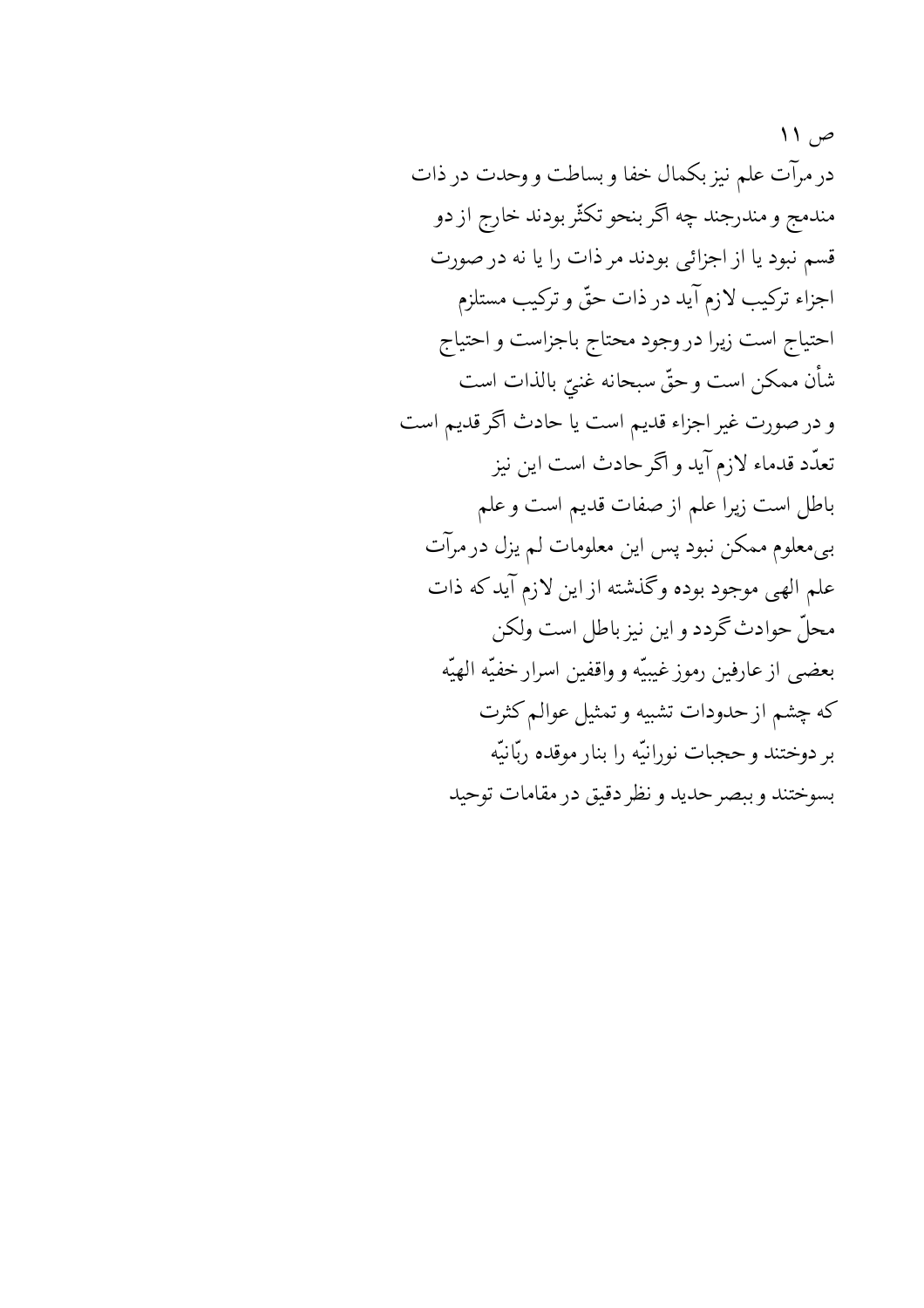ص ۱۲ ملاحظه نمودند جميع اعيان و ماهيّات وحقائق و قابليّات را از ساحت قدس حضرت علم كه عين ذات حقّ است بعيد دانند ان شاء الله در بيان مراتب و اقسام خلقت مجملاً در همین رساله ذکر خواهد شد باری این مرتبه و مقام کنز مخفی است که مذکور شد و چون آن غيب هويّه بذاته لذاته تجلّى فرمود و بنفسه لنفسه ظهور نمود شاهد محبّت که در سرادق ذات احدیّت پرده نشین گشته جمال ظهورگشود و رخ بنمود. بدان ای مخمور باده عشق و محبّت الهی و سرمست جام منیر جذب و خلّت ربّانی که مقام عشق و محبّت فوق عالم احصا وبيان طائر است و طائران عقول و افكار از ادراكش قاصر و واقفان اسرار خفيّه و عارفان رموز احديّه بيك جهة از حقيقت اين لطيفه ربّانيّه و دقيقه صمدانیّه دم نزدند و لب نگشودند زیرا عشق و محبّتی كه در ذات حقٌّ قبل از ظهور شئونات ذاتيّه از مرتبه احديّت در مرتبه اعيان علم افراخته وغيب هويّت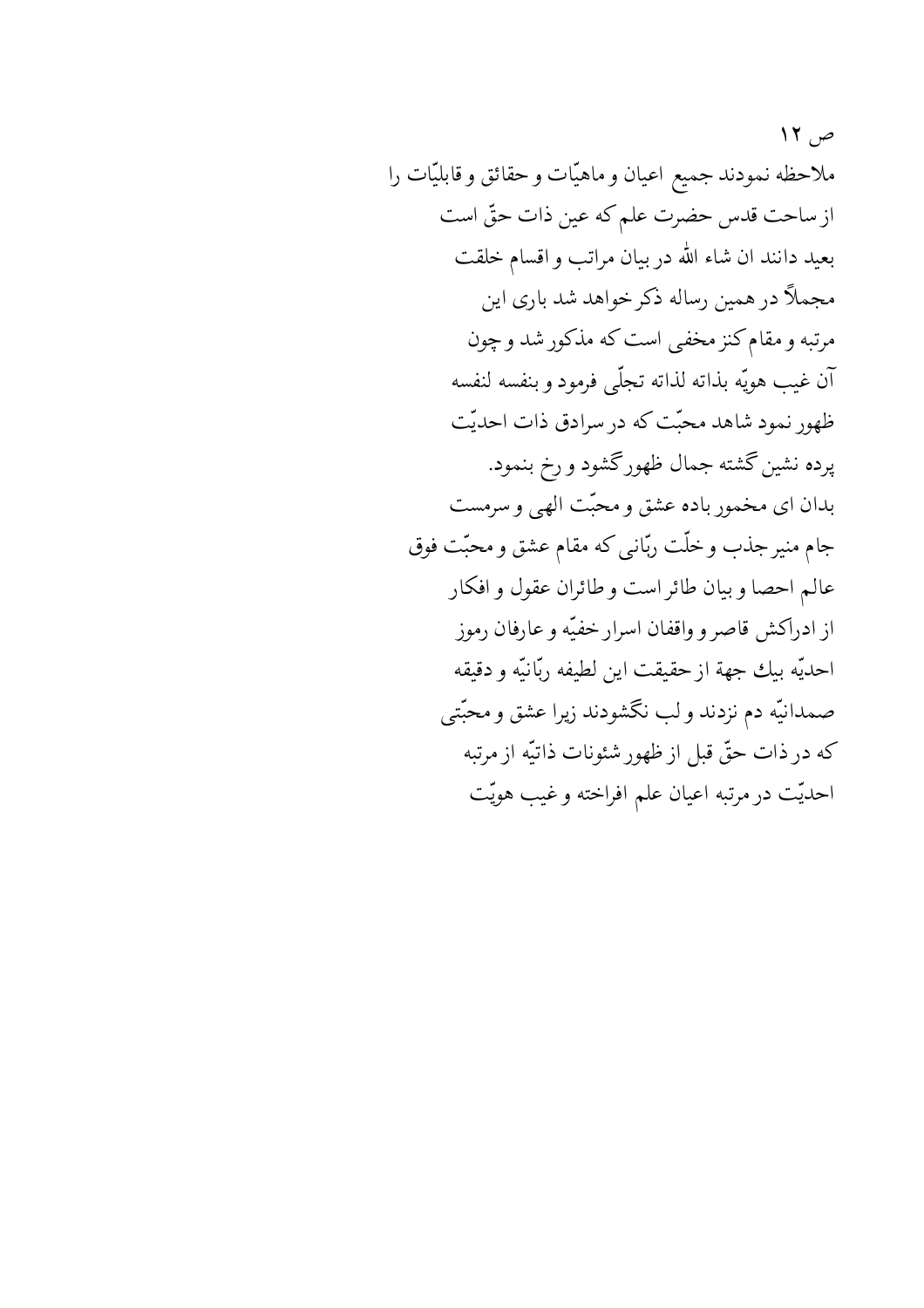ص ۱۳ بجمال خود در نفس خود نرد محبّت باخته که مبدء جميع عشقها وشوقها وسرمايه همه محبّتها وشورها شدآن عشق و محبّت عين ذات حقّ بوده خارج و زايد بر ذات نبوده و ذات حقٌّ لم يزل غير معروف و غير موصوف بوده و ادراك هيچ مدركي بمعرفت حقيقت وكنه او پي نبرده و اگر طیور عقول و افکار دهرهای بی حد و شمار در هواي معرفت آن ذات احديّت پرواز نمايند شبري طيّ ننمايند. بکنه ذاتش خرد برد پی ِ اگر رسد خس بقعر دریا وعشق و محبّتي كه از تجلّيات و فيوضات اين محبّت غيبيّه الهيّه دردل وجان عاشقان جمال ذوالجلال آتش افروخته وجميع سبحات وحجبات را بتابش و رخششي سوخته بقسمي كه از حقائق اين مخموران باده الست و اين مدهوشان مىپوست جز ذكر دوست باقىي نگذاشته وعلم قدرت وعزّت "اذا جاء الحقّ زهق الباطل" بر اتلال وجود این اظلال فانی افراشته تا نفسی از این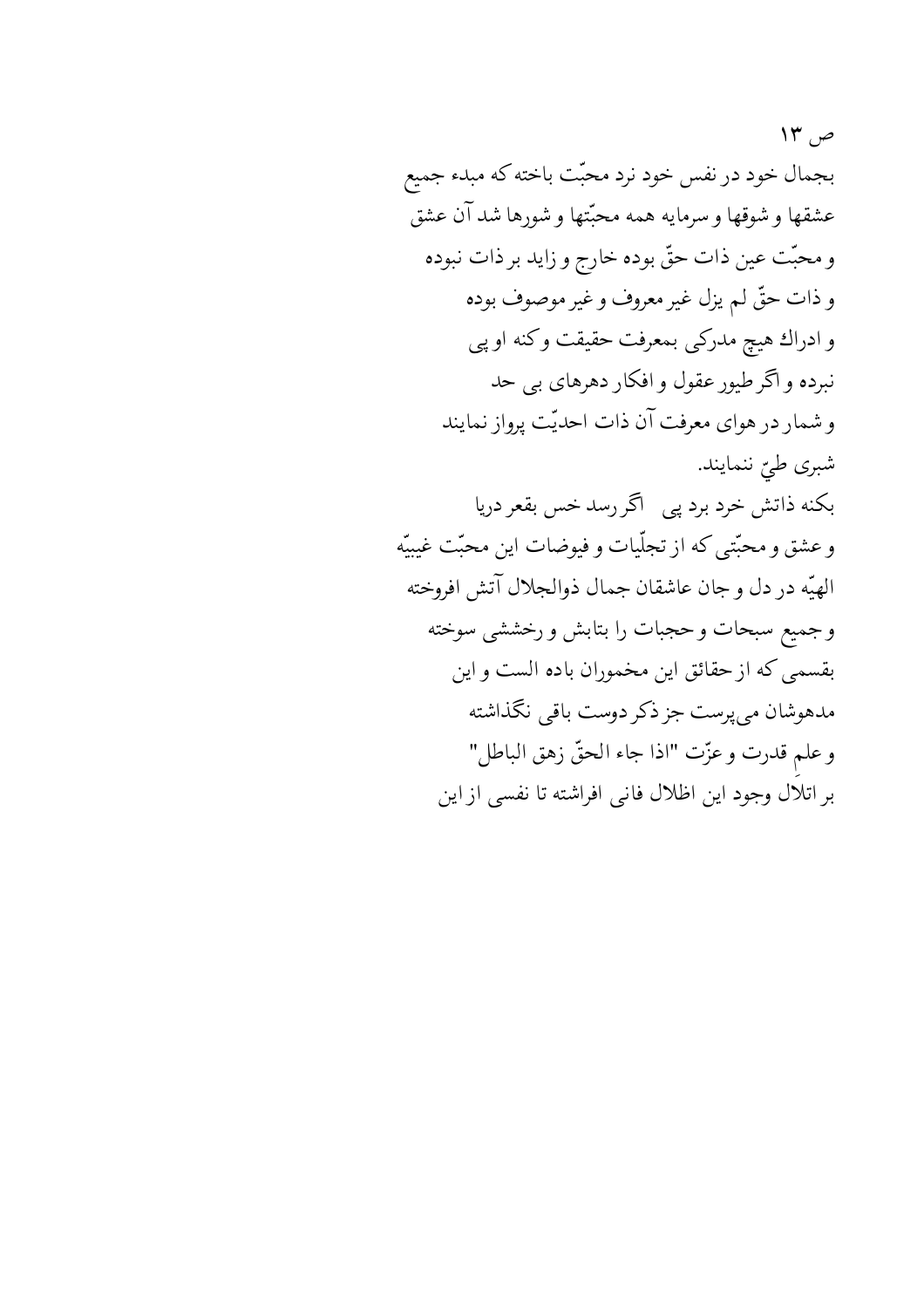ص ١٤ جام روح بخش الهي ننوشد لذّتش نداند و تا قلبي باين نار موقده ربّانی نیفروزد تصوّرش نتواند "من لم يذق لم يدر" البتّه طيور عقول و افكاري كه از اسفل دركات ملك پرواز ننموده چگونه در جوّ سماء ملكوت و فضاي جان فزاي لاهوت طيران نمايند مگر آنكه بدائع رحمت الهي ولوامع مكرمت سبحاني اورا احاطه نمايد و بجناح عزّ توحيد در رياض قدس تجريد پرواز نمايد تا بر اين كوثر عذب فرات وارد گردد و از اين چشمه حيات بنوشد و ازين فواكه جنّت قدسيّه مرزوق شود ولكن بعضي از متغمّسين ابحر معاني و راكبين فلك حكمت لدنّي ربّاني شوقاً للطالبين وجذباً للسالكين رشحي از طمطام معانى و طفحي از غمام معرفت سبحاني درمراتب ومقامات محبّت بيان نمودهاند و دُرِّ علم و حکمت را بالماس تبیان سفتهاند و مراتب محبّت را برچهار مرتبه معین نمودهاند و این عبد در این رساله پنج رتبه ذكر نموده اگرچه در نزد اين ذره فاني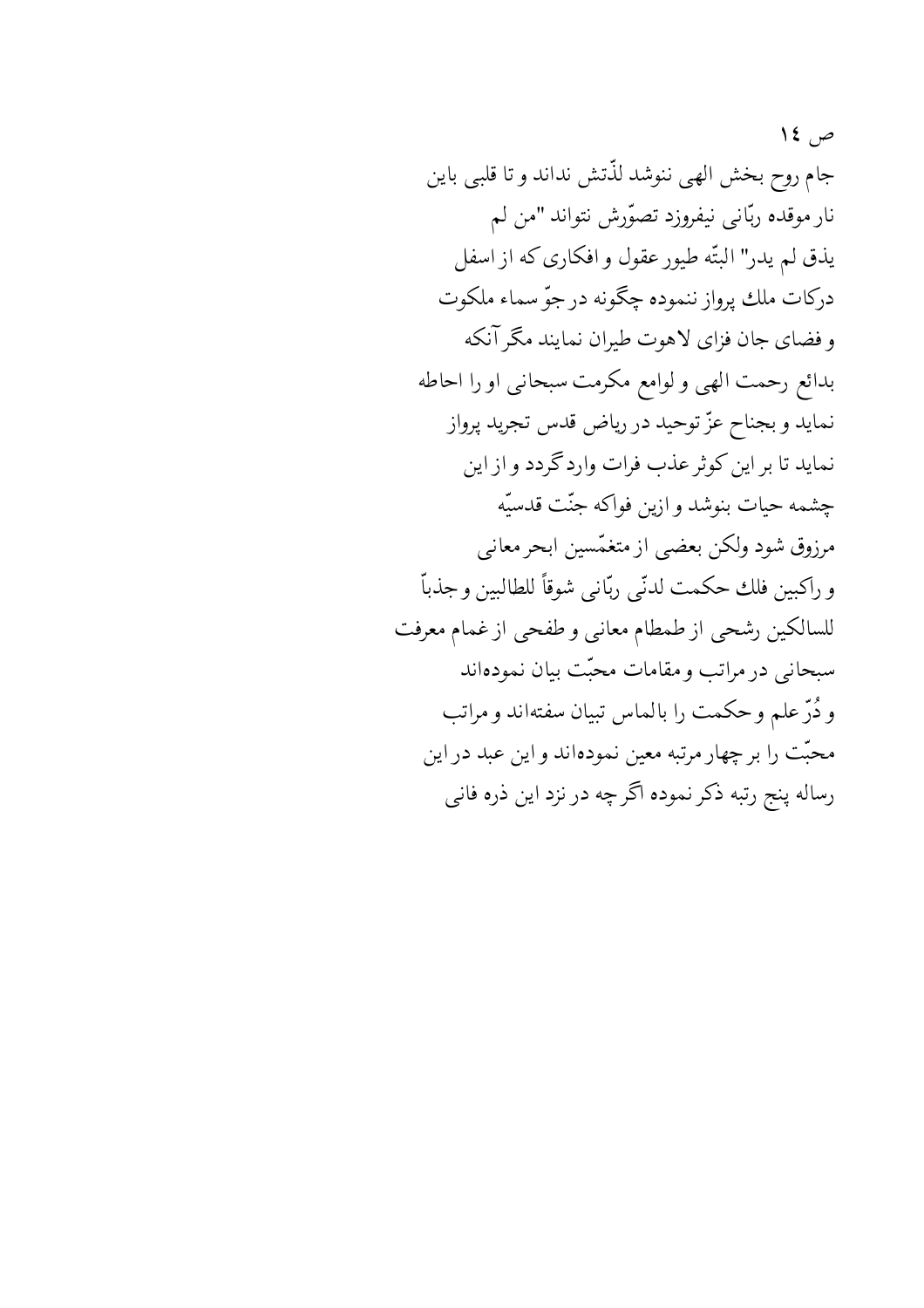ص ۱۰ بنظری مراتب محبّت ببی حد و شمار است و بنظری در قميص وحدت آشكار است زيرا اختلاف مقامات محبّت از اختلاف مراتب و مقاماتست چه که در هر عالمي از عوالم و مرتبه از مراتب مغناطیس احدیّه مشهود است که جذب حقائق کلّ شئ وکشش رقائق كينونات در قبضه اقتدار اوست و آن مغناطيس احديّه مقام محبّت وخلّت است اگر عوالم و مراتب را انتها و شماری ممکن بود مراتب محبّت هم بمقامات معدوده و مراتب محدوده معیّن کردد و از همین جهت که اختلاف مقامات محبّت از اختلاف مراتب است نه ذات وحقيقت لهذا اگر بنظر دقيق نظر نمائي وبصر را از ملاحظه اعداد وكثرت بپوشانبي و بمنظر أكبر وحدت نظر نمايي وإز مفازه مهلك تحديد بشاطي بحر توحید وارد گردي ديگر قلم امکان را قدرت نه كه در اين مقام روحاني رقم كشد و لسان عالم فاني را جرئت وجسارت نه كه از اين مرتبه ربّاني دم زند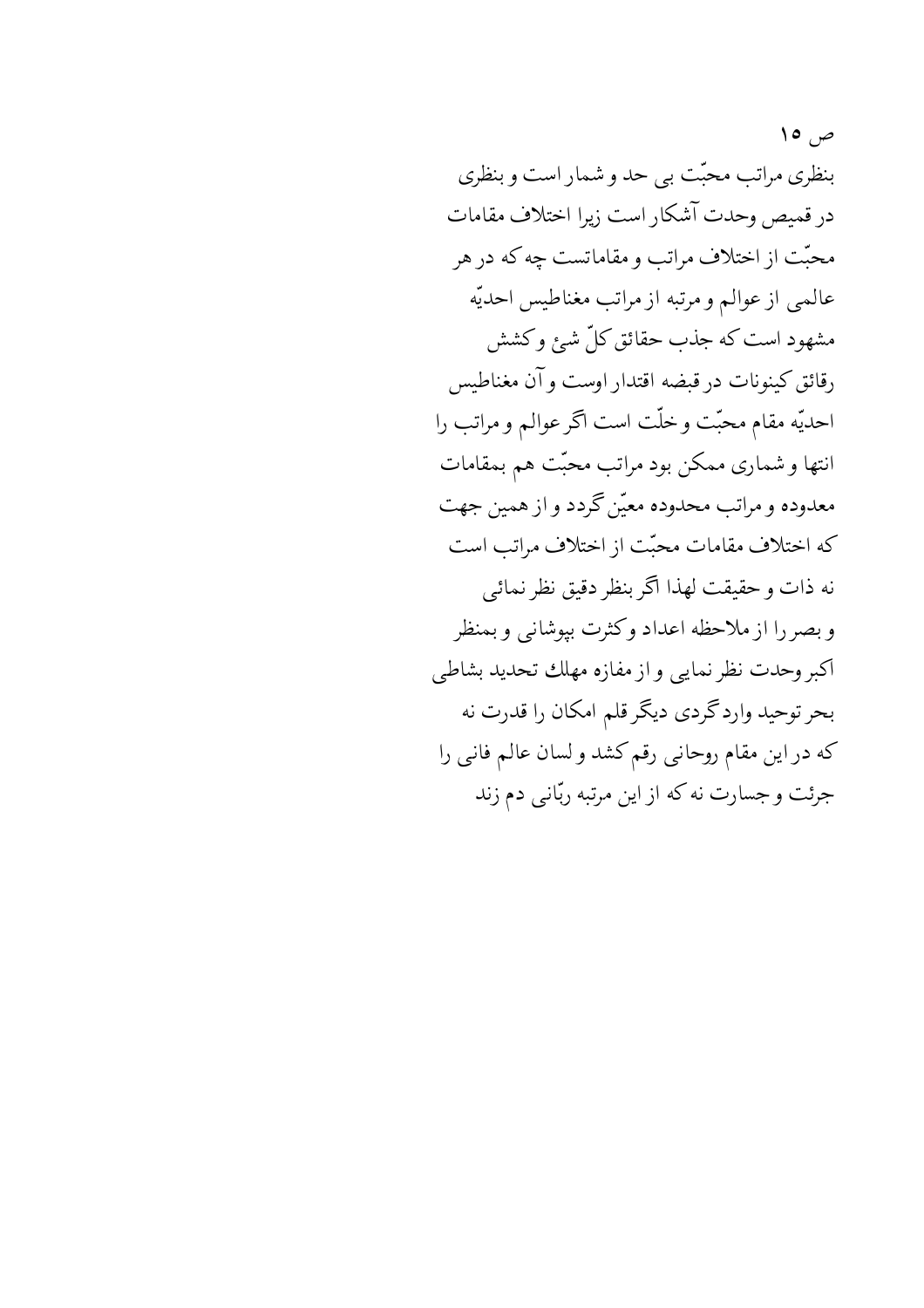$17, \varphi$ باری بعضی از واقفین اسرار توحید در بیان حقیقت محبّت بدين نغمه الهي وبدين رنّه صمداني ترنّي نمودهاند كه محبّت ميل حقيقي است بجمال خود جمعاً و تفصيلاً وآن محبّت روحانی و میل رحمانی یا از مقام جمع بجمع بود وآن شهود جمال هويّت است جمال وكمال خود را بذات خود بدون توسّط مجالبي و مراياء كائنات و اين تجلّى و ظهور ذات است در نفس ذات چنانچه حقائق عاشقین درکتم عدم مستور لكن ذات احديّت علم عشق و محبّت افراخته و اعیان مجتذبین در سرادق هویّت مخفی لکن معشوق حقيقت با جمال وكمال خويش نرد محبّت باخته ويا ازجمع بتفصيل است چنانچه آن ذات يگانه در مظاهر بي حد وكرانه مشاهده انوار جمال خود نمايد وآن غيب احديّه در مراياي مصقوله و مجالبي قدسيّه ملاحظه عكس طلعت بی مثال خود فرماید و یا از تفصیل بتفصیل چنانچه اکثر افراد انسانی عکس جمال مطلق را در مرایاء حقائق ممكنات مشاهده نمايند و اشراقات انوار صبح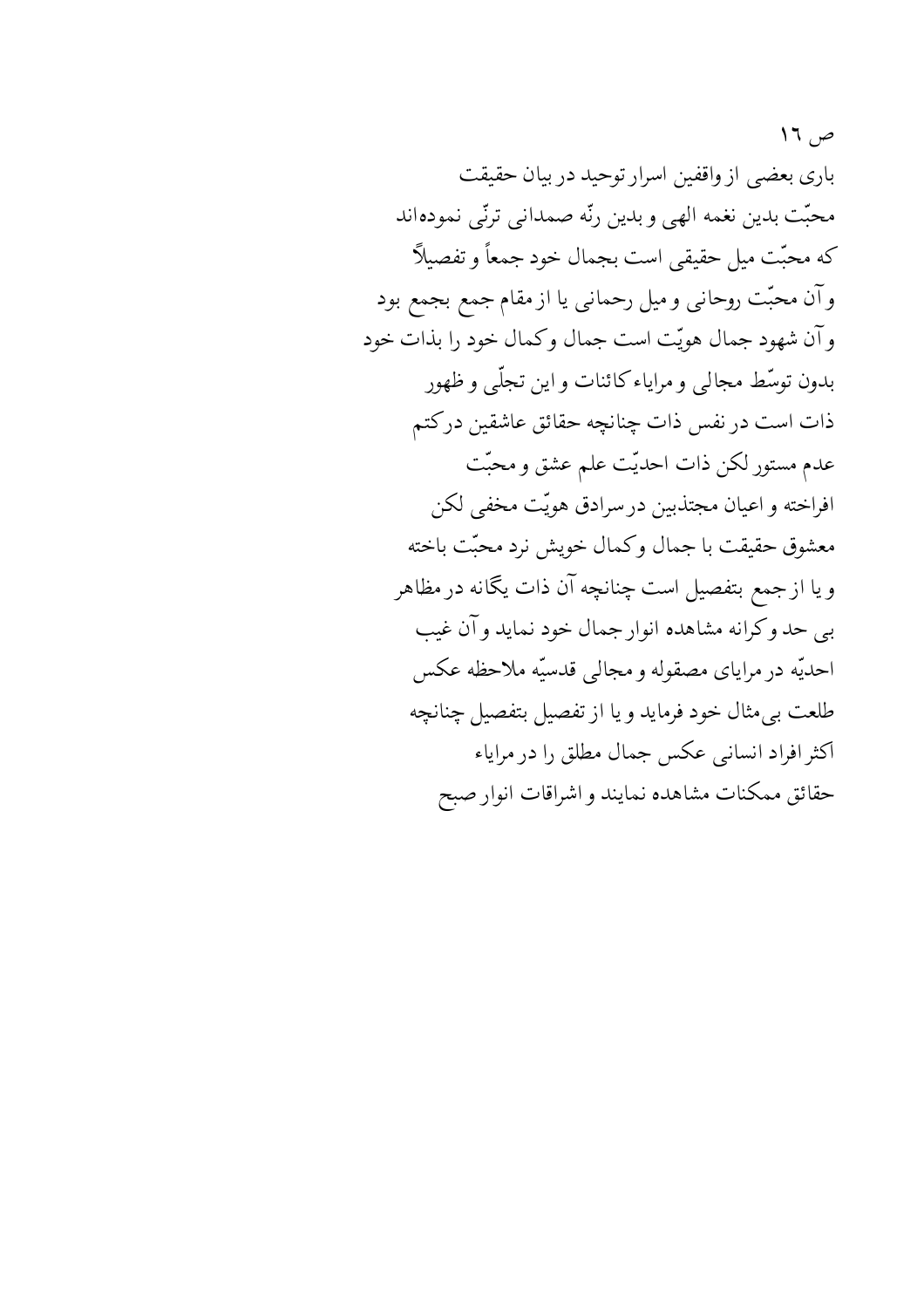$\mathsf{IV}$ ,  $\varphi$ الهي را در مجالي موجودات ملاحظه كنند و اين مقامی است که میفرماید "سنریهم آیاتنا فی الآفاق" كه مقام علم اليقين است. و بدانکه بر عاشقان جمال بی مثال و مجذوبان حضرت ذوالجلال دربعضي از اوقات بحسب المجالي و المرايا تجلّى كردد چنانچه حضرت موسى على نبيّنا وعليه السلام لمعان وبوارق تجلّيات غيب احديّت را در شجره لا شرقيّة ولا غربيّة مشاهده نمود و نداي روح بخش ذات هويّه را از آن نار موقده ربّانيّه استماع فرمود و از اين نداي جانفزاي الهي وتجلّيات انوار فجر ربّاني درقلب مباركش سراج محبّت و مصباح خلّت و مودّت بر افروخت وحجبات غيريّت وكثرت را بين المظهر والمظهر بسوخت چنانچه سلطان سرپر عزّت و مليك عرصه ولايت حضرت امام حسن عليه التحيّة و الثناء در اين مقام ميفرمايد "و عندي جوهر علم لو ابوح به لقيل لي هذا يعبد الوثنا" \_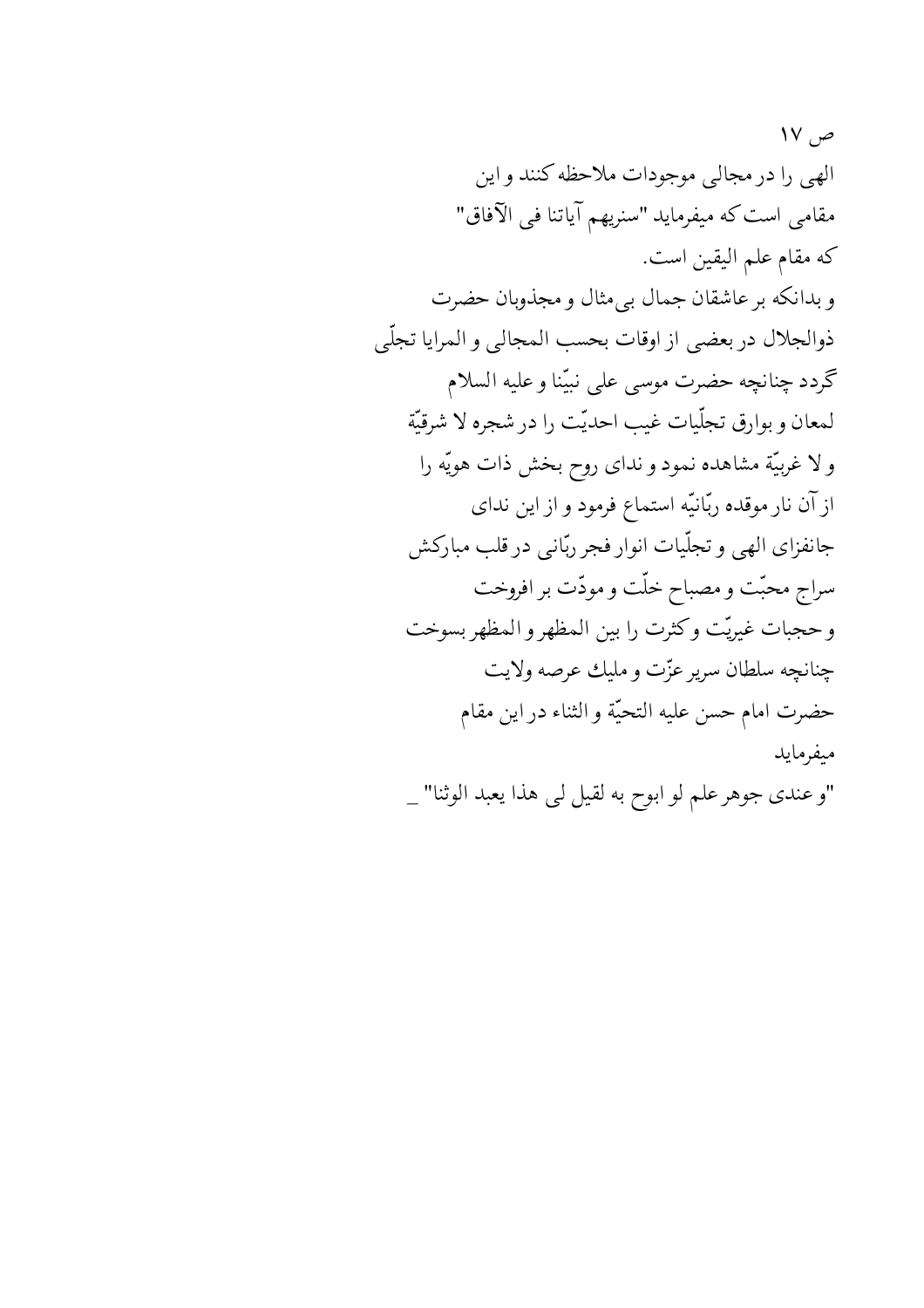ص ۱۸ وغمام فائض ابن فارض گفته "وكلّ مليح حسنه من جمالها ًمعار له بل حسن كلّ مليحة" بعضبي از عارفين اينمقام را بعشق مجازى تعبير نمودهاند لکن نه چنان است بلکه عشق مجازی شبح و صورت این مقام است زیرا اینمقام از سازج تجرید و لطائف توحيد است و در عرف عاشقين و عارفين بتوحيد شهودي تعبير شده چنانچه حکايت کنند که عارفي بدیده صافی در عوالم ملك و ملكوت نظر میكرد و ازگورستانی گذر مینمود سائلی پرسید که چه میکنی گفت غیر آنچه مردم میکنند زیرا مردم خدا را جويند و نيابند و من غير خدا را جويم و نيابم و يا آن ميل و محبّت از مقام تفصیل بجمع است و آن مشاهده و محبّت عاشقين و مجتذبين است جمال آن ذات احديّت و معشوق حقيقت را لكن منزِّه از غبار تيره وسائل و وسائط و مبرًّا ازکدورت مجالبی و مرایا و سالکین در اینمقام ازكثرات وجود بواحد حقيقي ناظرگردند و چنان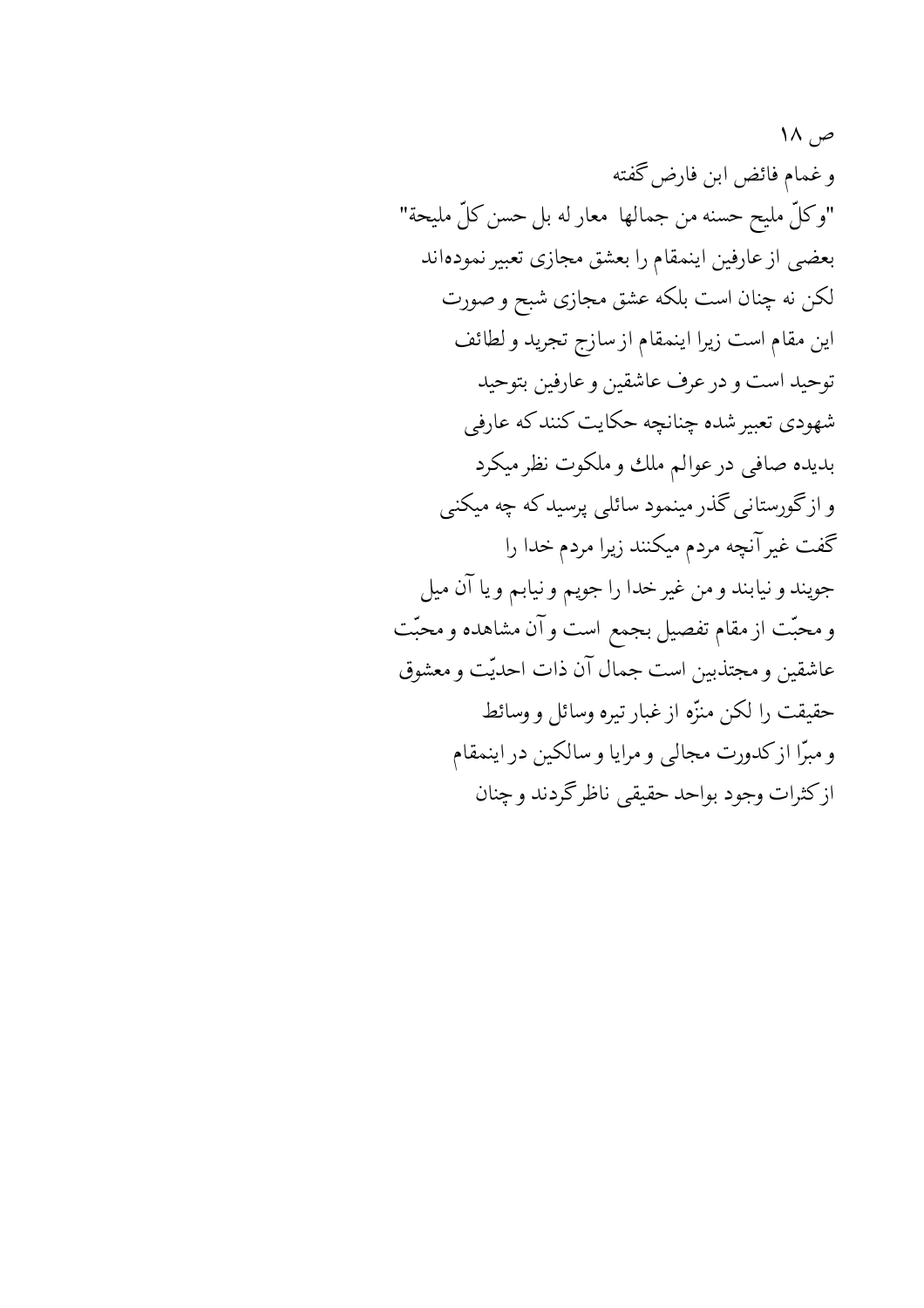$19, p$ در تجلّيات جمال قديم و در اشراقات آفتاب طلعت محبوب جمیل محو و مستغرق گردند که از کائنات بی خبر شوند و از ممکنات سفرکنند تا در فضای جانفزای لقاء جمال ذات احدیّت مقرّکَزینند از قطره فانبی ببحر باقبی راجع گردند و سراج تحدید خاموش نمایند و مشعل توحید بر افروزند و چشم از مشاهده اشراقات و تجلّیات شمس حقيقت درخاك پاك نمايند و در خورشيد افلاك نگرند ونظررا از ملاحظه بدر عالمتاب درجسم آب منقطع نمایند و قمر منیر را در سماء رفیع بانوار بی حد و حساب مشاهده فرمایند و این مقامی است که میفرماید "انّی وجّهت وجهي للّذي فطر السموات و الارض حنيفاً و ما أنا من المشركين" اين رتبه چهارم از محبّت بود امّا رتبه پنجم از محبّت آن میل روحانبی و محبّت وجدانبی عاشقان جمال احديّت است بجمال خود در نفس خود و این مقام و مرتبه از محبّت از جمع بجمع حکایت نماید زيرا اين مقام از عنصر لاهوتي خلق شده و از لطيفه ربّاني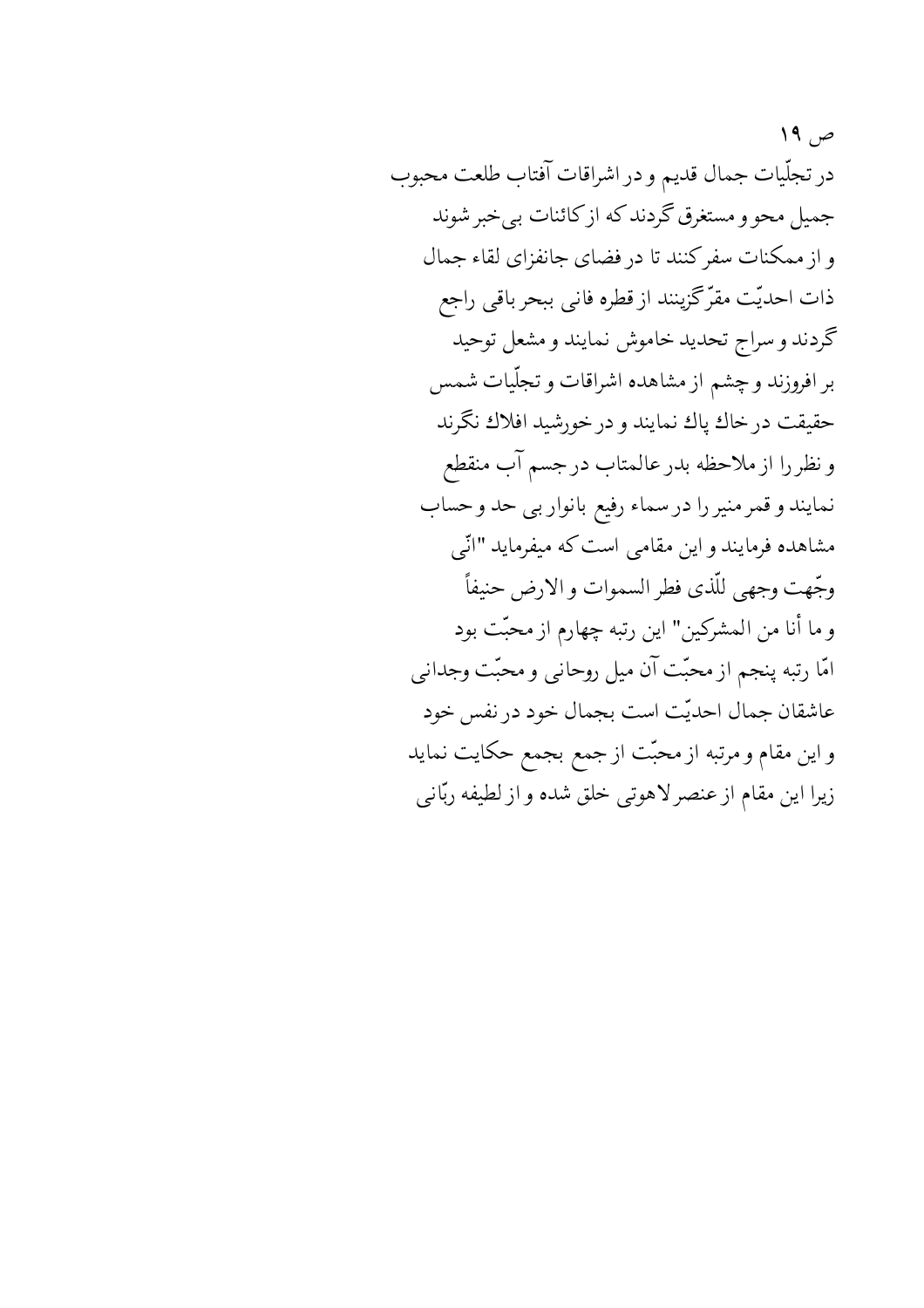$\mathsf{Y}$  .  $\varphi$ موجود گشته حقائق ملکوتبی و ماهیّات جبروتبی را ازاین رائحه رضوان احدیّت و نفحه گلشن هویّت نصیبی نه و نفوس مقیّده و ارواح محدوده را از این مائده قدسیّه بهره نه. و در این مقام تجلّیات غنای بحت واستغناء بات از سلطان احديّه در حقائق سلاطين ممالك توحيد تجلّى گردد و غناي حقيقي و دولت دائمي "يوم يغني الله كلَّأ من سعته" در اين مرتبه اعزّ اعلى رخ گشايد وسالك دراين مقام از باديه محو و سرگردانبي بر شاطي بحربيكران وقلزم بي پايان "وفي انفسكم افلا تبصرون" و درگلستان حقیقت و بوستان هدایت "اقرأكتابك كفي بنفسك اليوم عليك حسيباً" داخل شود ولمعات تجلّيات جمال احديّت را از فجر جمال خود طالع بيند و روائح رضوان حقيقت را از رياض توحيد وكحلشن تجريد كه در قلب مبروكش سرسبز و خرّم گشته ساطع یابد از فقدان صرف بر دولت بی زوال پی برد و از فقر كلَّمي و مسكنت واقعي برغناي حقيقي و ثروت دائمي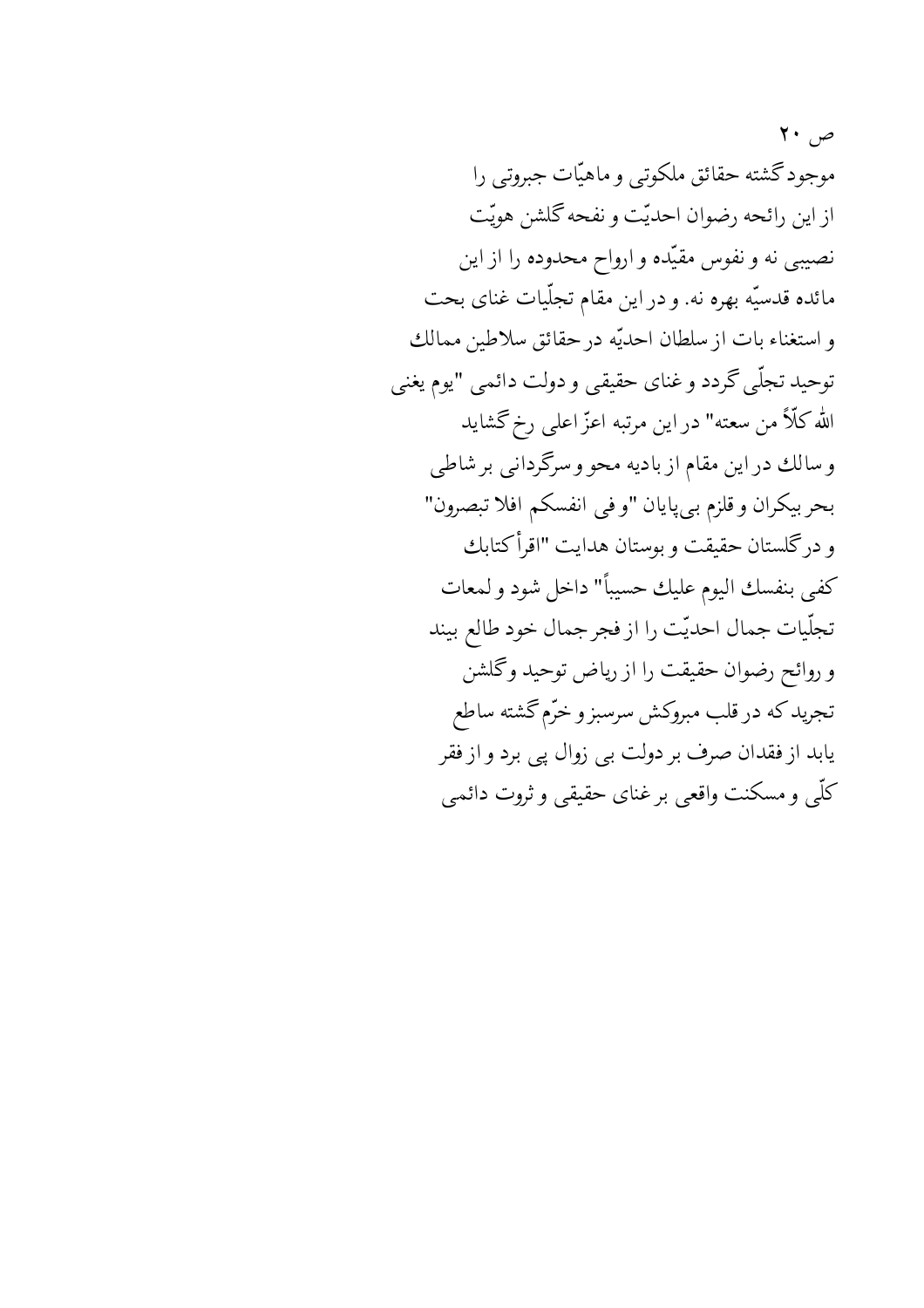ص ۲۱ ابدی رسد جمیع اسماء را از مشرق اسمش ظاهر بیند وجميع صفات رااز مطلع ذاتش باهريابد جمال خود را درجمال حقٌّ فاني نكَرد وجمال حقٌّ را درجمال خود باقي يابد چنانچه شمس فلك توحيد و بدر سماء تفريد حضرت خاتم النبيّين صلّى الله عليه وسلّم در عروج معارج احديّه از مزمار ندای جانفزای معشوق حقیقت و غیب هویّت تغنّي "قف يا محمّد انت الحبيب و انت المحبوب" استماع نمود و درگلزار ملك و ملكوت وگلستان حقيقت و لاهوت بدین نغمه الهی تغنّی فرمودکه "لی مع الله حالات هو انا و انا هو الّا هو هو و انا انا" و در این مقام ستاره هستی و وجود مقیّد در مغرب نیستی و فنا متواری گردد و آفتاب هستی مطلق از فجر احدیّت بی نقاب سر بر آرد و طلوع فرماید و اتّحاد ساقی و شراب و شارب آشکار گردد فنعم ما قال روح دل کو مست جام قدسی است خود مي وخود ساغرو خود ساقي است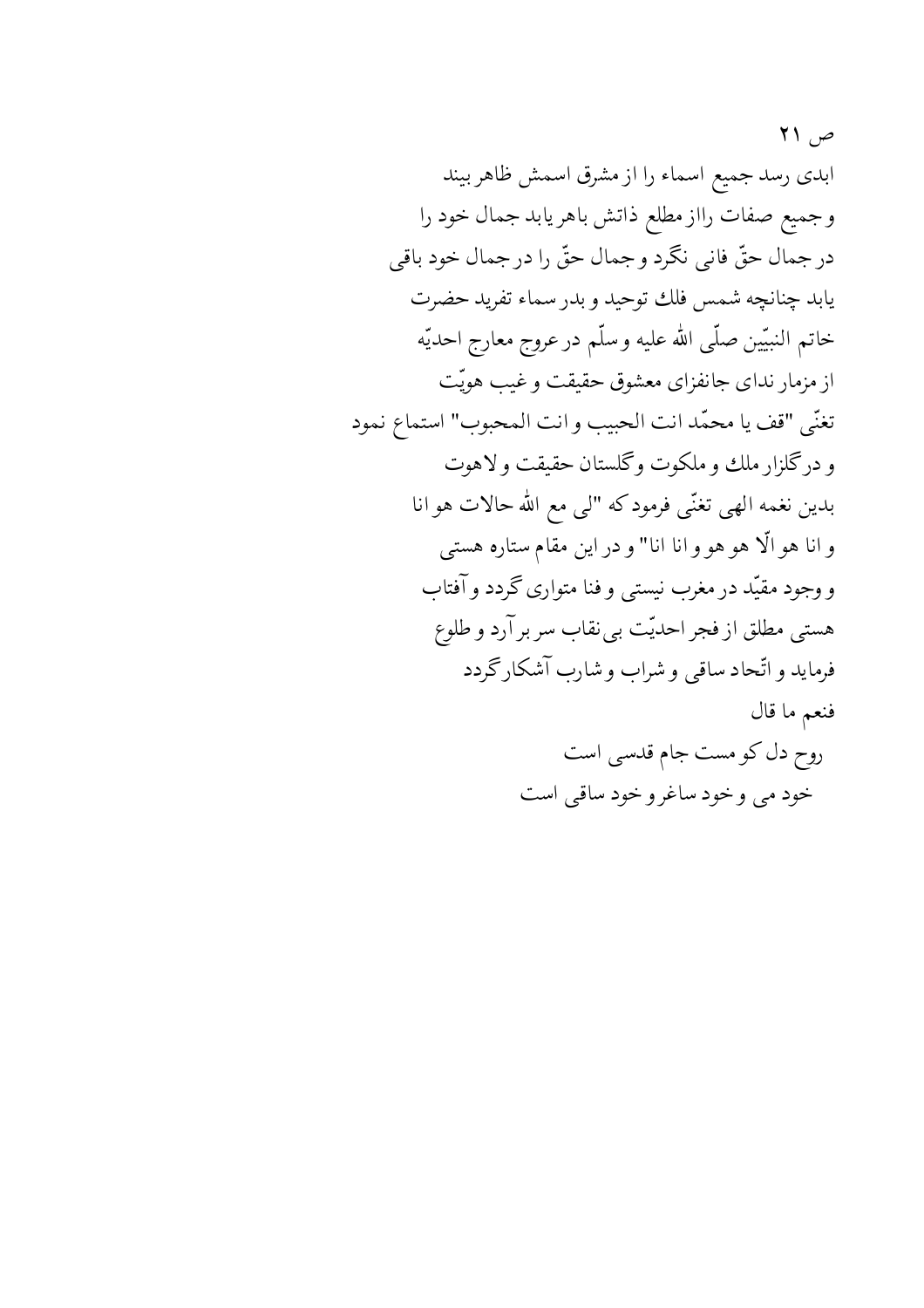$\mathsf{Y}\mathsf{Y}$ باری این مقام اعظم اکبر در مرتبه اوّلیّه مختصّ است بشموس حقيقت كه از فجر الهي طلوع نمودند و طلوعشان را طلوع و غروبی نه و در مغرب ربّانی غروب نمودند و غروبشان را افولی و نزولی نه بلکه لم یزل از صبح الهي انوار جمالشان بر هياكل توحيد لائح و رخشنده است ولا يزال دروسط الزوال خورشيد طلعتشان برحقائق تجريد روح بخشنده ولكن تجلّيات اين مقام از اين شموس لائحات در مراياء حقائق سالكين وطالبين تجلَّى فرموده چنانچه اگر مرآت قلوب ازكدورات عوالم کثرت و حدود ممتازگردد تجلّیات این مقام در او منطبع آيد و اگر زجاجه نفوس و مشكوة صدور بقوّتٍ نفوس قدسيّه صافى و رقيق شود سراج فيوضات الهیّه در او مشتعل گردد. باری ای سالك سبیل هدايت نظررا دقيق نما وبصررا رقيق فرما تا در اين پنج رتبه از مراتب محبّت که ذکر شد جمیع مقامات محبّت راكه دركلّ عوالم جمع وتفصيل وجمع جمع وتفصيل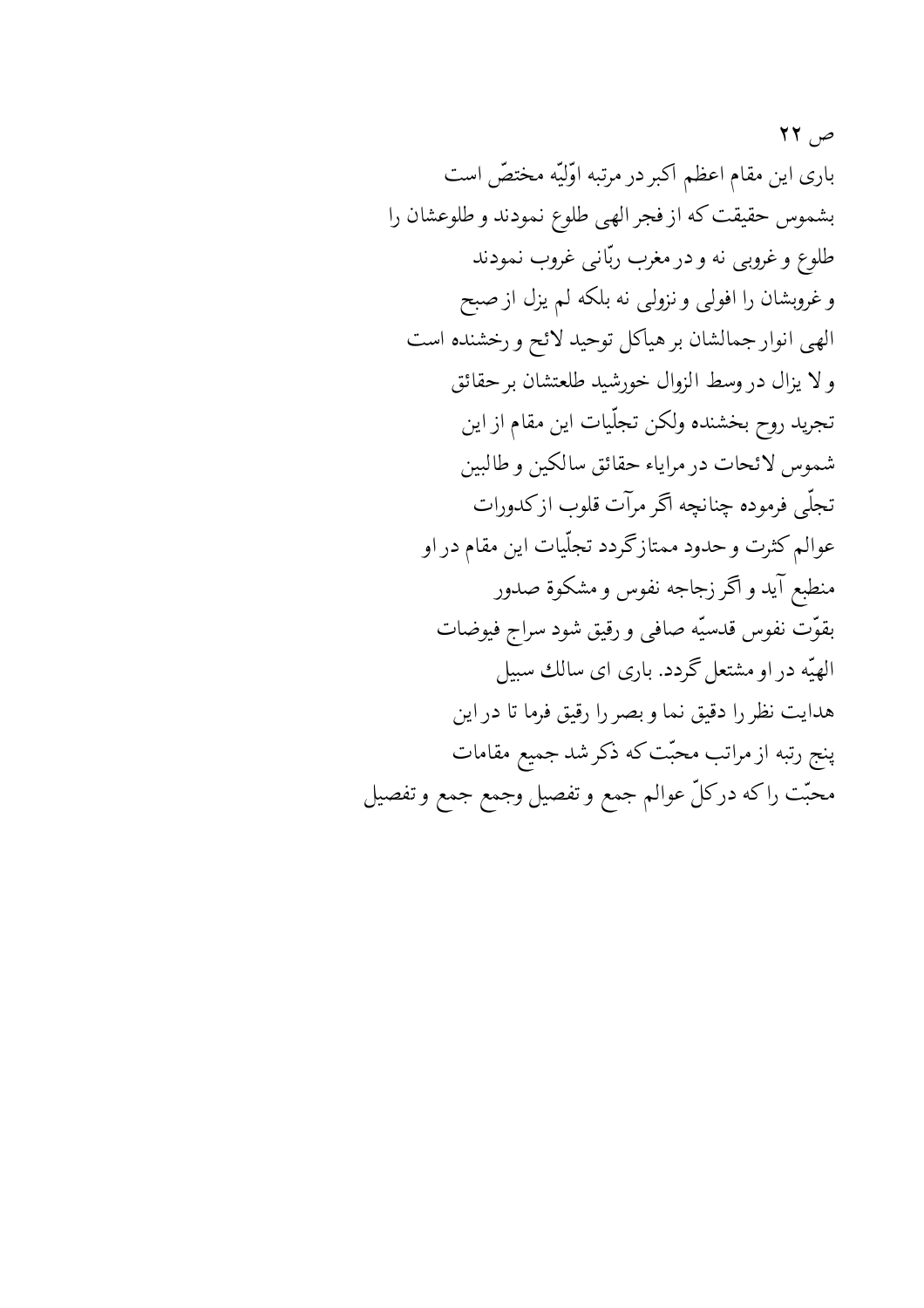$YY, \varphi$ تفصيل مندمج و مندرج است ادراك فرمائي و همچنين بعضي از واقفين اشارات قدسيّه برآنندكه محبّت حقّ بعباد ظهور تجلّيات الوهيّت و ابقاء صفات لاهوتيّت است در هياكل و مجالبي ناسوتيّه و محبّت عبد بحقّ انعدام هستي وافناء صفات ناسوتي است دربقاء لاهوتيّه و ظهورات الوهيّه چنانچه گفتهاند كه "محبّة الله للعبد ابقاء اللاهوتيَّة في فناء الناسوتيَّة و محبَّة العبد لله افناء الناسوتيّة في بقاء اللاهوتيّة" و بهمين دو رتبه اختصار نمودهاند و نسبت محبّت بحضرت ربّ العزّة حقيقت دانند ولکن نسبتش را بعبد مجازی دانند زیرا محبّت حقّ اصل است و سبقت داشته بر محبّت عباد چنانچه درآيه مباركه ميفرمايد "فسوف يأتى الله بقوم يحبّهم ويحبّونه" باري اين طيرفاني أكرتا قيام الساعة درگلستان عشق برشاخسار شوق ببدايع نغمات روحانبي تغنّى نمايد مراتب و مقامات آن اتمام نپذیرد و بآخر نرسد لهذا بدين چند كلمه اختصار نموديم و امّا مقام خلقت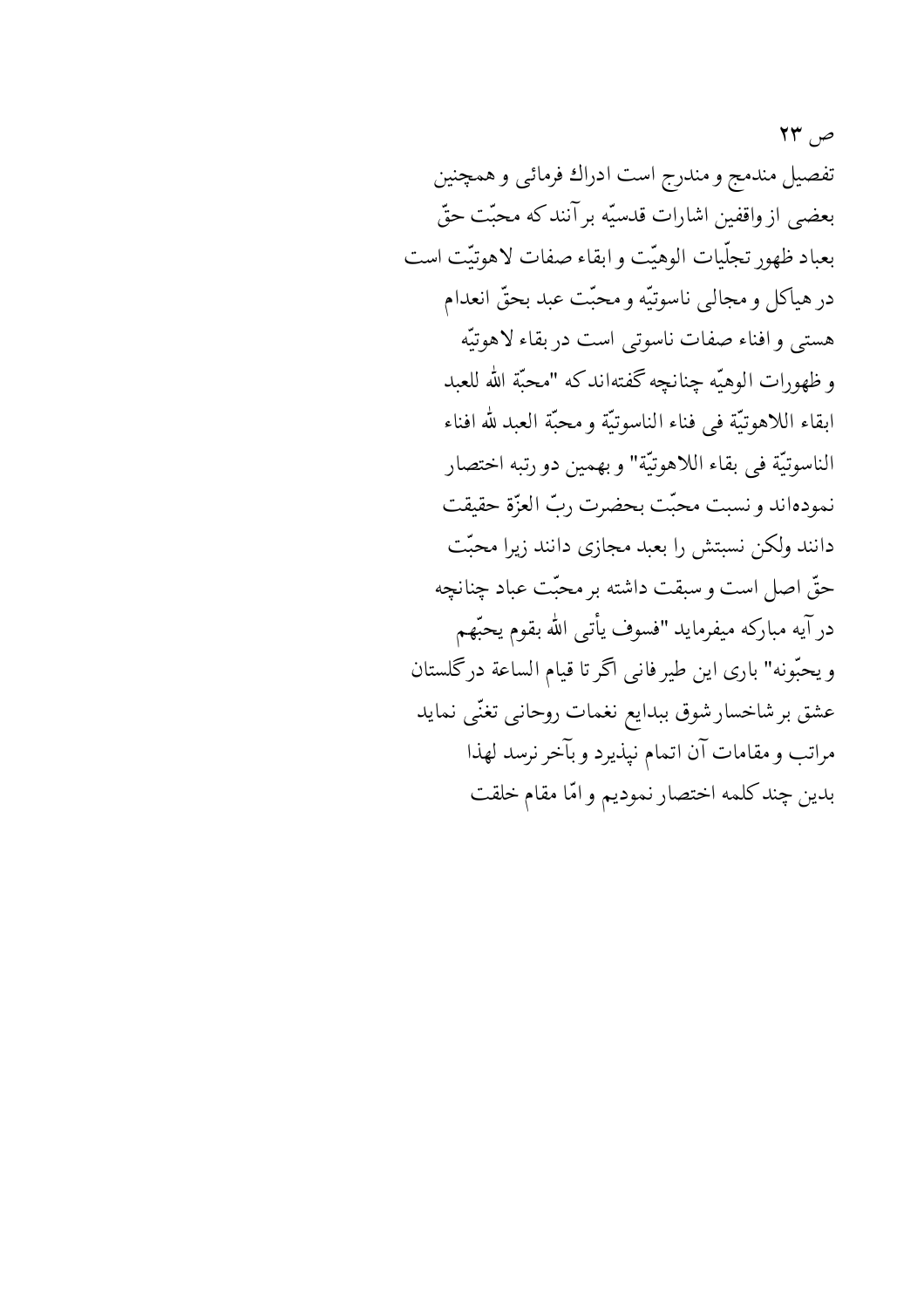$72, 9$ بدانكه مخلوقات برچند قسمند قسمي خلق ارحام است كه در ارحام خلق شوند و قسمي خلق الساعه است که بنفسه متکوّن گردند چون حیوانات که در اثمار توليد يابند وقسمي دربيضه موجود شوند و اين اقسام خلقت اجسام است ولكن خلق باطنيّه الهيّه وبعث خفيّه ربّانيّه خلقي ديگر و بعثي ديگر است و آن خلق ارواح قدسیّه است در هیاکل موحّدین و در افئده عارفين وخلق اعيان وحقائق است در ملكوت سموات و ارضین اگر چه بعضبی از عارفین اعیان و قابلیّات وحقائق وماهيّات را مجعول ومخلوق ندانند بچند دليل اوّل آنکه گفتهاندکه شأن مخلوقات و مجعولات حدوث است و حادث آن است که نبوده بعد بوجود آید و این حقائق و اعیان لم یزل در مرآت علم حضرت ربّ العزّة موجود و ثابت بوده چه كه علم بي معلوم ممکن نشود و علم از صفات ذاتیّه است که عین ذاتست و قدیم است پس اگرگوئیم که این حقائق و قابلیّات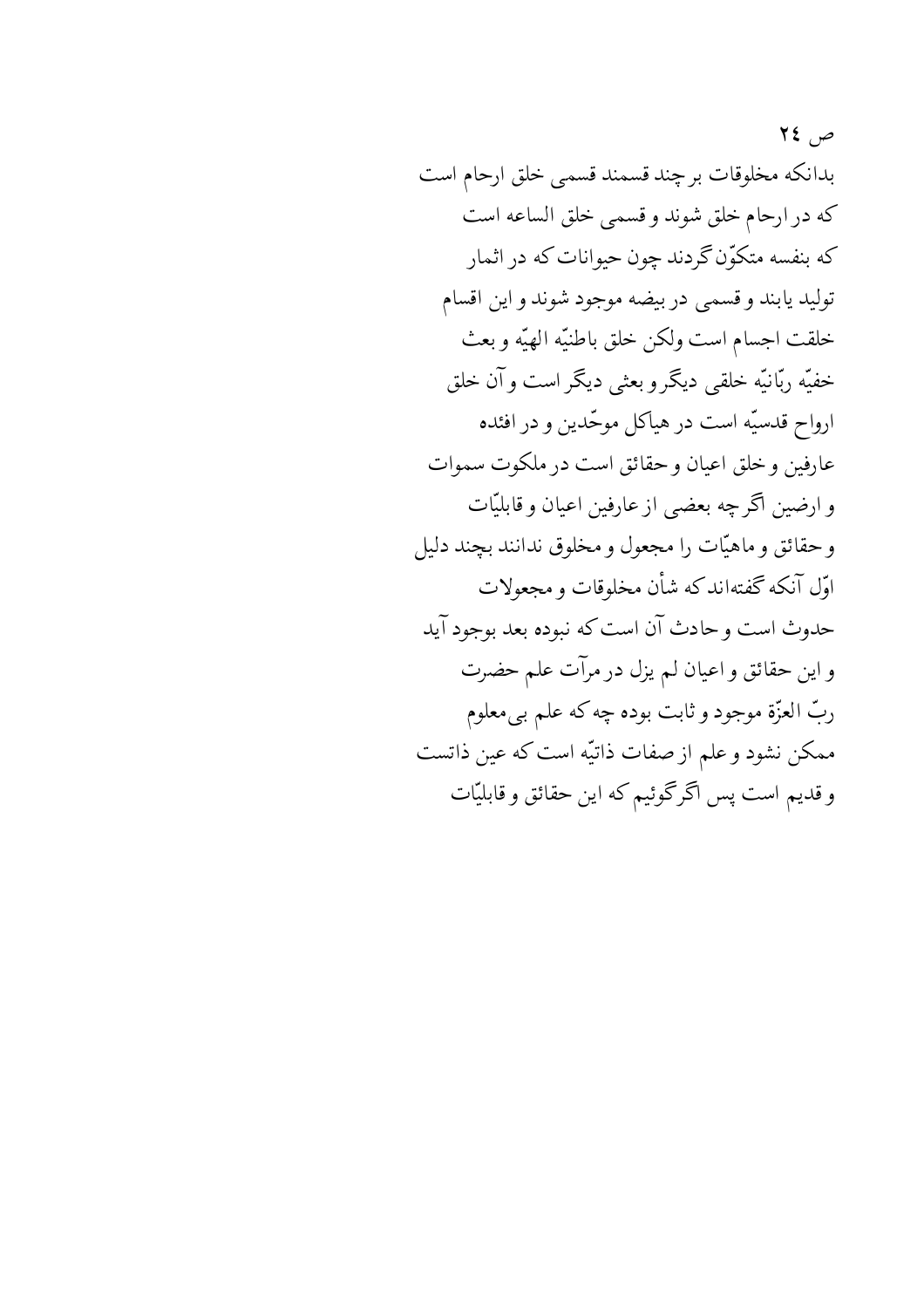ص ۲۰ حادث است استغفر الله معتقد بجهل در ذات واجب الوجود شدهايم چه وجود علم منوط بوجود معلومات است و اگر معلومات حادث بود لازم آید كه از ذات حقٌّ قبل از خلق معلومات سلب علم گردد و این کفری است صراح و ثانبی آنکه بدلائل عقليّه ونقليّه ثابت ومبرهن است كه جبر باطل و در آفرينش حقٌّ بايد جورٍ و اجبار نمود و عدالت كلَّيّه الهيّه را ثابت كرد چه اگرگوئيم حقّ سبحانه كينونتي را برسعادت وكينونتي را برشقاوت خلق نمود اكراه و اجبار در خلقت لازم آيد و حال آنكه جعل و خلق ممكنات نسبت بآن سلطان وجود يكسان است جنانجه ميفرمايد "ما ترى في خلق الرحمن من تفاوت" و همچنين "و ما خلقكم و ما بعثكم الّاكنفس واحدة" وچون ثابت است که حضرت ربّ العزّة موجودات و ممکنات را بطريق اجبار وأكراه خلق ننموده پس بايد بآنچه مقتضاي قابلیّت ایشان است خلق فرماید تا خللی در عدل کلّی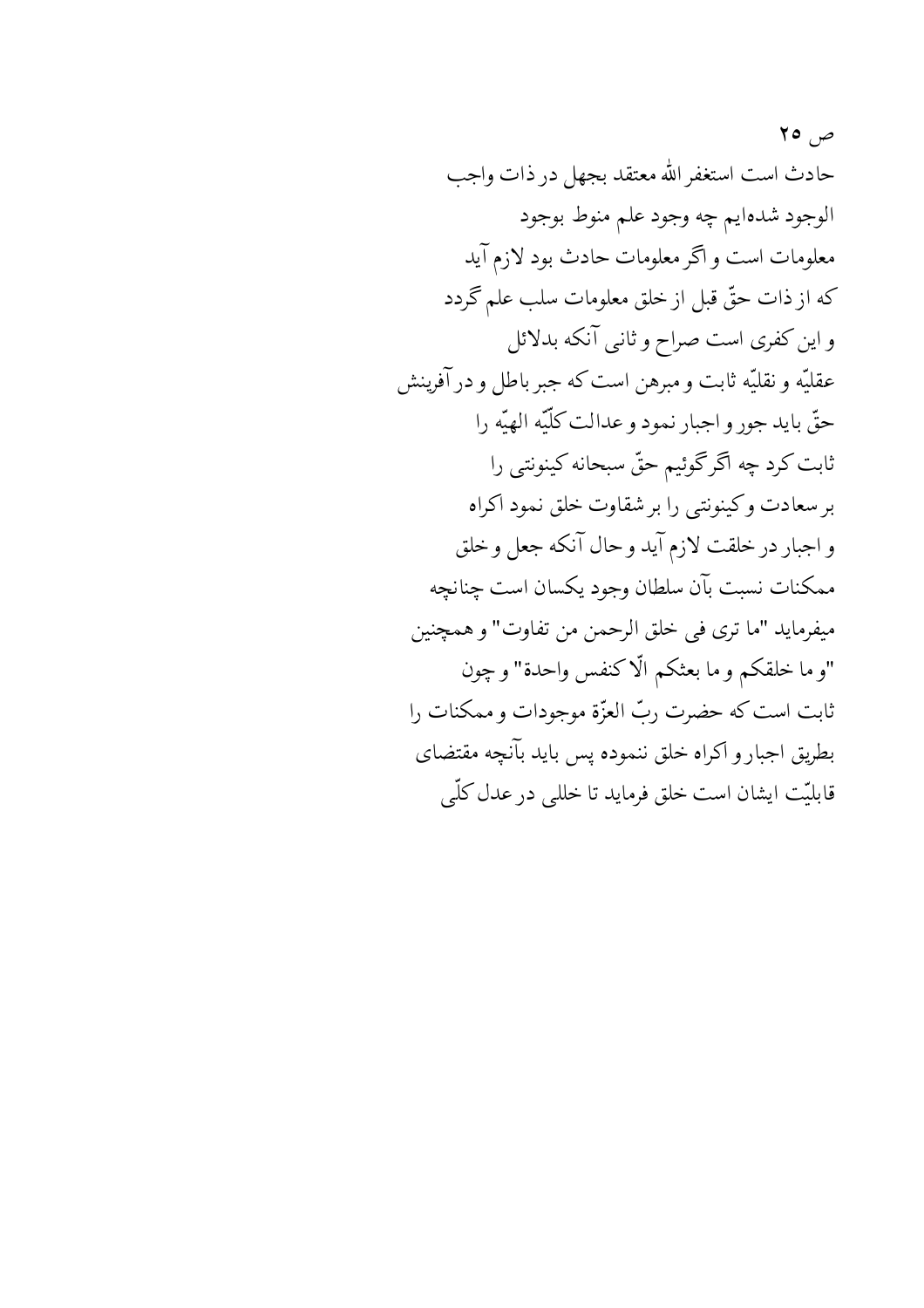$\mathcal{M}$   $\mathcal{M}$ الهي و مقام اعطاء كلِّ ذي حقٍّ حقَّه راه نيابد در اينصورت جائز ننموده ونيست كه قابليّات موجود است و ماهيّات ممكنات معدوم بوده و بعد موجود شدند و آنچه مقتضاي ذاتبي ايشان است از سعادت و شقاوت طلب نمايند زيرا در اينصورت اين ماهيّات و قابليّات شيئ نبوده بلكه عدم صرف بوده چگونه وجود را قابلند و عدم را قابلیّت وجود نبود چه که اتّصاف شي بنقيض خود ممکن نبود پس باین دلائل عقلیّه این حقائق که گاهی تعبیر از آن بماهيّات وقابليّات واعيان نمايند لم يزل بوجود علمي موجود و در مرآت ذات حقّ بنحو بساطت و وحدت مندمج و مندرج بوده نه بنحو تکثّر چه وجود کثرت در ذات واجب الوجود نقص است بدلائلی که از پیش كذشت ولكن بعضي ازواقفين اشارات خفيّه و متعارجين معارج احديّه بر آنند كه حقائق و قابليّات مخلوق و مجعولند و اعيان و ماهيّات حادث و معلول و رائحه از روائح قدس لا اوّليّه استشمام ننمودهاند و نسيمي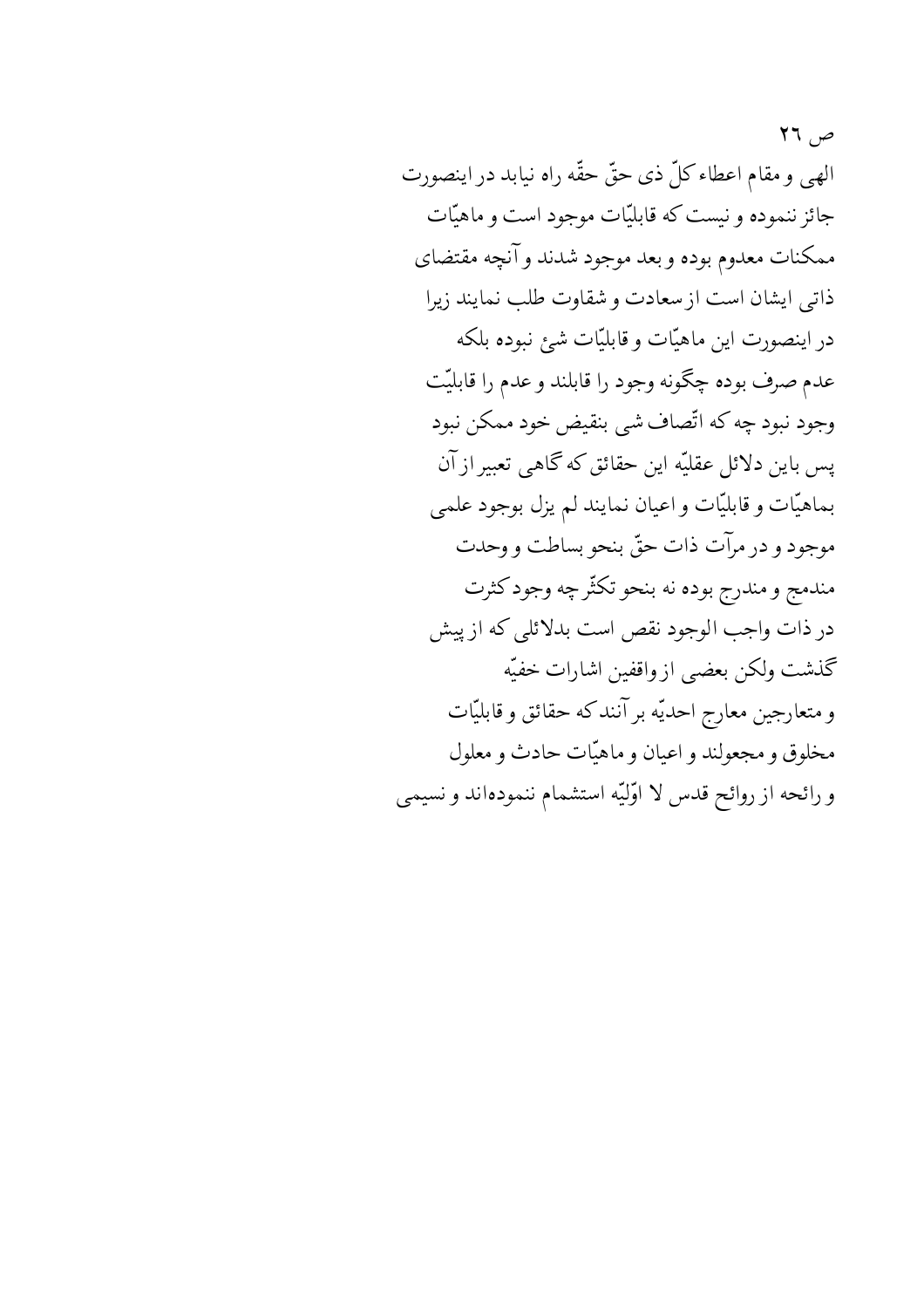$\mathsf{Y} \mathsf{V}$ از ریاض عزّ قدم استنشاق نکردهاند و در رضوان توحيد بر اغصان تجريد و افنان تفريد بدين نغمه لاهوتي و رنّه ملکوتی درکشف اشکالات و رفع محذوراتی که از پیش گذشت در تعلّق علم بمعلومات تغنّی نمودهاند و بچند دلائل متقنه و براهین محکمه در اینکه علم الهی مستلزم وتابع معلومات نيست تمسّك وتشبّث جسته دلیل اوّل آنکه استدلال نمودهاند بر اینکه صفات و اسماء ذاتيّه ثبوتيّه از عليم و بصير و سميع و سائر صفات ذاتيّه در عالم احديّه عين ذات حقّ است بدون شائبه غيريّت وامتياز بين الصفات والذات بقسمى که در مرتبه ذات علمی غیر از ذات نه و ذاتی دون علم نه بلكه درآن مرتبه علم عين ذات و ذات عين سمع و سمع عين بصرو بصرعين حيات وحيات عين ذات است چنانچه درکتب شیخ اکبر از فتوحات و فصوص اشاره باین مطلب بلند اعلی بسیار است و این اطلاقات متعدّده متكثّره برآن ذات احديّت از سميع و بصير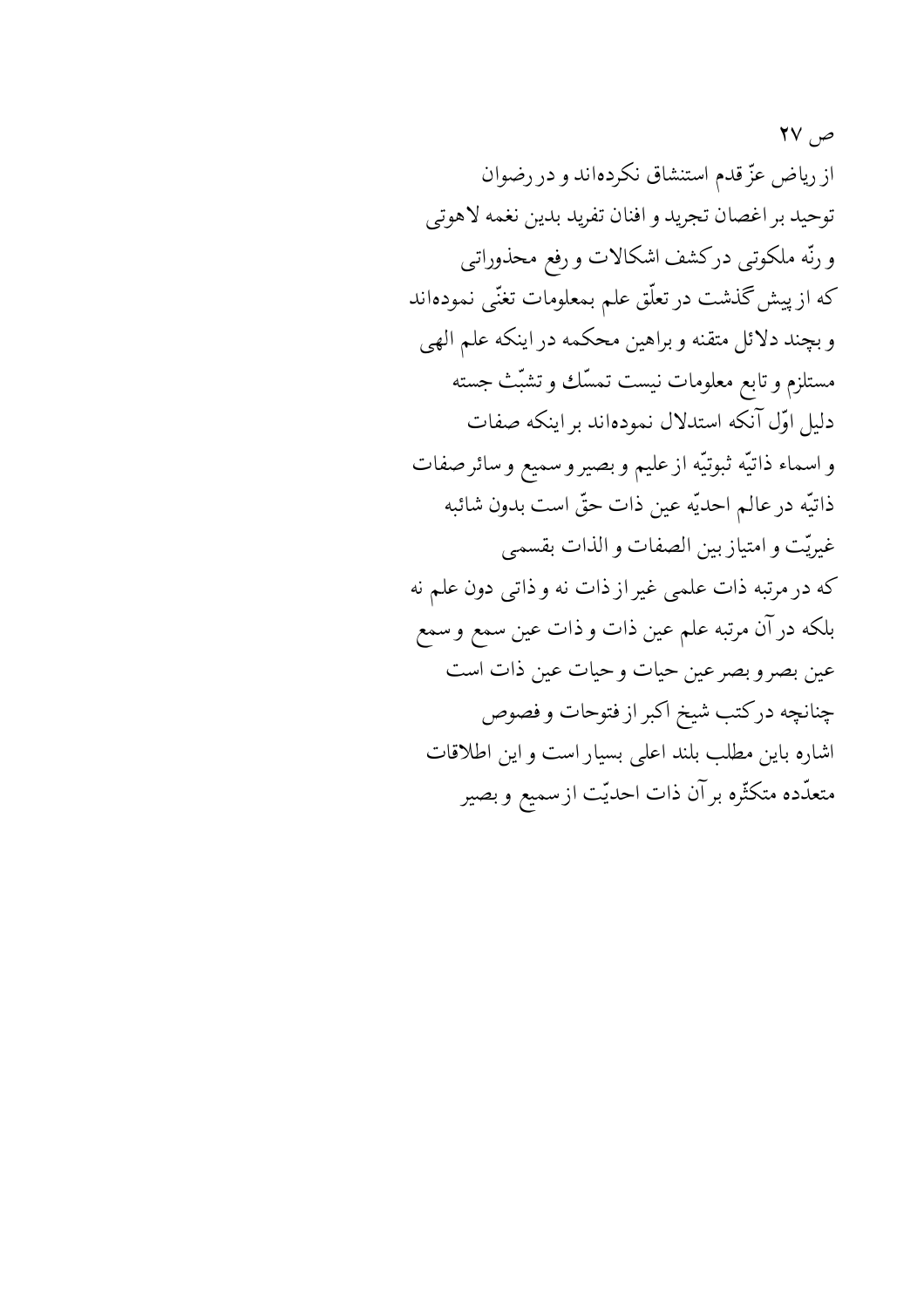ص ۲۸ وعليم تعبيرات كماليّه وعنوانات شئ واحد است والّا در آن مرتبه اکبر اعظم صفاتی غیر ذات موجود نه چنانچه پادشاه عرصه ولايت و عنقاء مشرق علم و حكمت حضرت على بن ابى طالب كرّم الله وجهه ميفرمايد "كمال التوحيد نفي الصفات عنه" چه اگر در بين صفات وآن ذات احديّت فرقبي آشكار و امتيازي نمودار بود خارج از دو جهت نبود یا جزء ذات بودند یا خارج از ذات در صورت اجزاء ترکیب لازم آید و آن نیز بدلائل عقليّه ونقليّه باطل است و در صورت غير اجزاء تعدَّد قدماء لازم آيد وآن نيز بدلائل عقليَّه و نقليَّه باطل است پس ثابت و مبرهن گشت که جمیع صفات ثبوتيّه عين ذات احديّت است بدون امتياز و اختلاف واحدى بكنه ذات او پي نبرده و حقيقت آن جوهر الجواهر را درك ننموده لم يزل در علوّ تقديس وسموّ تسبيح خود منزّه از ادراك موجودات و مقدّس از احاطه عقول ممكنات بوده چنانچه شمس سماء تفريد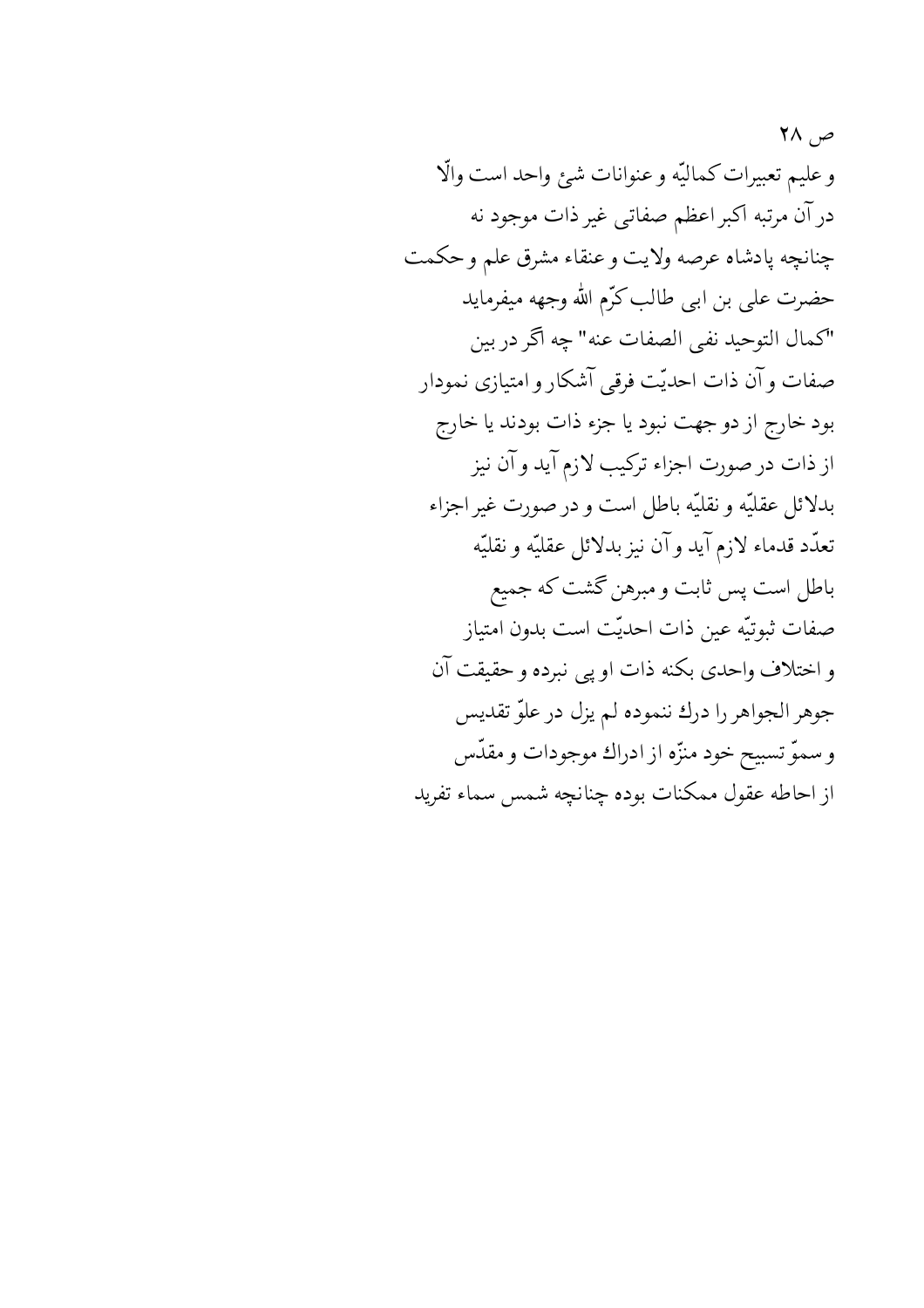ص ۲۹ وشمع شبستان توحيد خلاصةالمرسلين خاتم النبيّين صلّى الله عليه وسلّم در مقام معرفت آن ذات احديّت بنغمه "ما عرفناك حقٌّ معرفتك" در فضاي ملك و ملكوت تغنّي نمودهاند وبرنّه "ربّ زدنبي فيك تحيّراً" بر اغصان شجره وجود ترنّى فرمودهاند زيرا علم بهرشي احاطه بآن شئ است تا نفسی برشی احاطه ننماید حقیقت آن را ادراك نكند چنانچه ميفرمايد "و لا يحيطون بشئ من علمه" و همچنین میفرماید "بل کذّبوا بما لم یحیطوا بعلمه" واین بسی واضح و آشکار است که هیچ موجودي نتواند كه احاطه برآن ذات احديّت بنمايد پس چون ثابت گشت که معرفت ذات حقّ ممتنع و محال است و معرفت علمی که عین ذات حقّ است نیز ممتنع و محال است چه که بین ذات و صفات بهیچ وجه من الوجوه فرقي موجود نه در اينصورت آن علمی که عین ذات است هیچ نفسی بکنه او پی نبرده و ادراك و تعقّل ننموده تا مطّلع گردد و ملاحظه نمايد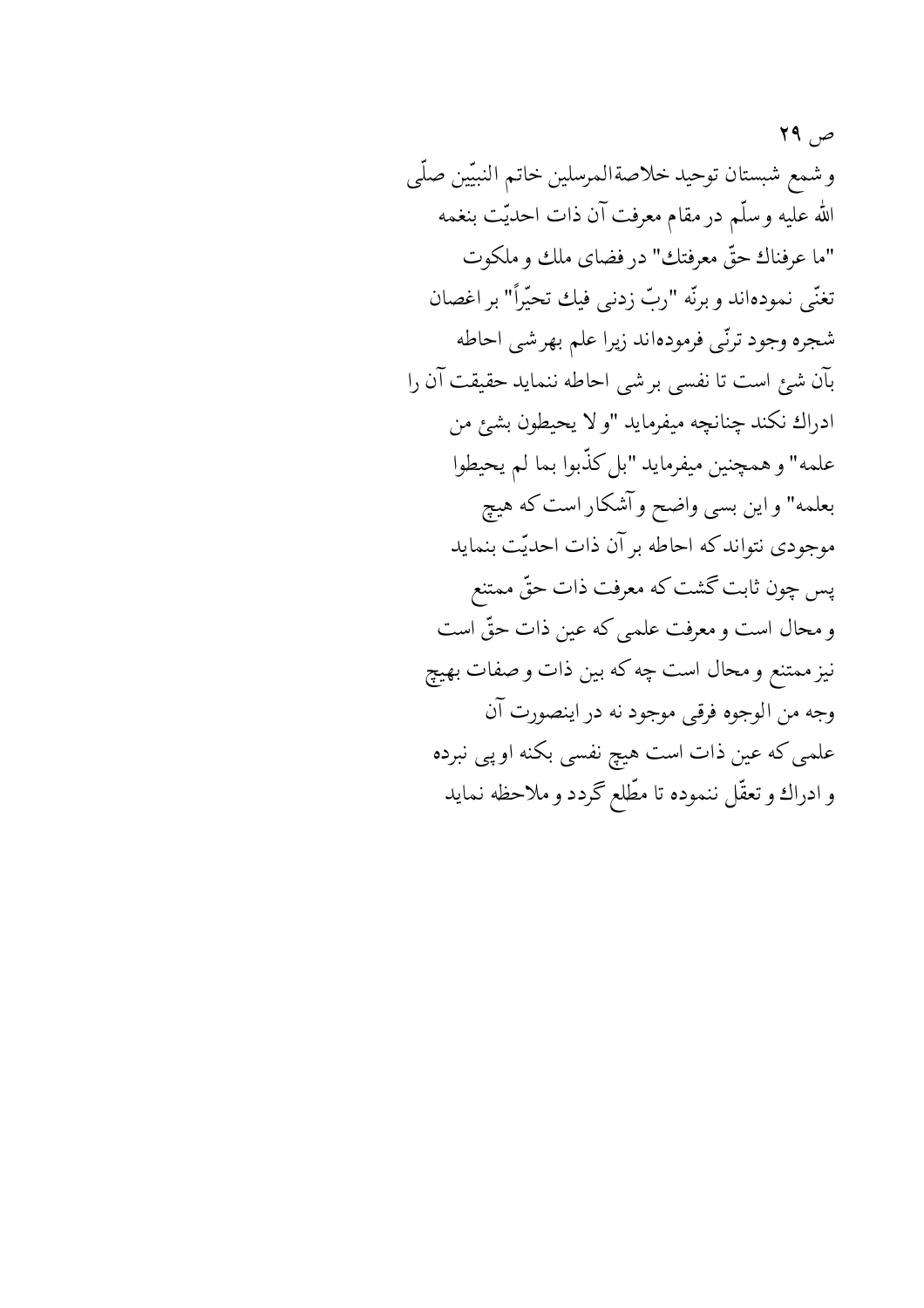$\mathbf{r} \cdot \mathbf{r}$ كه علم حقٌّ باشياء چگونه است مستدعى معلوماتست یا نه و تابع حقائق و قابلیّات اشیاء است یا نه بلی در حیّز امکان علم بی معلوم ممکن نگردد ولکن در ذات هیچ نفسی ادراك ننموده و در امتناع معرفت شئون و صفاتيكه عين ذات حقّ است بلبل بستان تمجيد و عندليب كَلستان تجريد اسد الله الغالب (عليّ بن ابي طالب) كرَّم الله وجهه باكمل بيان و افصح تبيان بيان نمودهاند وحقيقت اين مطلب بلند اعلى را بچند كلمات لطيفه مكشوف وعيان فرمودهاند اينست بيان آنحضرت كه ميفرمايد "من سئل عن التوحيد فهو جاهل و من اجاب عنه فهو مشرك ومن عرف التوحيد فهو ملحد و من لم يعرف التوحيد فهوكافر" يعني أكر نفسي از توحیدیکه عین ذات احدیّت و غیب هویّت است سئوال نماید دلیل برجهل آن سائل است زیرا سؤال از شئ كه ادراك آن ممتنع و محال است مدلّ بر جهل و نادانی است و هر نفسی هم که این سؤال را جواب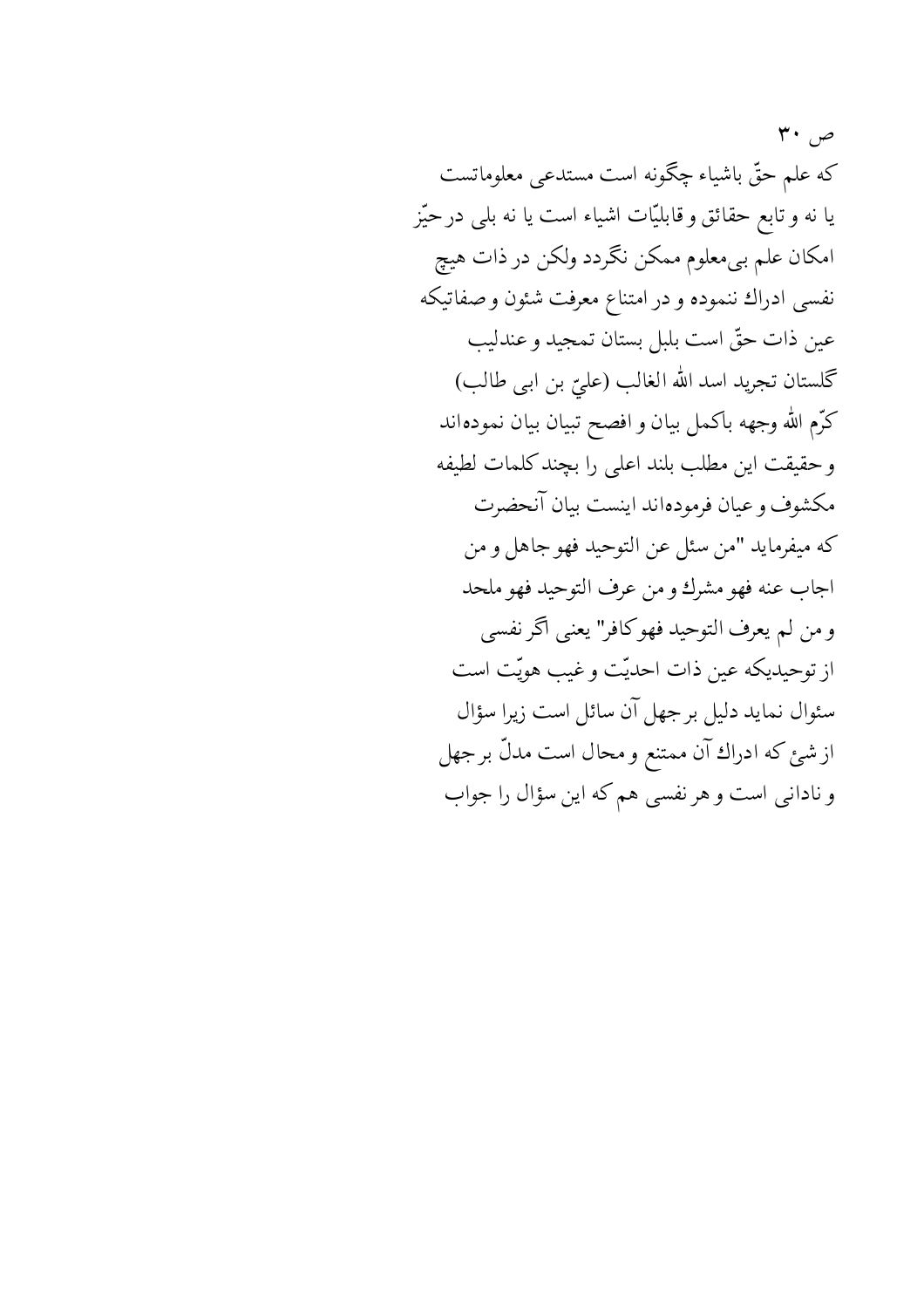۳۱ $\sim$ گوید از برای آن واحد احد شریك و مانندی جسته زيرا آنچه بعقل و ادراك خود تعقّل و تصوّر نموده آن صور خياليّه و تصوّرات عقليّه خود او است و آن غيب الغيوب معروف هيچ نفسي و معلوم هيچ عالمي نگردد يس آنچه ادراك و تصوّر نموده آن را شريك حضرت حقّ سبحانه انگاشته و هر نفسی که ادّعای معرفت توحیدی که عین ذات حقّ است نماید ملحد است زيرا آنچه بعقل و ادراك خود شناخته و درك نموده آن غير ذات حقَّ است پس در معرفت الحاد نموده است و هر نفسیکه عارف بتوحید آن ذات یگانه نظر باثار و افعال نکردکافر است چنانچه آگر در ذرّات ملك و ملکوت نظر نمائی جمیع را آیات مدلّه بر توحید آن سلطان احديّه ملاحظه كني فامّا دليل ثاني بر اينكه علم حقٌّ سبحانه و تعالى تابع معلومات نه آنكه گفتهاند بدلائلی که از پیش گذشت ثابت و مبرهن شد که علم عين ذات حقَّ است بدون شائبه تخالف و تغاير يعني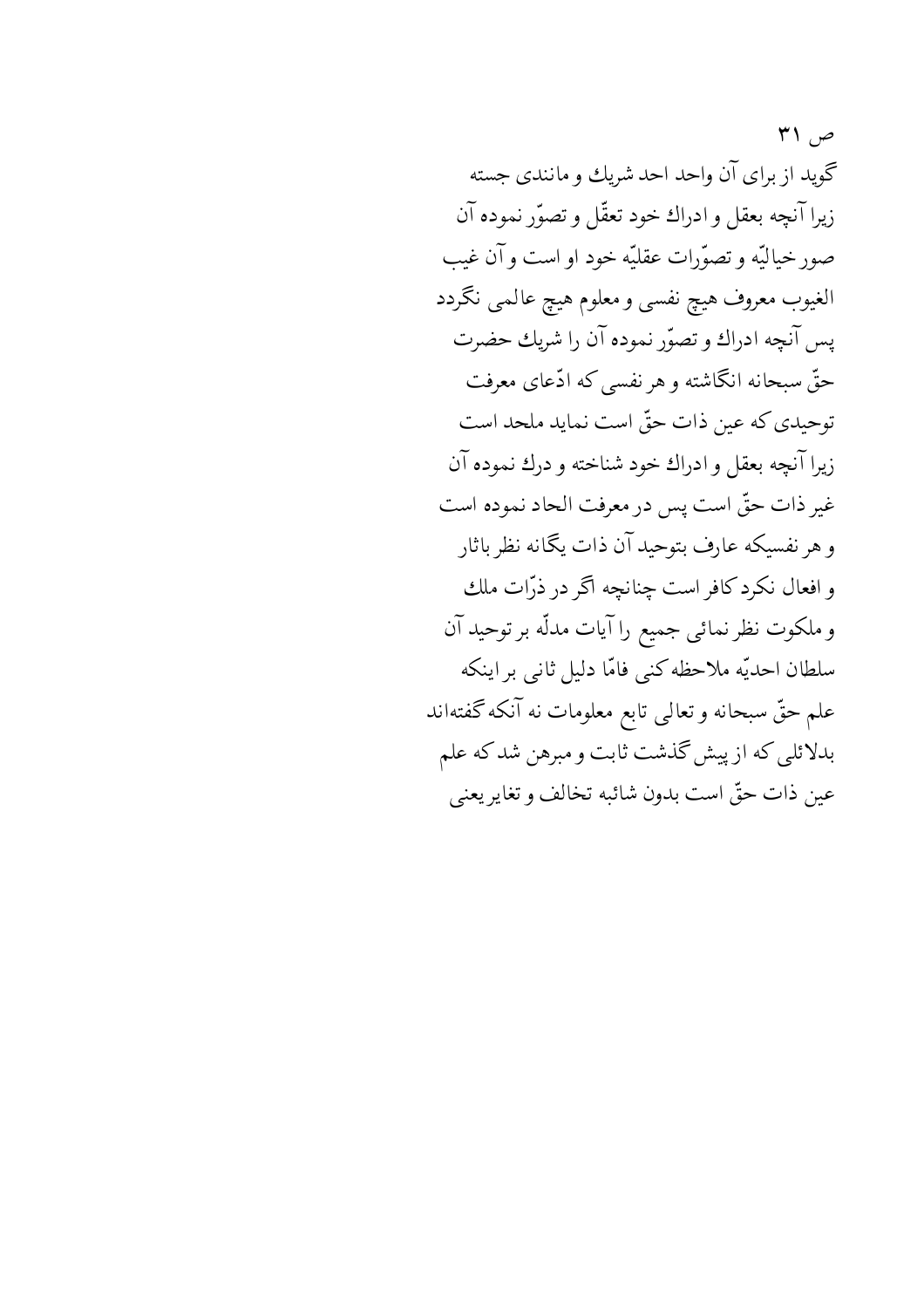ص ۲۲ ذات بتمامه عليم است و ذات بتمامه سميع است و همچنین سائر صفات ذاتیّه اگرچه بعضی از علماء گفتند که نه عین ذات است و نه خارج از ذات زیرا اگر گوئیم عین ذات است بدون امتیاز نفی علم لازم آید و این نقص است ولکن مقصود این نیست بلکه عوالم الهيّه مالانهايه است و در هر عالم اسماء و صفات حكمي دارد درعالم احديّه عين ذات است و درعالم واحديّه ممتاز از ذات و اين مراتب احديّه و عماد واحديّه و الوهيّه لم يزل باقي و بر قرار بوده چنانچه شخصي در حضور یکی از اولیای الهی حدیث "کان الله و لم یکن معه من شيئ" بر زبان راند چون آن واقف اسرار مكنونه استماع نمود فرمود "الان يكون بمثل ما قد كان" باري أكر علم حقٌّ سبحانه مستدعى ومستلزم معلومات و مقتضى قابليّات اشياء بود ذات او مستدعى و مقتضى آنست و اين باطل است زيرا طلب و اقتضاء مستلزم احتياج است و احتياج صفت ممكن است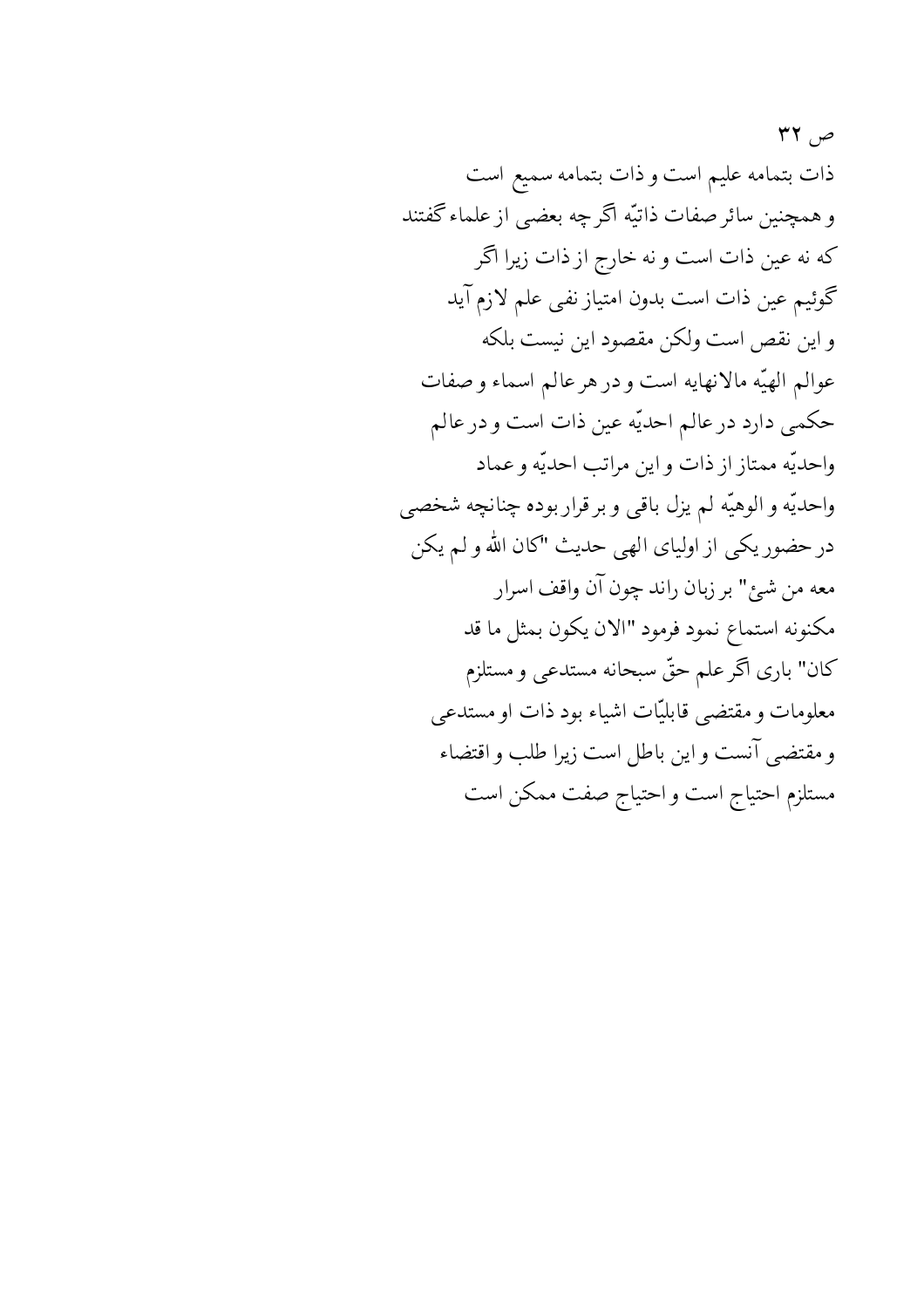ص ۳۳ نه واجب وحقٌّ سبحانه غنيٌّ بالذات است. و امّا دليل ثالث آنكه گفتهاندكه علم ممكن تابع و مقتضى معلوماتست و بدون معلوم ممتنع و محال است و اگر علم واجب نیز تابع و مستدعی معلومات بود آن نیز علم ممکن است و این واضح و ثابت است که آنچه در امکان است در حقّ محال است چه که بهیچ وجه مماثلت ومشابهت ومجانست وموافقت ما بين خالق و مخلوق و وجوب و امکان و حقّ و خلق نبوده و نیست زيرا لم يزل صفت حقٌّ سبحانه قدرت وعزَّت وغناء بحت بوده وشأن مخلوقات و ممكنات ذلّت و مسكنت و فقر صرف و آنچه صفات ذاتیّه که از برای ممکنات و موجودات ثابت است آن جوهر الجواهر و حقيقة الحقائق درعلوِّ تنزيه وسموِّ تقديس خود از آن صفات منزّه و مبرّاست در این صورت چه مناسبتی بین وجوب و امکان و حقٌّ و خلق بوده پس باین دلیل علم حقّ تابع معلومات نبوده و نیست زیرا علم ممکن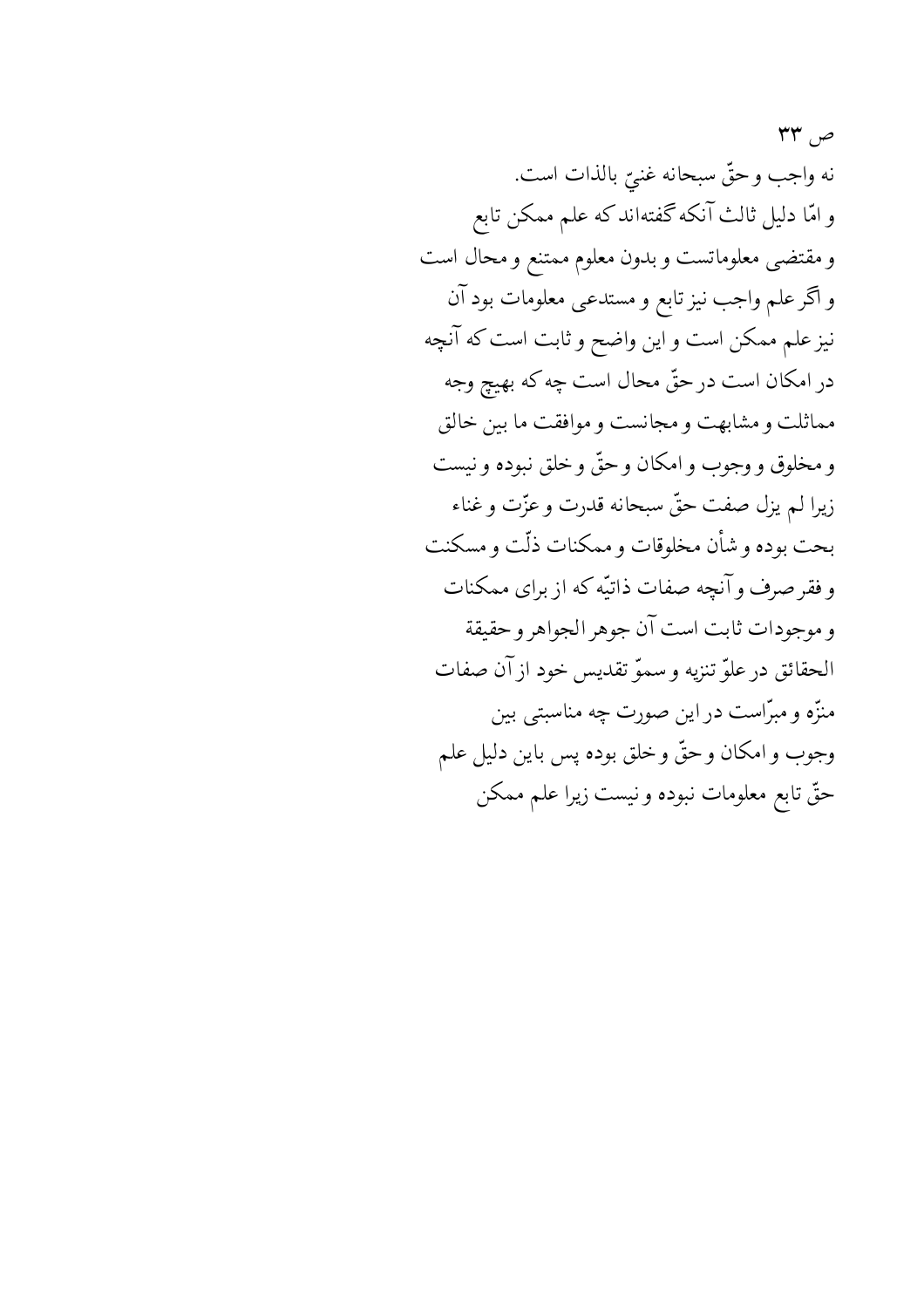$Y\xi$  ص مستدعی آن است و امّا دلیل رابع آنکه گفتهاند آگر اعیان و قابلیّات اشیاء در ذات حقّ موجودند عین ذات حقّند پس قابليّات و حقائق نيستند زيرا واضح و مبرهن است كه عالم غير معلوم است بلي عالم عين معلوم است و این علم شئ است بنفس خود و امّا بغير خود البتّه غير معلوم است پس اگر اين حقائق و اعيان عين ذات است بدون تكثّرو اختلاف پس معلومات نيستند چگونه طالب وجود باشند وحال آنكه ذات حقٌّ سبحانه موجود است و او را احتياج علی حده نباشد بوجود باری باین دلائل که ذکر شد تمسَّك و تشبُّث جسته و ثابت نمودهاند كه علم حقَّ تابع معلومات نبوده تا نفسی معتقد بر این گردد که حقائق و اعیان مخلوق و مجعول نیستند چه که استدلال نمودهاند كه علم از صفات قديم است و معلومات در حضرت علم ثابت و بوجود علمی موجود بودهاند و بقدیم جعل تعلُّق نگيرد زيرا مجعول مستلزم حدوث است. خلاصه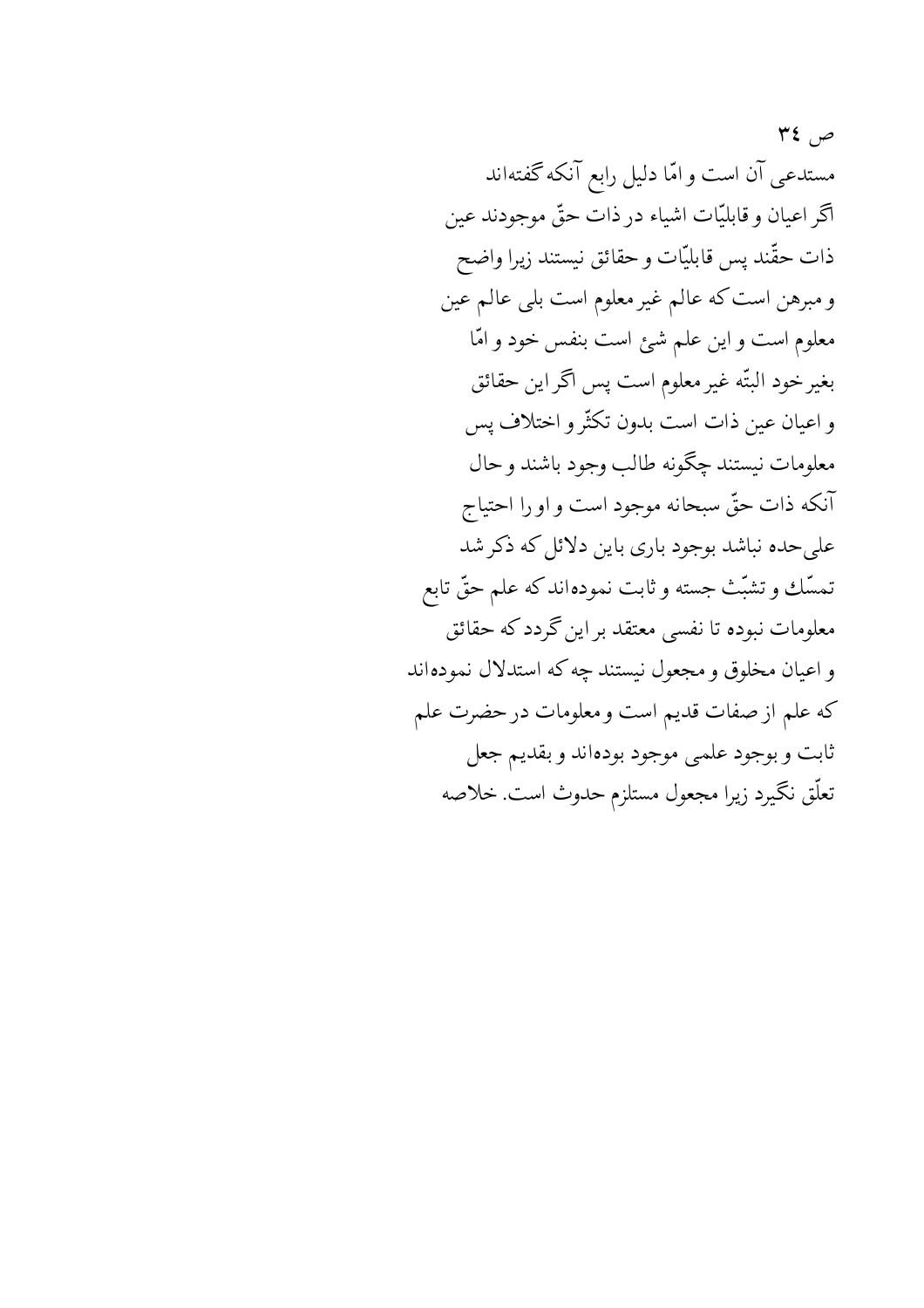ص ٥٣ مطلب آنكه درعلم دوملاحظه نمودهاند يك ملاحظه عینیّت و حقیقت و دیگر ملاحظه فعلیّت چنانچه از ذکر علم علميكه عين ذات حقَّ است قصد كنند و يا علميكه تابع و متعلّق بمعلومات است اراده نمایند اوّل را قدیم وعين ذات حقٌّ دانند و ثاني را حادث وعين اشياء ملاحظه نمایند و دلیل بسیاری بر این مطلب ذکر نمودهاند ولكن اين رساله گنجايش ذكر ندارد. باری از این جهت که علم متعلّق بمعلوماترا حادث دانند معلومات راكه حقائق وقابليّات اشياء است نيز حادث و مجعول و مخلوق دانند و همچنین گفتهاند که قابلیّات و مقبولات دريك زمان موجود شدند و دريكحين منجعل گردیدهاند مثلاً گفتهاند که جمیع اشیاء مرکبّند از دو چیز یکی قابل و دیگری مقبول و مقصود از مقبول مادّه و هیولا است و مراد از قابل هیئت و صورت كه آن مادّه را از حيّزلا تعيّن و اطلاق بتقيّد آورد و از لا حدّ بعرصه حدود كشاند و بصورت مخصوصه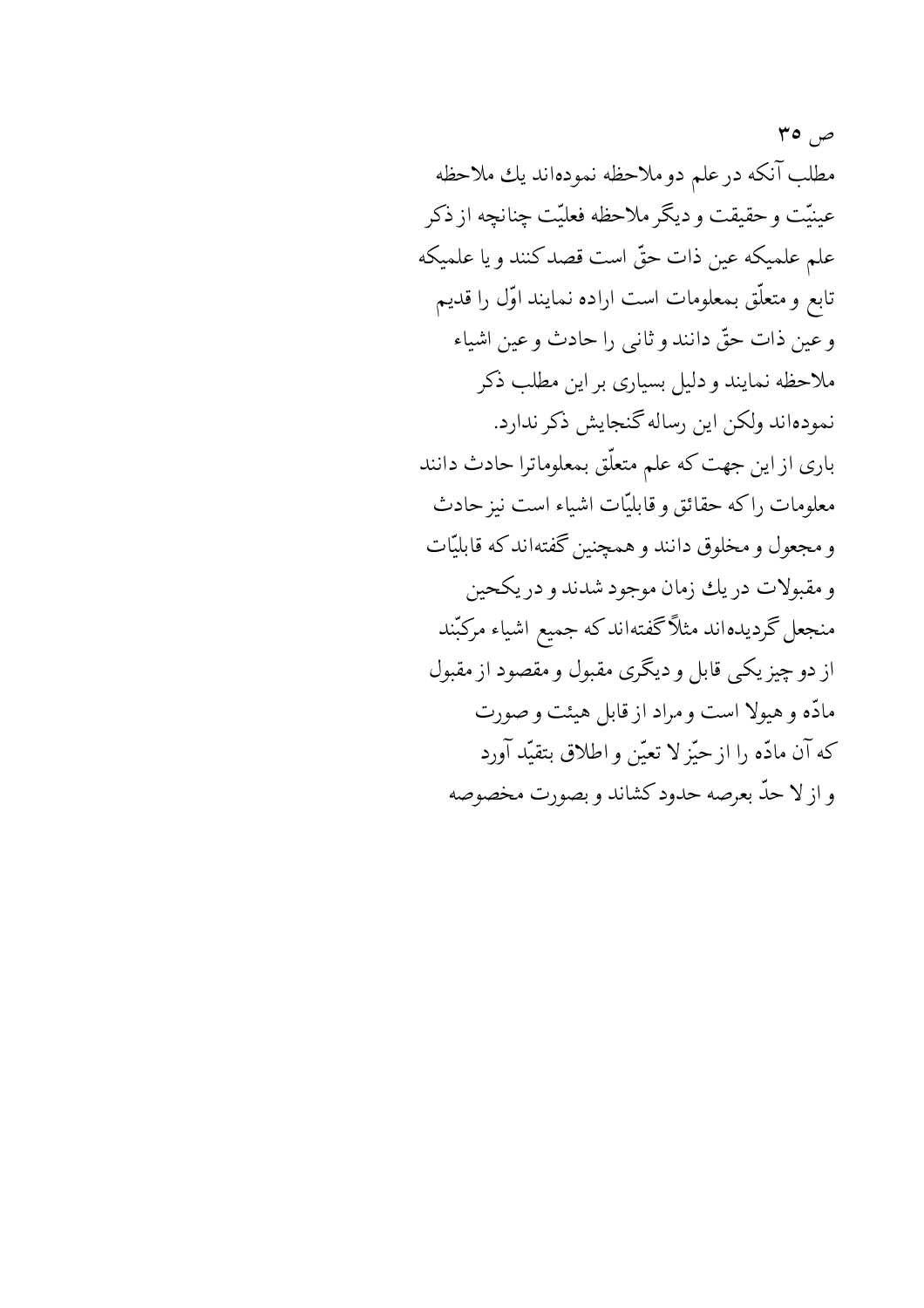$\mathsf{M}$  می معتَّنه متعتَّن كَرداند مثلاً در حروفات وكلمات ملاحظه نمائیدکه از دو شئ ترکیب شدهاند یکی مادّه که مرکب و مداد است و مقبول است و دیگری هیئت و صورت حروفات وكلمات است كه قابلست حال اين مادّه مخصوصه و هیئت مخصوصه در یکزمان خلق شدند آگر چه مادّه کلّیّه قبل از هیئت مخصوصه خلق شده است چنانچه مشهود است که قبل از وجود این صور و اشکال مخصوصه درخارج مركب بوجود خارجي موجود بوده وبصورت معيّنه و هيئت مخصوصه متعيّن نگشته و لیاقت صورکلّ حروفات و استعداد و صلاحیّت تشكل بهيئت جميع كلمات داشته منحصرو مخصوص بهیئت و صورتی معینّه نبوده و همچنین هیئت و صورت كلَّيَّه قبل از مادَّه مخصوصه موجود بوده چنانچه قبل از وجود مادّه مخصوصه که مرکب و مداد باشد هیئت كلّيّه و صورت كلّيّه حروفات وكلمات در ذهن كاتب بوجود ذهنبي موجود بوده ولكن هيئت كلّيّه و مادّه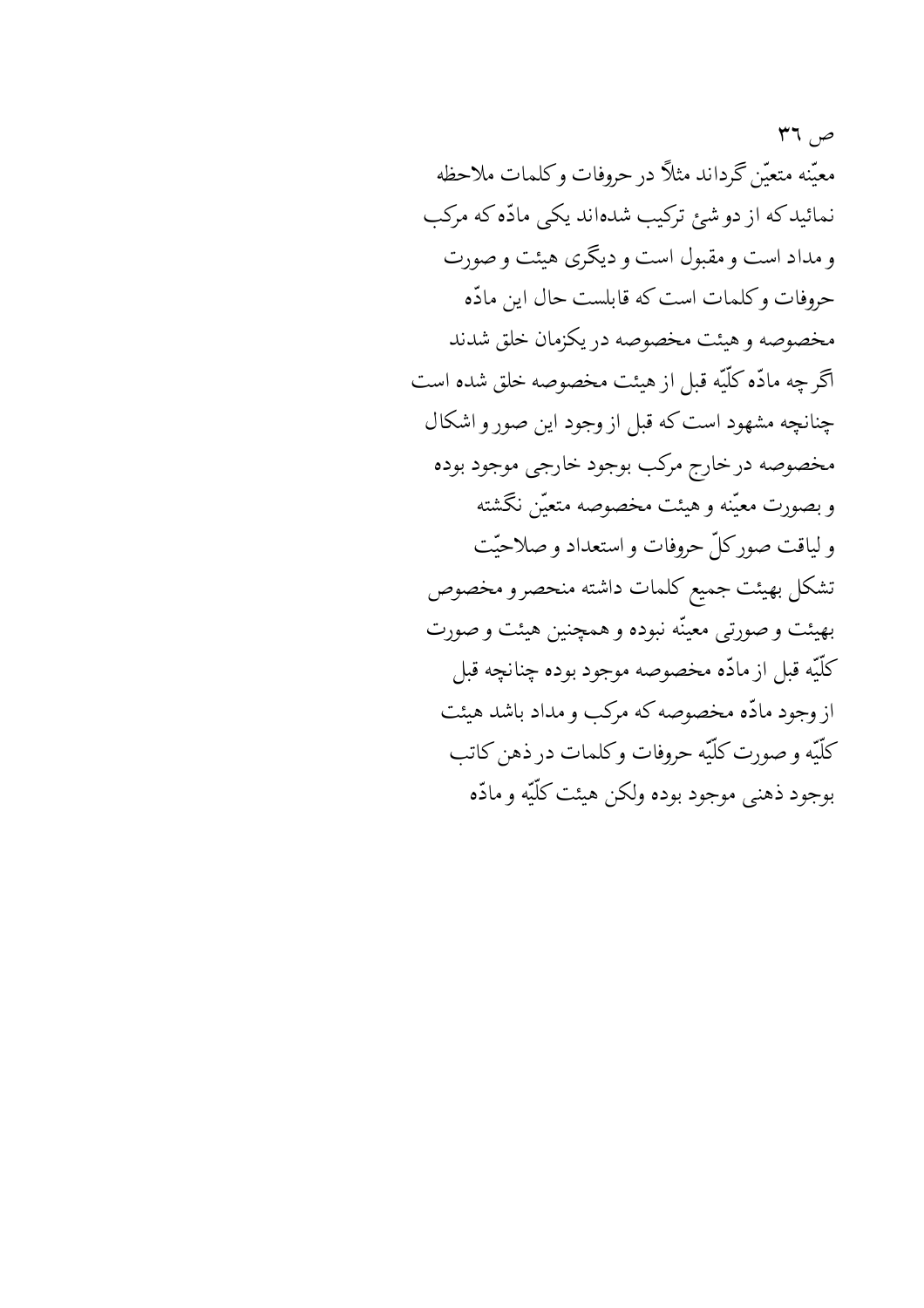۳۷ $\sim$ كلّيّه نيزبا هم خلق شده زيرا ممكن نبوده و نيست كه شئ وجود خارجي داشته باشد و بهيئت متصوّر نباشد زيرا مادّه و هيولا در وجود محتاج صورت است و هیئت و صورت در ظهور محتاج مادّه است چنانچه گفتهاند

هيولا دربقا محتاج صورت تشكل كرده صورت راگرفتار و این دور باطل نیست و این را بمتصادقان و متضایفان تعبیر نمودهاند زیرا دور باطل آن است که شبئ موقوف بچیزی بودکه آن موقوف باوست در یکرتبه یا دو رتبه و چون مشهود شدکه مادّه مخصوصه و هیئت مخصوصه در يكحين خلق شده و هيئت كلّيّه و مادّه كلّيّه نيز در يك آن خلق شد يس قابليّات و مقبولات در يكزمان موجود شدند و تقدّمي جز بالذات در میانشان نیست. و امّا آنچه از پیش گذشت که اگر ايجاد و حدوث بحقائق و قابليّات تعلّق گيرد اكراه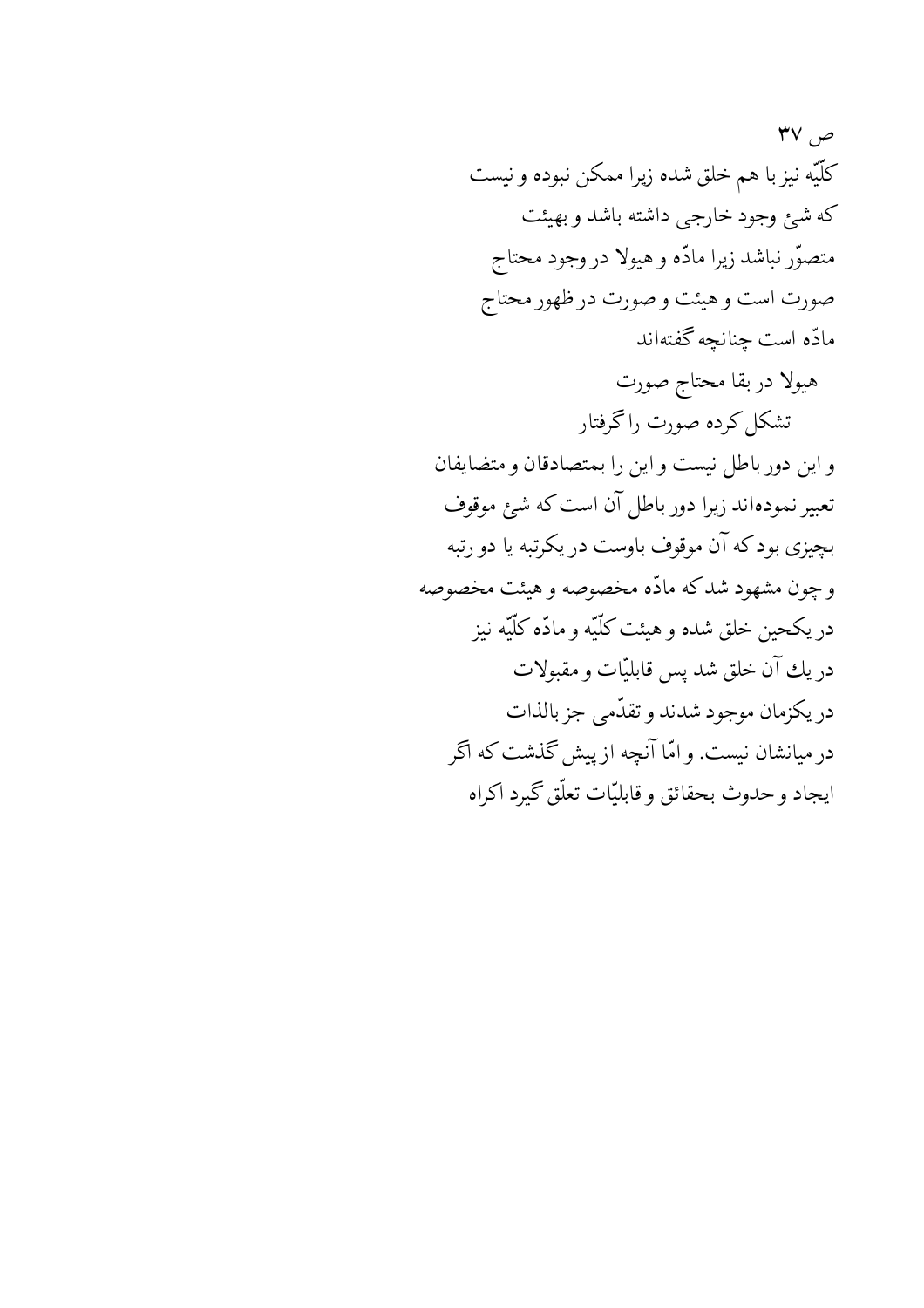$\mathsf{M} \wedge \mathsf{M}$ و اجبار در آفرينش حقٌّ و غنيٌّ مطلق لازم آيد و اين منافي عدالت كلّيّه و رحمت منبسطه الهيّه است زيرا اگر حقّ سبحانه قابليّتي را از سجين و قابليّتي را از علّیین خلق فرماید عدالت ربّانیّه مشهود نگردد این حرفي است تمام ولكن كسانيكه قائل بحدوث حقائق و قابليّات گشتهاند بر آنند كه خلق و ايجاد و فعل حقّ نسبت بجميع مجعولات و مخلوقات يكسانست بدون فرق و تفاوت ولكن مجعولات و مفعولات هركدام برضا وطلب خود رتبه از وجود را قبول نمودهاند مثلاً در شمس و اشعّه آن ملاحظه نمائید که نسبت افاضه و فعل او بجميع اشعّه يكسان است ولكن اشعّه بطلب و رضای خود بعضی در صد هزار فرسنگ دور از شمس مقرّکزیدهاند و بعضبی در قرب و حول شمس طائف گشتهاند حال ملاحظه نمائید اشعّه که از شمس سما در اطراف و اكناف و محلّ بعيد و مكان قريب منتشر و پراکنده گردیدهاند نه این است که شمس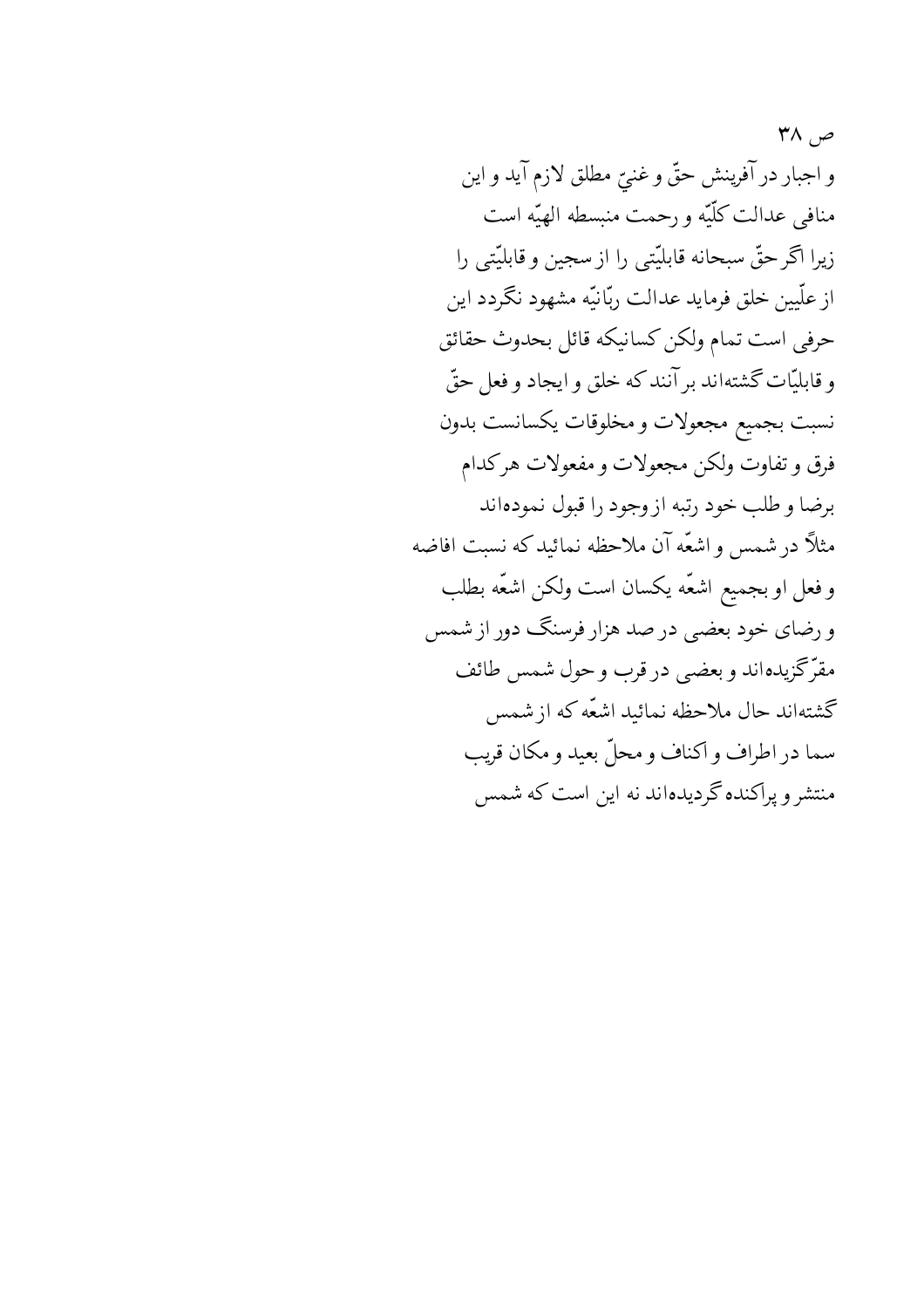ص ۳۹ بعضبي را در قرب جمال خود و بعضبي را در مكان بعيد قرار داده بلكه بهيچ وجه در افاضه وجود تفاوت و توفير بهيچ يك نگذاشته و جميع را بيك تجلّي ظاهر نموده ولكن هركدام بطلب خود مقام ومرتبه را قبول نموده و همچنین آنچه از پیش گذشت که اگر حقائق موجودات معدوم صرف بودند چگونه موجود شدند و حال آنکه عدم را لیاقت وجود نه چه که اتّصاف شئ بنقیض خود ممکن نبوده و نیست در جواب گفتهاند که این حقائق و قابلیّات معدوم صرف نبوده بلكه در مرتبه امكان بوجود امکاني موجود بودند ولکن نه بوجود اعياني و فرق در میان وجود اعیانی و وجود امکانی بسیار است دیگر ذکر آن سبب تطویل گردد. باری بعضبی از عارفین كه بسموات معاني عروج نمودهاند اعيان وحقائق و قابلیّات را قدیم و غیر مجعول دانند و بعضبی دیگر از واردين شريعه علم وحكمت ماهيّات وحقائق را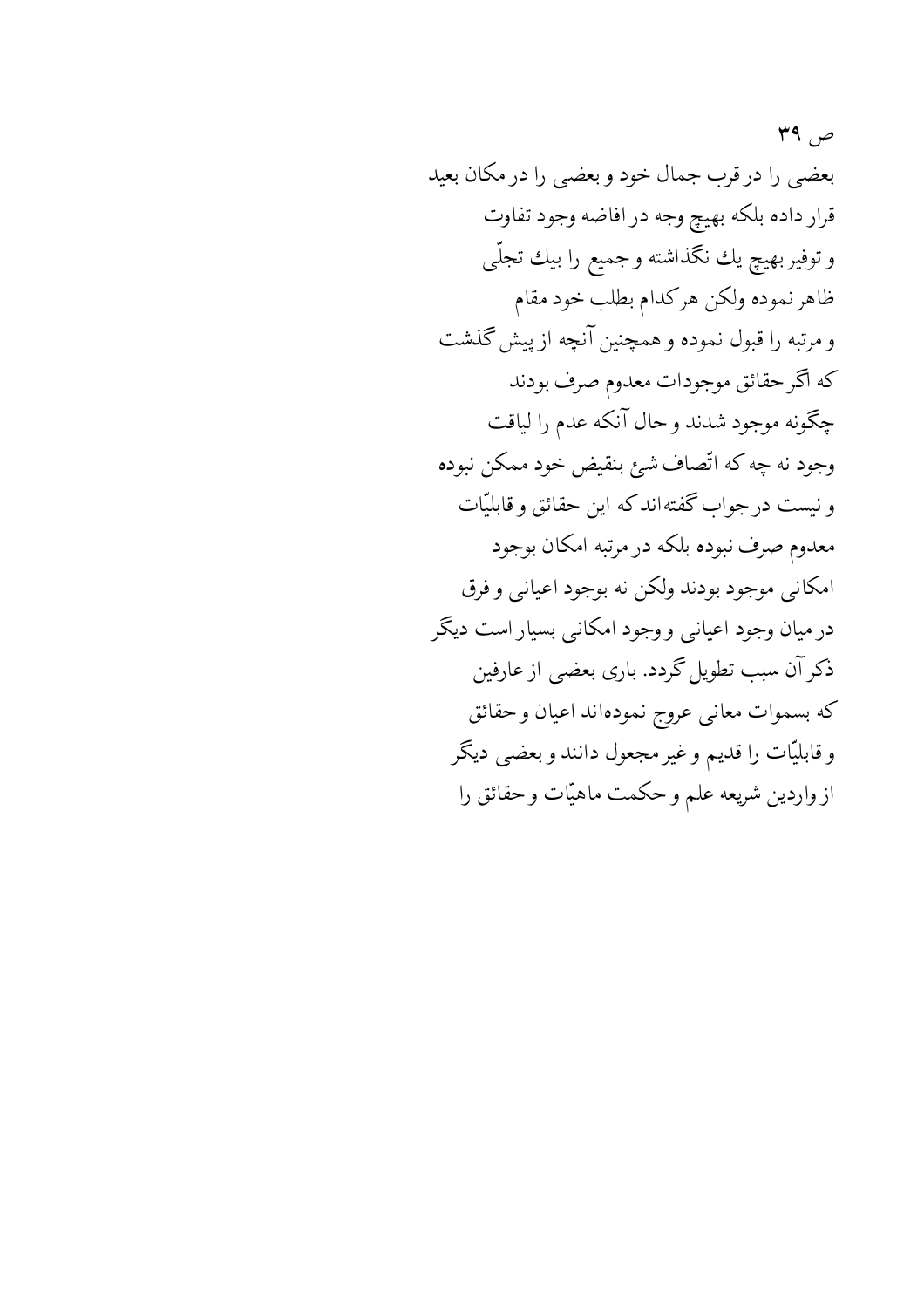$\epsilon \cdot \rho$ مجعول و مخلوق و حادث شمرند و این عبد فانبی بیانات و استدلالات هر دو طائفه را باتمّ بيان و اكمل تبيان در این رساله ذکر نموده ولکن در نزد خود این عبد جميع اين بيانات ومطالب ومقامات ومراتب در مرتبه و مقام خود تمام است بدون مشاهده خلل و فتورى زیرا اگر چه منظور یکی است ولکن نظرات عارفين و مقاماتشان متفاوتست و هر نظرى بالنسبه بمقام و مرتبه که ناظر در آنمقام واقف است تمام وكمال است. وبدان اي عاشق جمال ذي الجلال كه اختلاف اقوال اوليا از اختلاف تجلّيات اسماء حقّ و اختلاف مظهريّت است زيرا دركينونت هر مرآتبي از مراياء صفات حقٌّ وحقيقت هر مظهري از مظاهر غني ٌمطلق اسمي از اسماء حقٌّ بر سائر اسماء سلطنت نمايد أكّر چه انسان بخلعت "لقد خلقنا الانسان في احسن تقويم" سرافرازگشته و قميص روحاني "فتبارك الله احسن الخالقين" در بر نموده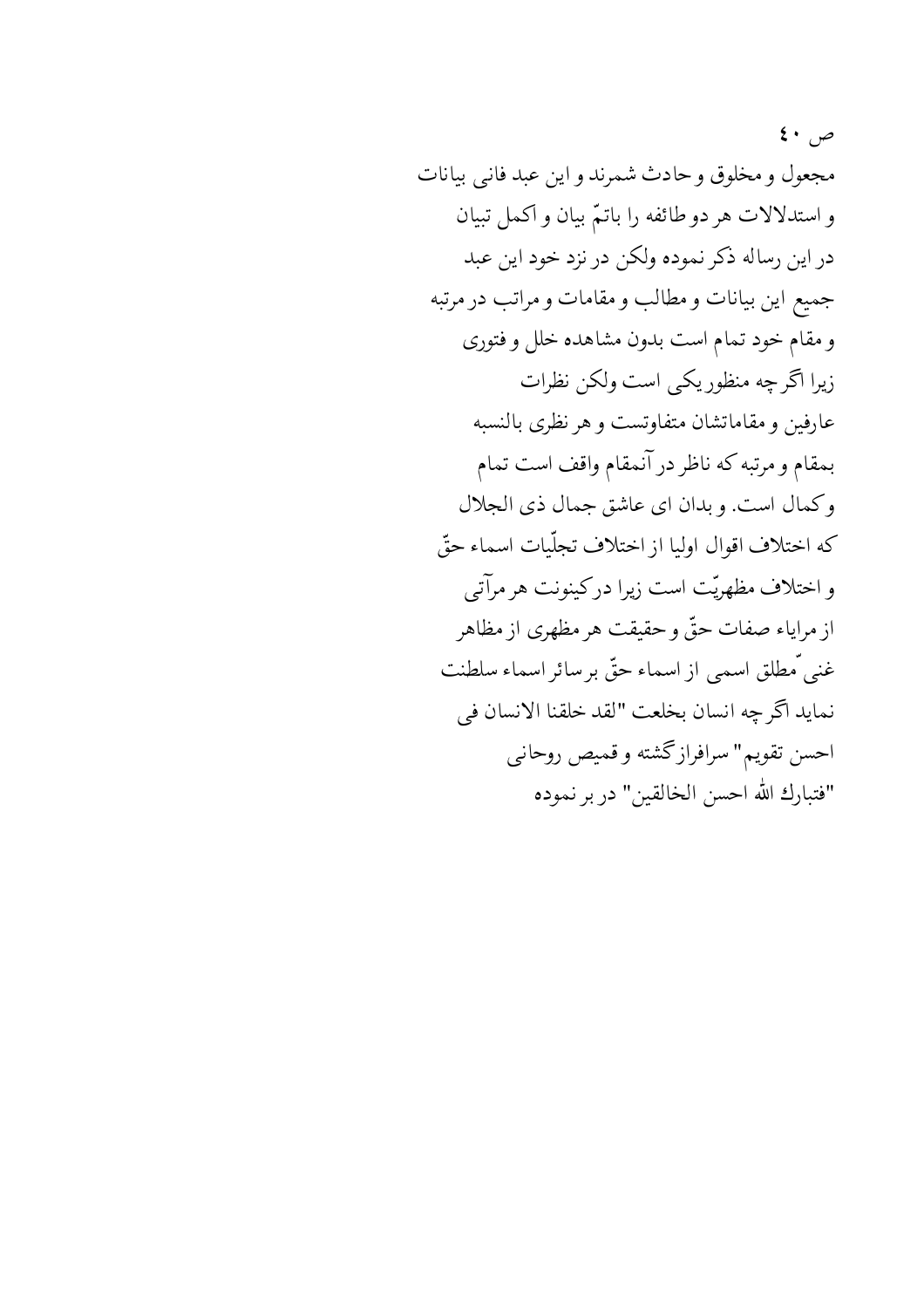$\{ \ }$ چه که حضرت حقّ سبحانه هر شبی از ممکنات و موجودات را باسمي از اسماء تجلّي فرموده چنانچه بعضبي از اولی العرفان گفتهاند که ملائکه مظاهر سبّوح و قدّوسند و شیاطین مظاهر یا مضلّ و متکبّرند و همچنین سائر اشیاء هرکدام در ظلّ تجلّیات اسمی از اسماء حقٌّ موجودند و اگر این لطیفه ربّانبی و دقیقه صمداني يك آن از شئ منقطع شود البتّه معدوم صرف و مفقود بحت گردد ولکن انسان مطلع الفجر است يعني بدايت روز وحدت و هدايت است و انتهاء ليل كثرت و ضلالت و مرآت منطبعه از جميع اسماء متضادّه متغايره است و منبع ظهوركلّ صفات الوهیّت و ربوبیّت است زیرا عالم انسانی عالم کلمات تامّاتست این است که میفرماید "خلق الله آدم علمی صورته" ای علی هیئة اسمائه و صفاته. باری با وجود آنکه مطلع ظهوركلّ اسماء الهيّه و مشرق طلوع كلّ صفات ربّانيّه است لكن يك اسم از اسماء الهيّه در او اشدّ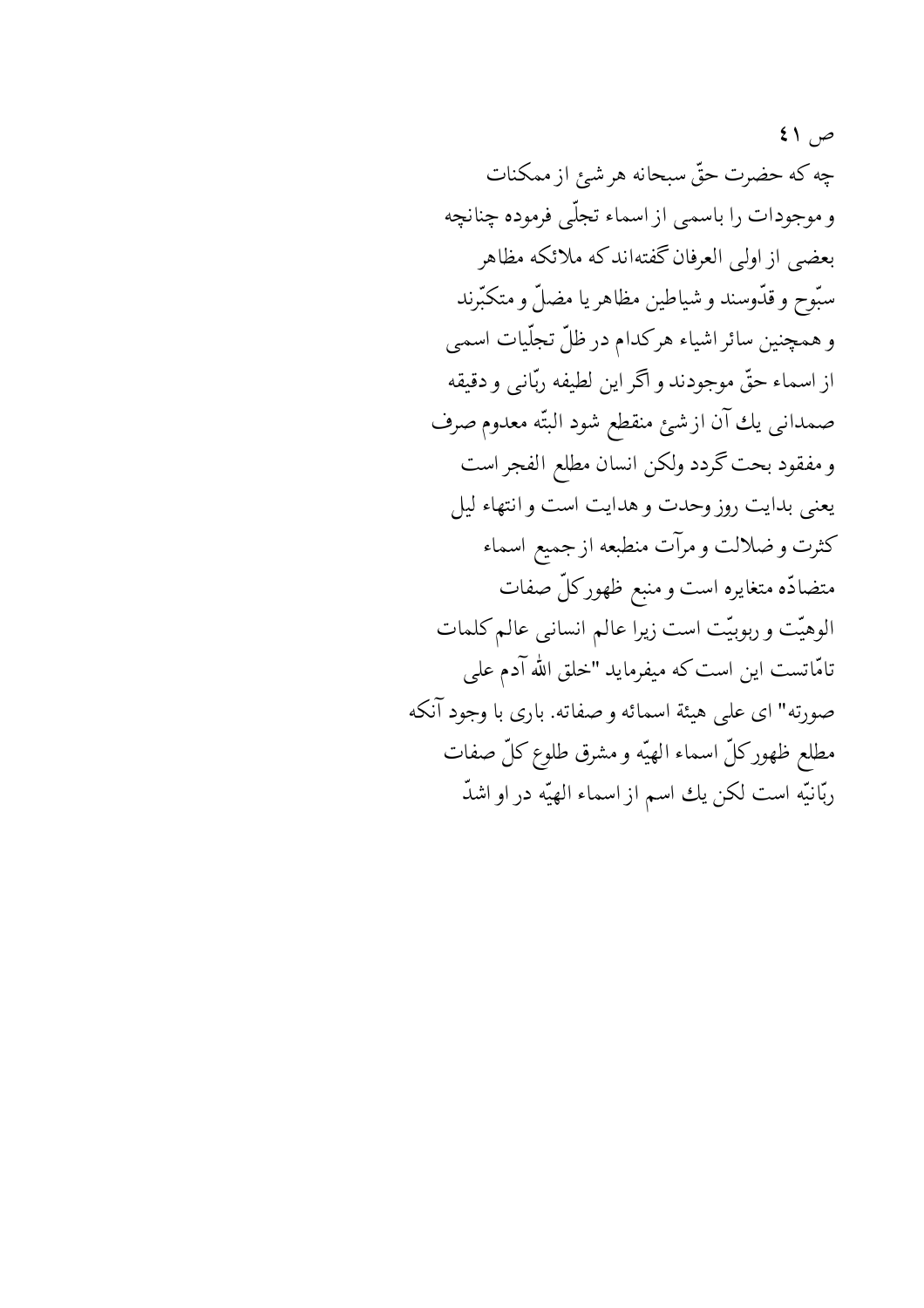$57,7$ ظهوراً و اکبر بروزاً است که کینونتش از آن اسم بدء شده و بآن اسم عود نماید خلاصه مطلب آنکه بعضی از اولیای الهی چون تشعشع انوار جمال باقی را در علوّ تنزيه و رفرف تقديس بچشم باقي ملاحظه نمايند لهذا از شئونات كلّ عوالم ذات احديّه را تسبيح وتقديس نمايند زيراكه دركينونت اين هياكل صمداني اسماء تقديس و تنزيه تجلّى نموده و بعضبي از عارفين اسرار خفيّه مظاهر اسماء الوهيّت و ربوبيّتند اين است كه در اينمقام انوار جمال ربّ الارباب را بي وجود مربوب وخالق را بدون مخلوق و عليم را بي معلوم مشاهده ننمايند. و امّا بعضي از واقفان رموز احديّه آگرچه در افئده و حقائقشان یك اسم از اسماء الهیّه اشدّ ظهور است ولكن از هر اسمي از اسماء حقٌّ و صفتي از صفات غنيّ مطلق دركينونتشان عكسي مشهود است و انواری مشهور از این جهت در مقام تنزیه صرف و تقدیس بحت که میفرماید "کان الله و لم یکن معه من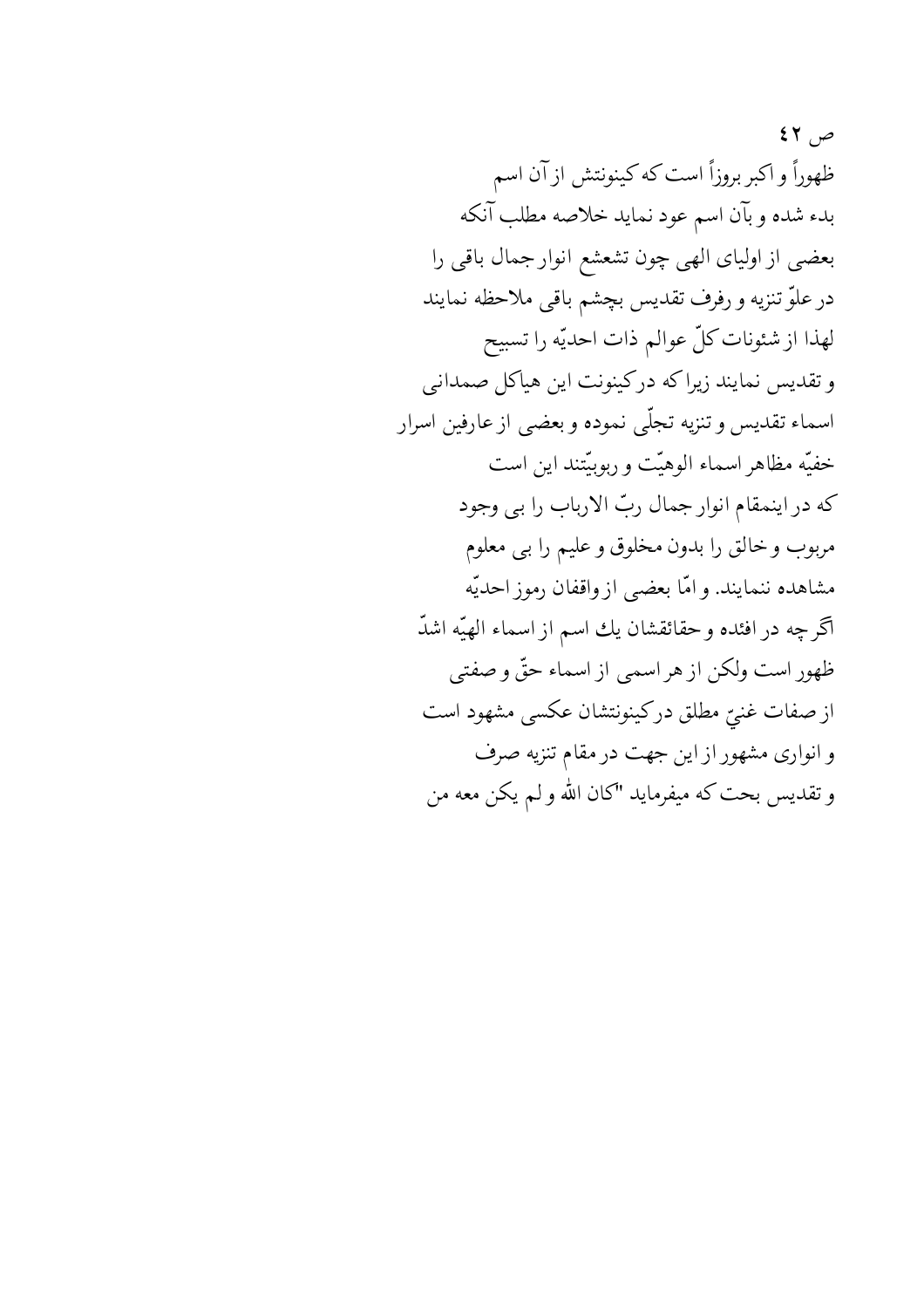ص ۲۳ شئ" آن ذات احديّت را قديم بالذات و الصفات مشاهده نمايند لكن منزّه از وجود معلومات و حقائق موجودات و در این رتبه ماسوی الله را معدوم صرف و مفقود بحت شمرند این است در اینمقام حقائق و موجودات و ممكنات را حادث بينند قديمي جز ذات حقّ موجود ندانند و در مقام دیگرکه مقام تجلّیات اسم عليم و اسماء الوهيّت و ربوبيّت است حقائق اشياء را نيز قديم شمرند و علم را تابع معلومات ملاحظه نمایند. ای سالك مسالك هدایت در مغرب نیستی و فنا متواری شو تا از مشرق هستی و بقا طالع شوی و سر در قمیص فقر و افتقار از ما سوی الله فرو بر تا از جیب رحمت ذوالجلال سربرآري و در هواي عشق و جذب پروازكن تا برفرف علم وحكمت صمداني عروج نمائي وچشم را از غبار تيره عوالم ملك و ملكوت پاك و طاهركن و بعين الله الناظره و بصر حديد در صنع جدید بدیع الهی مشاهده فرما تا این اسرار مستوره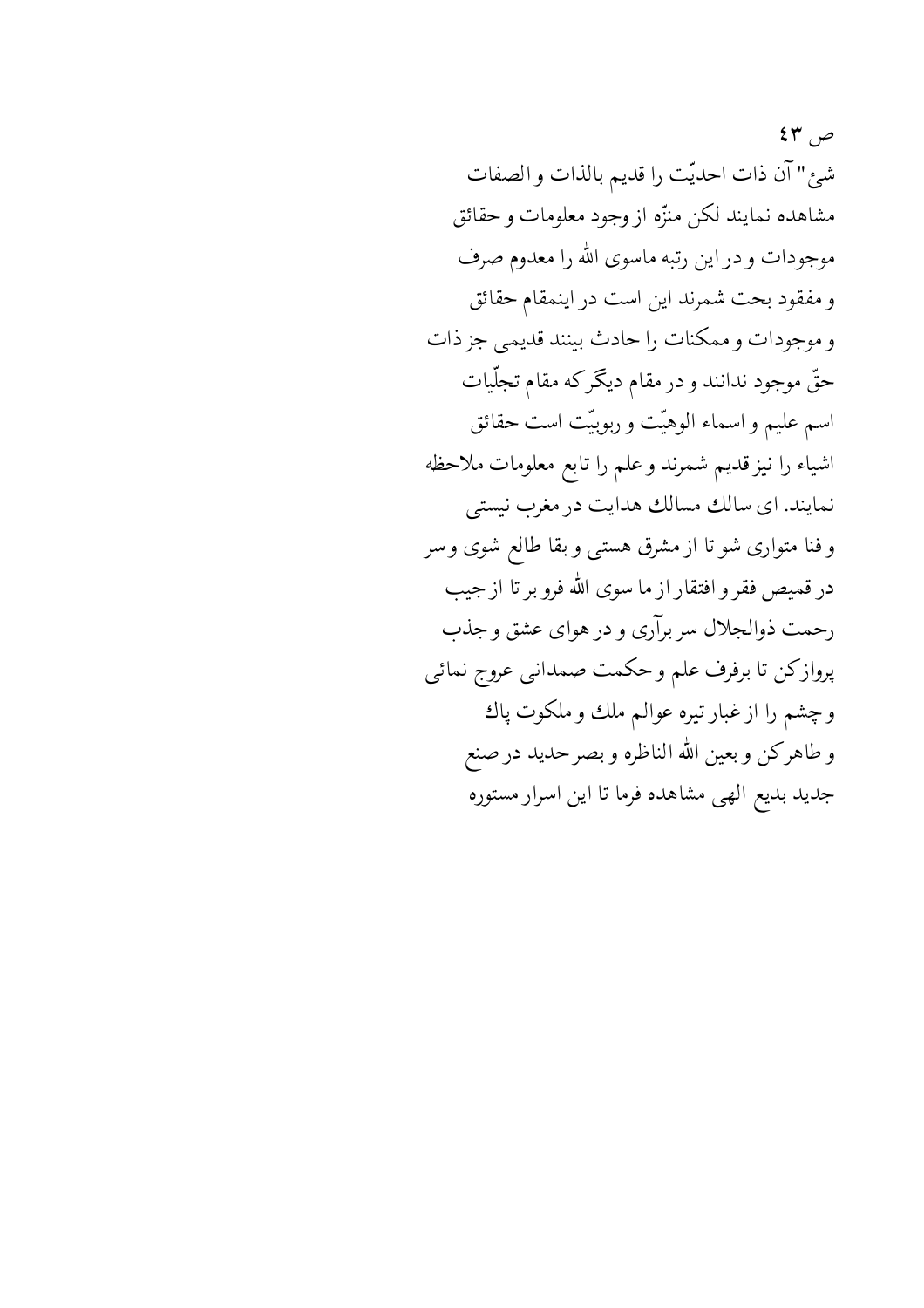$22 \times 10^{-10}$ و رموز مخفيّه الهيّه را بي حجاب و نقاب ملاحظه نمائي و در جنّت احدیّه که مقام اتّحاد کلّ کثرات است نظر برجوع بواحد حقيقى وارد گردى اين است نصيب نفوسيكه بانفاس قدسي مؤانست جستهاند اذا فاسع بذاتك و روحك و قلبك و فؤادك البي هذا المعين الّذي تجرى منه سلسبيل حكمة الله الملك العزيز الوهّاب. و امّا مقصود از معرفت بدان ای سالك سبیل هدی که ابواب معرفت کنه ذات حقّ مسدود است برکلّ وجود و طلب و آمال در این مقام مردود هرگز عنكبوت اوهام بر اغصان عرفان حقيقت عزيز علّام نتند ويشه خاك پيرامن عقاب افلاك نگردد حقيقت نيستبي چگونه هويّت هستبي را ادراك كند و فناء صرف چگونه بر جوهر بقا واقف گردد زیراکه لطائف حقائق جوهريّات موجودات و بدائع جواهر مجرّدات ممكنات بكلمه امراووآيتي ازآيات اوخلق شده وبيك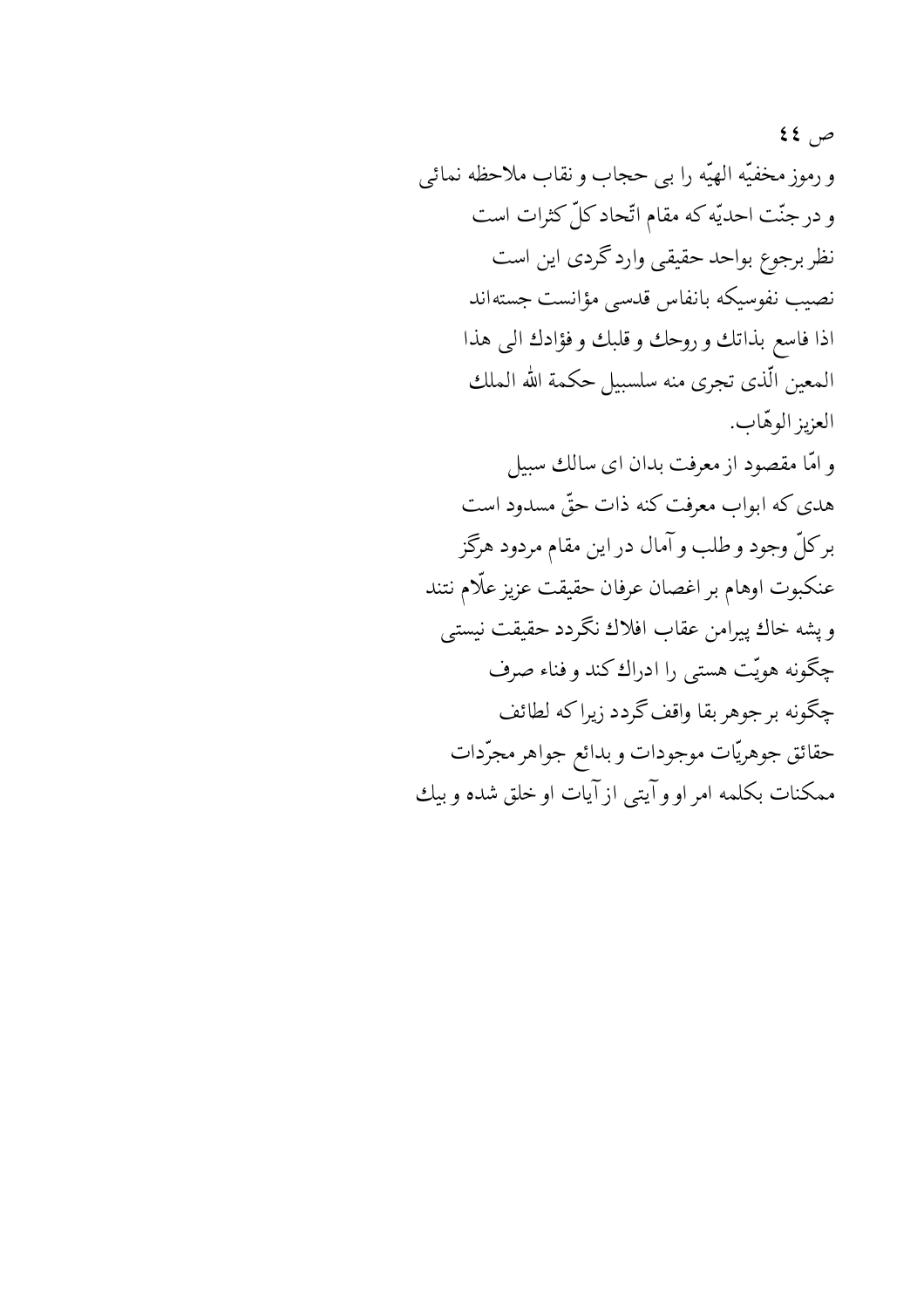ص ٥ ٤ تجلَّى از اشراقات شمس مشيَّت او موجود شده و اگر متعارجين سماء عرفان و متصاعدين ملكوت حکمت و ایقان ببقاء ذات احدیّت در هوای بی منتهای معرفت كنه آن جوهر الجواهر پرواز نمايند البتّه شبري طيّ ننمايند وبحقيقت راه پي نبرند جمله ادراکات بر خرهای لنگ حقّ سوار باد پرّان چون خدنگ اينست كه سيّد الاوّلين و الآخرين در اينمقام اظهار عجز وفقرراكمال علم وغاية القصوى حكمت دانستهاند و این جهل را جوهر علم شمردهاند چنانچه میفرماید "ما عرفناك حقٌّ معرفتك" و همچنين ميفرمايد "ربّ زدنبي فيك تحيّرا" و در اينمقام جز حيرانبي صرف و سرگردانی بحت تحقّق نیابد زیرا ادراك شئ مر شئ را منوط بدوچیز است اوّل احاطه است یعنی تا شئ برشئ احاطه ننمايد ابدأ ادراك كنه او نتواند و اين معلوم است که هیچ نفسی بر ذات حقّ احاطه ننموده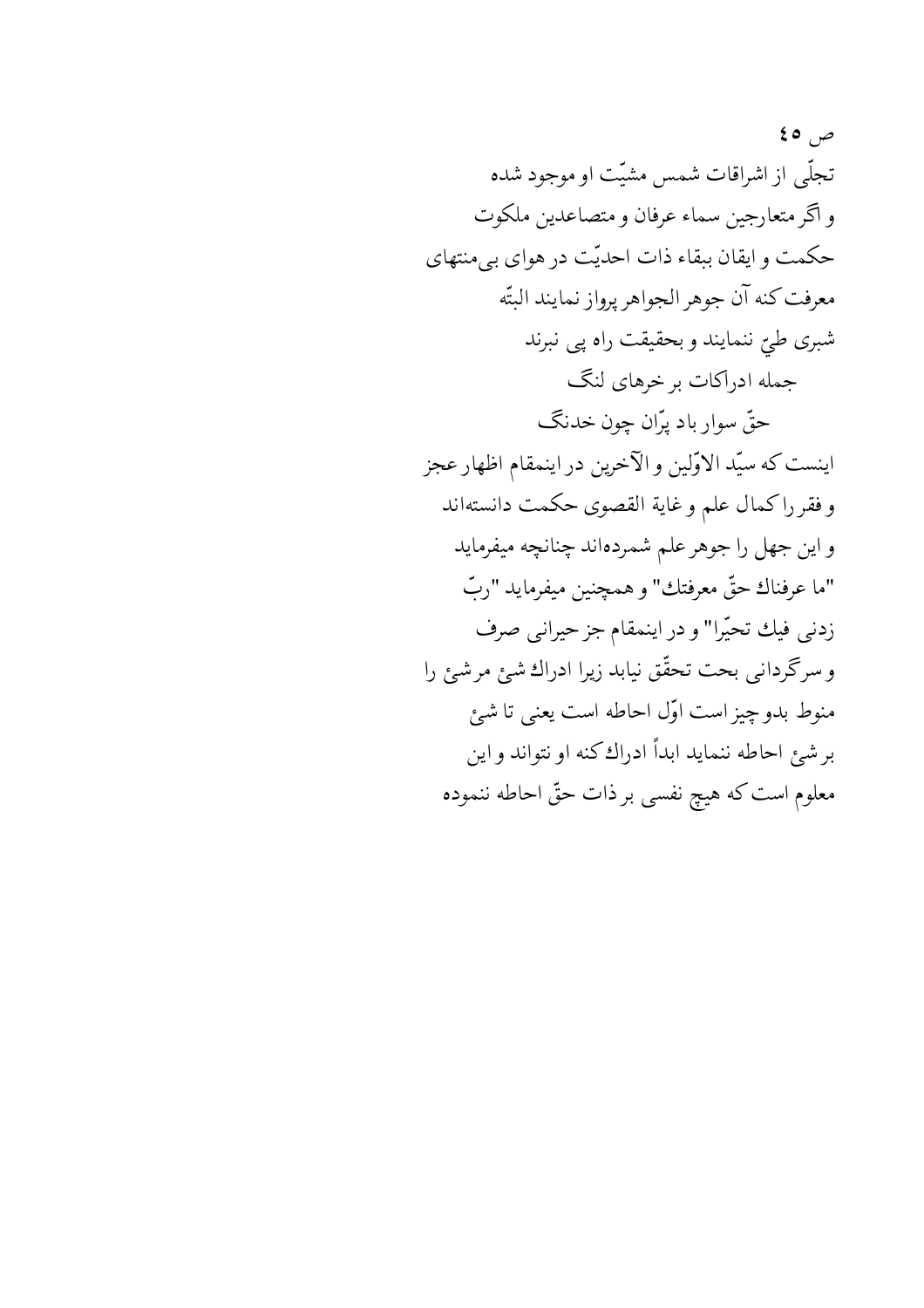$57, 79$ تا بكنهش پي برد و يا از رياض عرفان حقيقت ذاتش رائحه استشمام نمايد وعلم وادراك بي احاطه تحقّق نيابد وثاني مشابهت ومماثلت است يعني تا شئ مشابهت بشئ نداشته باشد بهيچ وجه تصوّر حقيقت آن نتواند چه که فاقد مراتب و عوالم آنست چگونه تواند تعقّل و تصوّر آن نماید مثلاً حیوانات و نباتات و جماد هرگز تصوّر حقيقت انسان نتواند زيرا من حيث الحقيقه در میان انسان و این اجناس بهیچ وجه مشابهت و موافقت نبوده و نیست و این بسی واضح و مبرهن است که از برای ذات حقّ سبحانه هیچ شبهی و مثلی و نظیری نبوده و نیست زیرا مشابهت در نزد حکما موافقت درکیف است و تا دو چیز درکیف موافق و مطابق نباشند آنرا مشابه نتوان گفت مثلاً هرگز روز روشن نورانی را بشب تیره ظلمانی تشبیه نتوان نمود و نار مشتعله موقده را بمیاه منجمده مثل نتوان زد زیرا درکیف که آن درخشندگی و تیرگی و اشتعال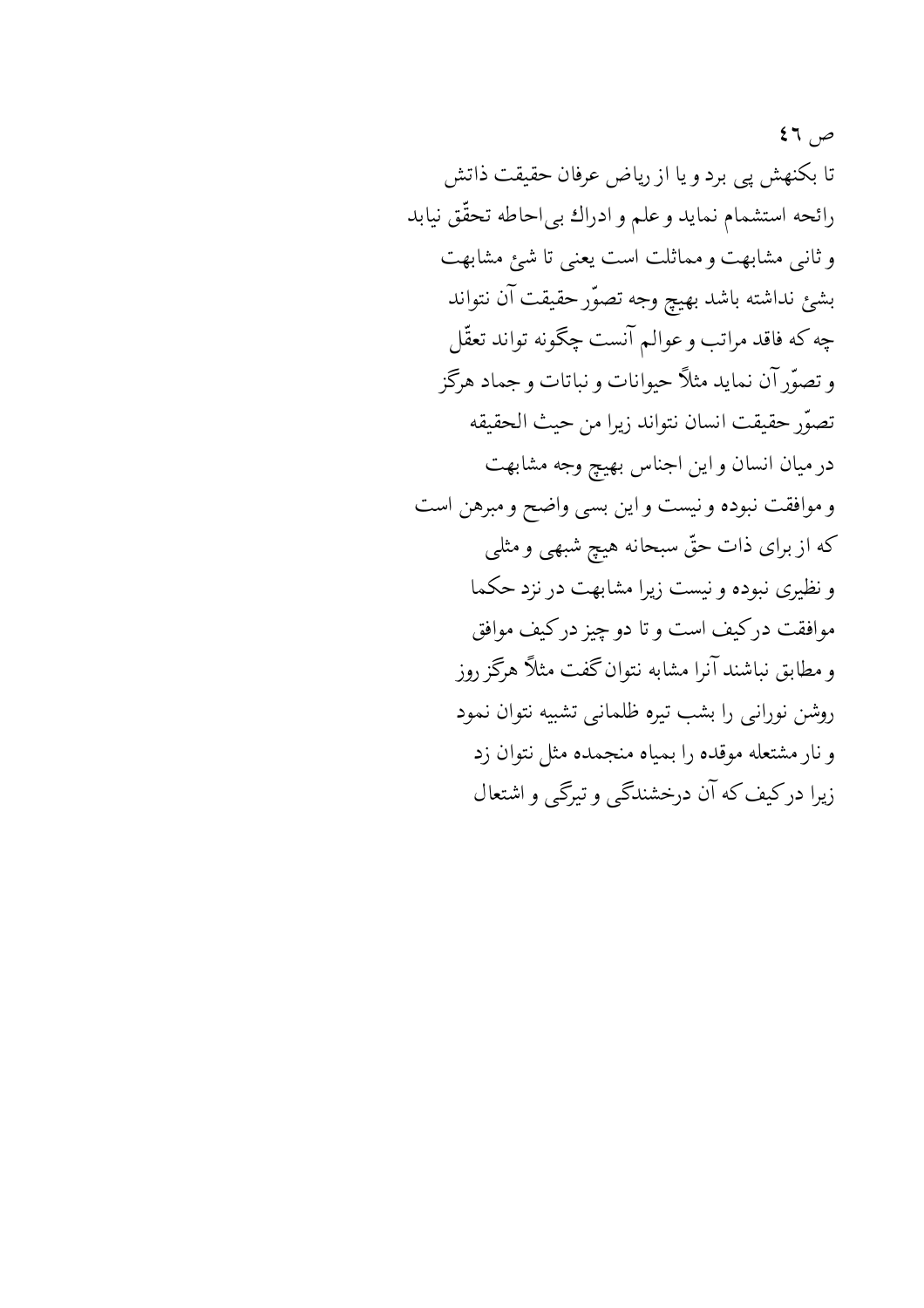$\mathsf{sv}_{\cdot} \neq$ و افسردگیست موافق و مطابق نیستند ولکن اگرگوئی که این یاقوت احمرچون سراج منیر متلألأ است اين تشبيه موافق افتد زيرا دركيفيّت كه آن درخشندگي است مطابقند وكيف از جمله اعراض است كه حال و عارض اجسام گردد و اين ثابت و محقّق است که ذات حقّ جسم نیست تا محلّ اعراض شود و درکیف موافقتی از برای او تصوّر گردد تا مشابهی از برای او تحقّق یابد و آن مشابه ادراك كنه ذات حقٌّ سبحانه نمايد و بحقيقتش پي برد فسبحان الله عمّا يقول الواصفون في وصفه علوّاكبيرا پس مقصود از عرفان در این حدیث شریف معرفت كنه ذات حقٌّ نبوده و نيست چه كه از حيَّز امكان خارج است بلکه مقصود معرفت آثار و تجلّیات آن غیب اقدس امنع بوده و هست زیرا هرچه عقول مجرَّده و نفوس زكيَّه صافيه طيّ عوالم عرفان نمايند جز مراتب آيه مدلّه بر سلطان احديّه كه در حقائق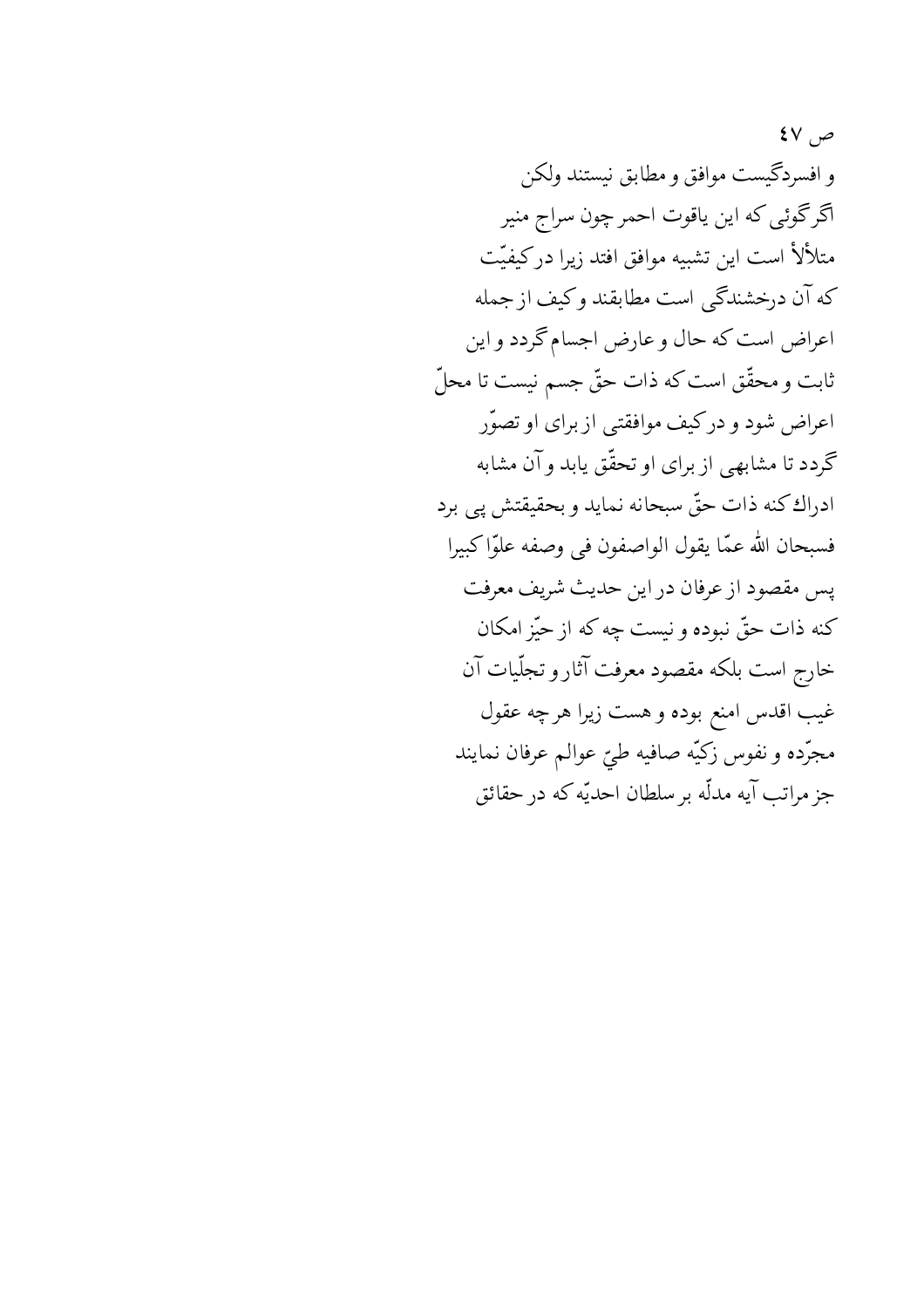$2\wedge$ ,  $\varphi$ انسانيّه وديعه كذاشته شده ادراك ننمايد وآنچه بجناح نجاح در فضاي بيءنتهاي علم و شهود پرواز نمايند جز احرف كتاب نفس خود نخوانند اين است كه ميفرمايد "اقرأكتابك كفي بنفسك اليوم عليك حسيبا" مثلاً در دائره ملاحظه نمائیدکه آنچه پرگار سیر و حرکت نماید جز بر حول آن نقطه که مرکز آن دائره است دوران ننمايد وآن آيه متجلّيه درحقيقت نفوس ملكوتيّه بعينه حكم آن نقطه داردكه جميع حواسٍّ و مدارك انسان حول آن آيه لاهوتيّه طائفند ولكن اين آيه متجلّيه ازشمس هويّه وامانت سلطان احديّه در حجبات وسبحات انفس محتجب ومستور است چون شعله نورانی که در غیب شمع و سراج قبل از اشتعال منطوی و مکنونست و تا این نیّر سماء توحید در مغرب حقائق انسانيّه متواريست هيچ نفسي از شئون لاهوتيّه كه درغيب حقيقت انسان مكنونست واقف نه اين است که چون شمس هویّت از مشارق قیّومیّت طالع و لائح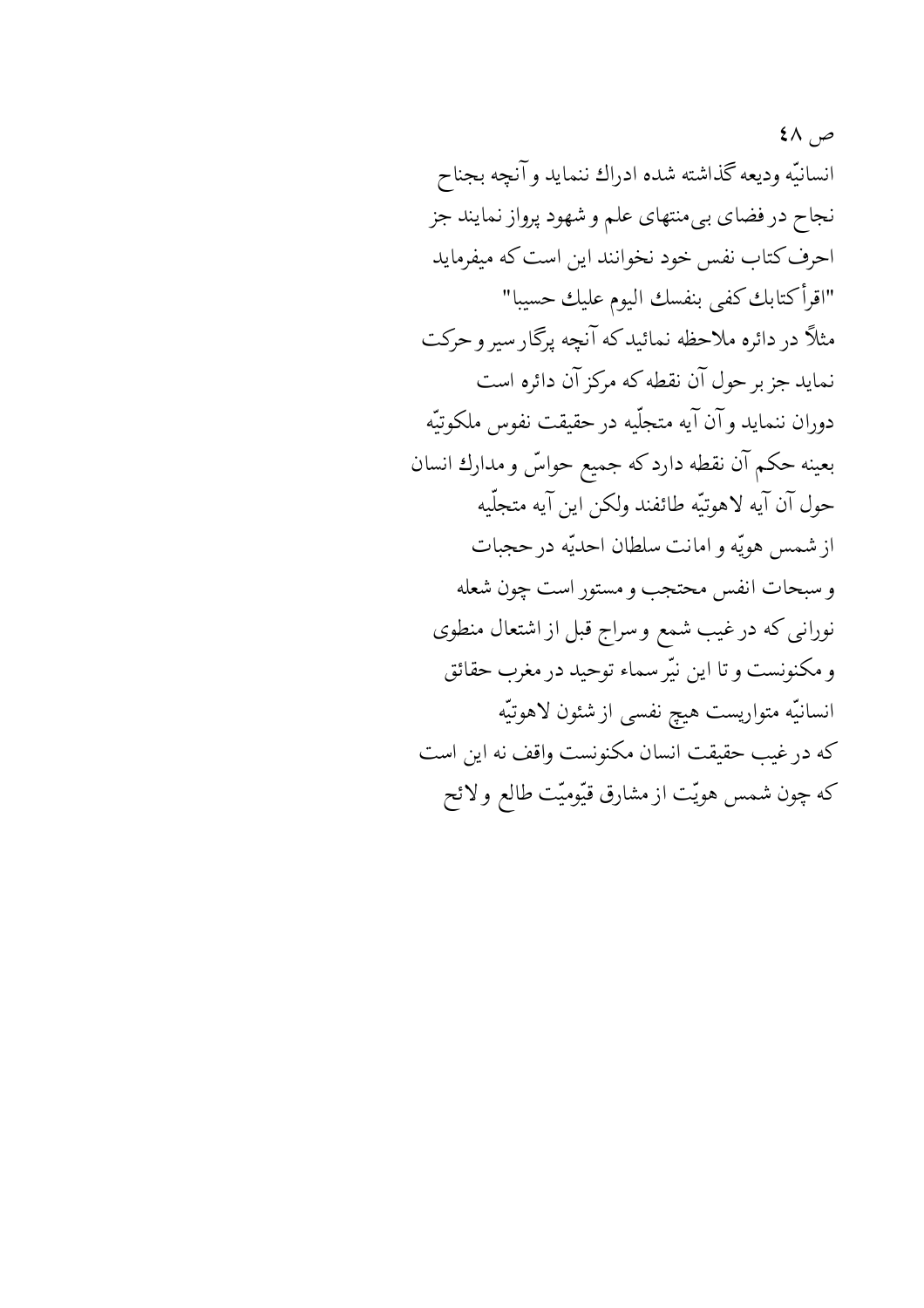ص ۶۹ گردد نفوسیکه بعرفان این مطالع عزّ احدیّه و مشارق صبح الهيّه فائز شده در ظلّ تربيتشان تربيت شوند تا آن آیت رحمن چون صبح انوار از جیب حقائق نفوس مطمئنّه سربرآرد و رایت ظهور بر اعلام قلوب بر افرازد و این مشارق انبیاء و اولیای حقّند که شمس حقيقت ازاين افق بركلّ شئ افاضه فيوضات نامتناهيه ميفرمايد وسالك چون باينمقام اعزّ اعلى فائز شد مهبط اسرار مكنونه الهيّه و مطلع انوار غيبيّه صمدانيّه گردد در هر آني بجنّت بديعي داخل شود و در هر لحظه بنعمت جدیدی مرزوق گردد صدر منشرح را لوح محفوظ الهي مشاهده كندكه در او اسرار ماكان و ما يكون مستور است وقلب منير را مرآت صافيه منعكسه از صوركلّ عوالم ملاحظه نمايد جميع حجبات عوالم كثرت وظلمت را بيك شعلة نار محبّة الله بسوزاند باری مقصود از معرفت در این حدیث قدسی معرفت ظهور حقّ است از این مشارق قدس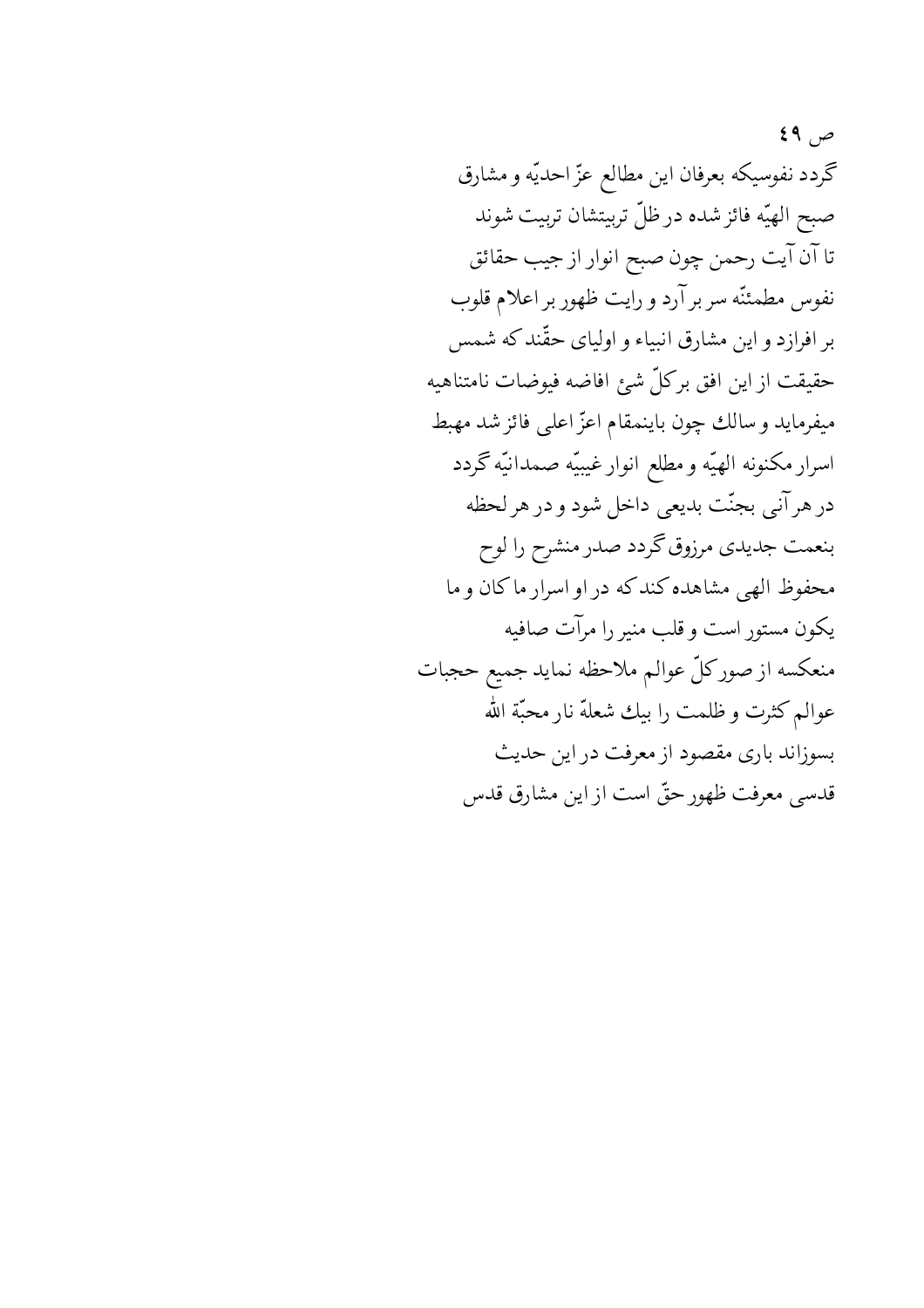$\bullet \cdot$   $\bullet$ احديّت يعني انبياء و اولياي الهي و الّاكنه ذات او لم يزل معروف نفسي نبوده و نخواهد بود. اي سالك سبيل محبوب بدان اصل مقصود در اين حديث قدسي ذكر مراتب ظهور و بطون حقّ است در اعراش حقيقت كه مشارق عزّ هويّتند مثلاً قبل از اشتعال وظهور نار احديّه بنفسها لنفسها درهويّت غيب مظاهر كلّيّه است آن مقام كنز مخفى است و چون آن شجره مباركه بنفسها لنفسها مشتعل گردد وآن نار موقده ربّانيّه بذاتها لذاتها بر افروزد آن مقام "فاحببت ان اعرف" است و چون از مشرق ابداع بجميع اسماء و صفات نامتناهیه الهیّه بر امکان و لامکان مشرق گردد آن مقام ظهور خلق بدیع و صنع جدید است که مقام "فخلقت الخلق" است وچون نفوس مقدّسه حجبات كلِّ عوالم وسبحات كلِّ مراتب را خرق نمايند و بمقام مشاهده ولقا بشتابند وبعرفان مظهر ظهور مشرّف آيند و بظهور آية الله الكبرى في الافئده فائز شوند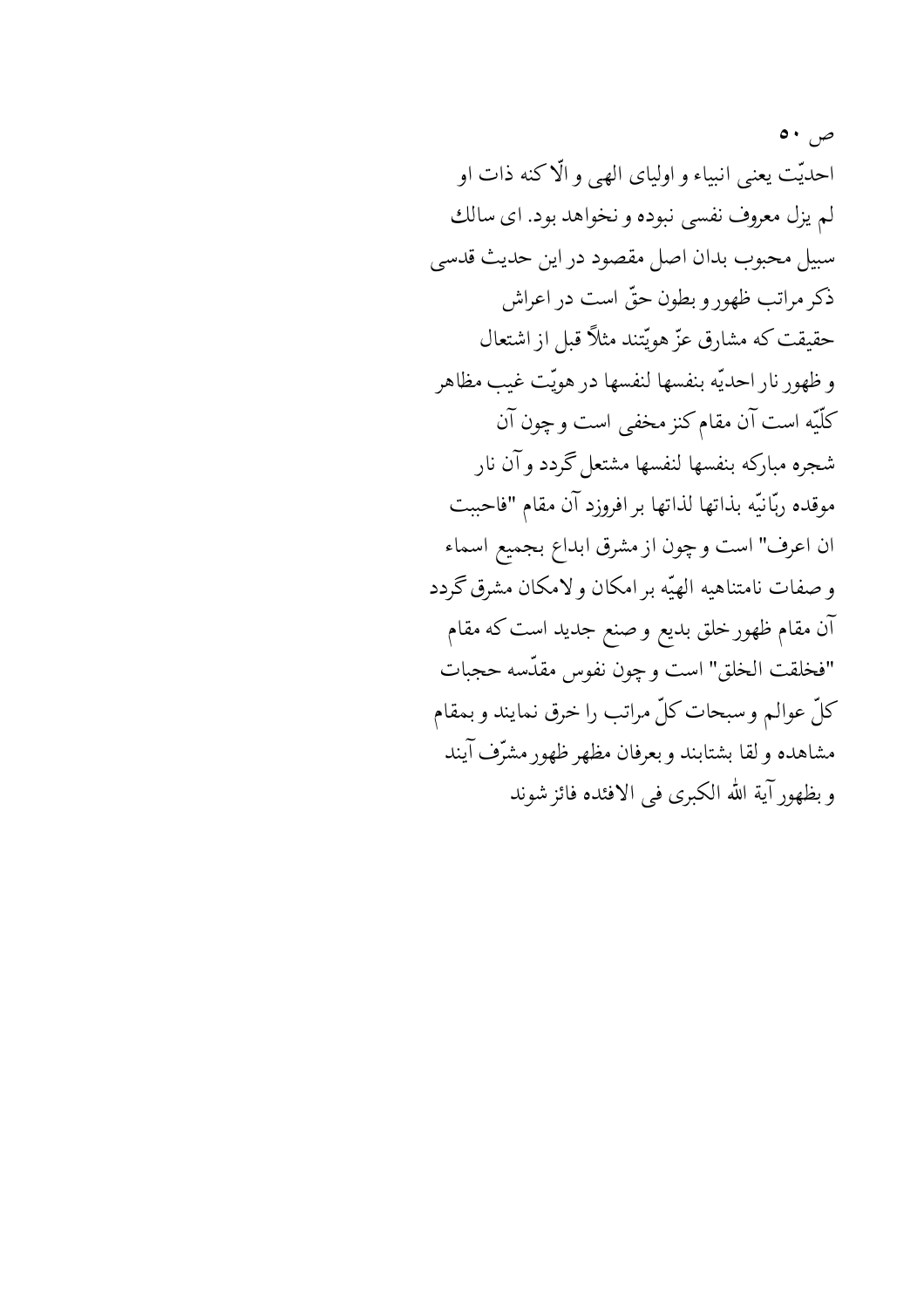در آن وقت علّت خلق ممکنات که عرفان حقّ است مشهود گردد. پس ثابت ومبرهن شدکه مقصود از عرفان معرفت مظاهر احديّه است چه كه جميع مراتب و مقامات بعنایات این هیاکل مقدّسه میسّر گردد و این ابواب لم یزل بر وجه عباد مفتوح بوده ولكن ناس خود را باشتغال شئونات مؤتفكه از عنايات يوم الوصال محروم نمايند چنانچه در اين ايّام شمس ولايت از افق ابهى مشرق ولائح است وباين كلمات لاهوتيّه ناطق "قد فصّلت نقطة الاوّليّه قامت الالف الالهيّة و ظهرت ولاية الله المهيمن القيّوم" ولكن كلّ از او غافل و بهوای خود مشغول. فوالله الّذی لا اله الّا هو اگر نفسی رائحه از این ریاض استشمام نماید البتّه بجان بکوشد که شاید از این بحر بی پایان نصیبی برد آگرچه در این ایّام نه چنان عباد از جوهر مقصود محتجب گشتهاند که بذکر در آید جز اکتساب شئونات دنيّه زائله علوّى ندانند و غير از جمع زخارف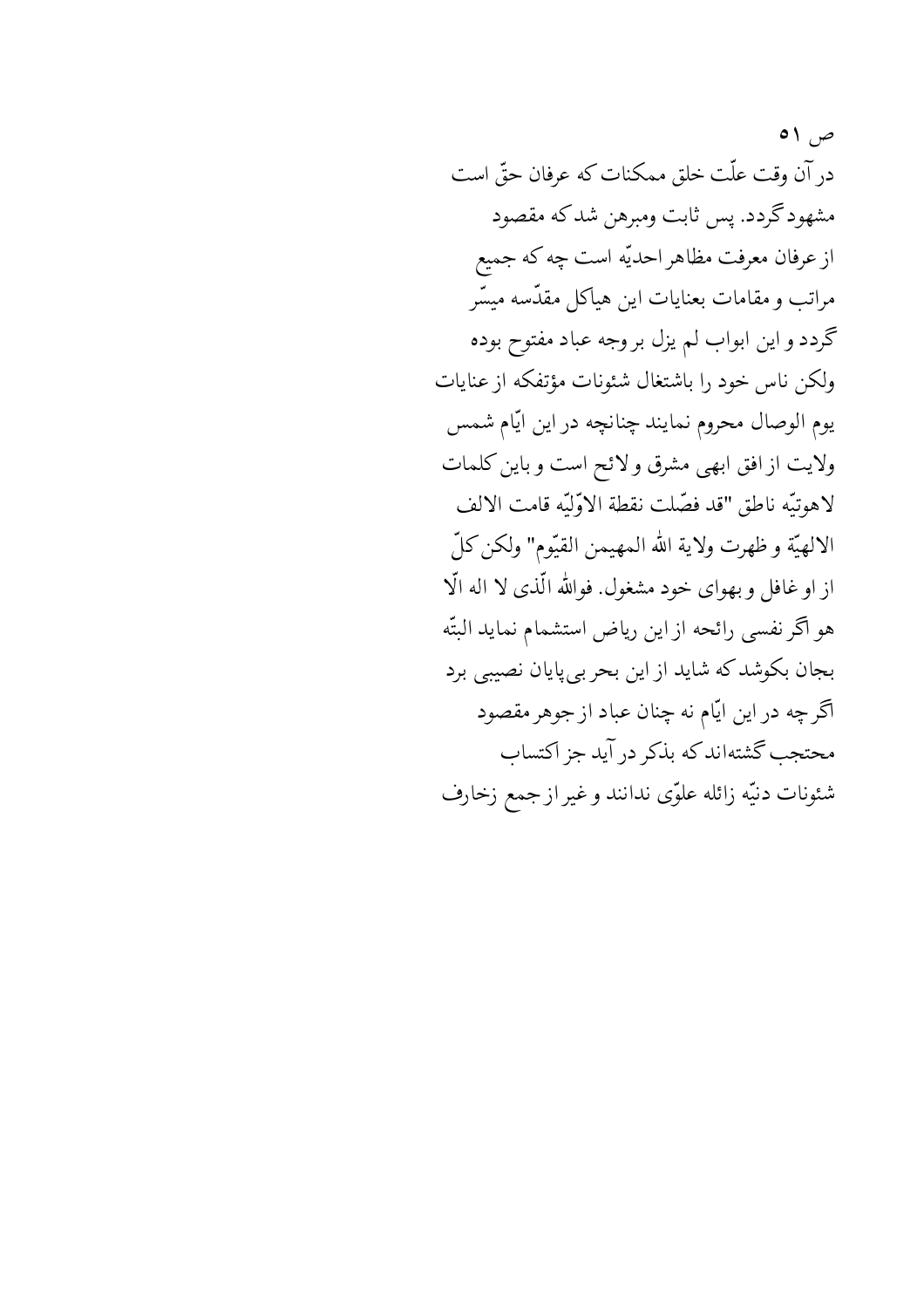ص ۲ ه فانيه عزّتي نخواهند از حصن حصين محكم دوري جستهاند و در بیت عنکبوت که اوهن بیوتست مأوی نمودهاند بقطره ماء منتنه اجاج از بحر البحور عذب موّاج گذشتهاند و بظلمت ليل دهماء از ضياء نيّر اعظم اعلی غافل گشتهاند با وجود آنکه درکلّ حین ببصر ظاهر بی اعتباری این خاکدان ترابی را مشاهده میکنند فوالله اگر اقلّ از لمح بصر تفکر نمايند البتّه چون برق ساطع از امكان و ما فيها بگذرند و از این گذشته باین عقل جزئی پر فطور اراده نمودهاند مقامات و مراتبی راکه از عقول کلّیّه مستور است ادراك نمايند وچون اين مراتب در تنگناي عقل سقيمشان نكمنجد انكاركنند با وجود آنكه جميع اعضا وجوارح واركانشان شهادت برحقيقت آن مراتب و مقامات دهند ان شاء الله امیدواریم که از انفاس قدس رحمن كه از يمين سبحان ساطع است نفوسى در ظلّ حقٌّ محشور شوندكه بقدمي از سدرة المنتهاى عوالم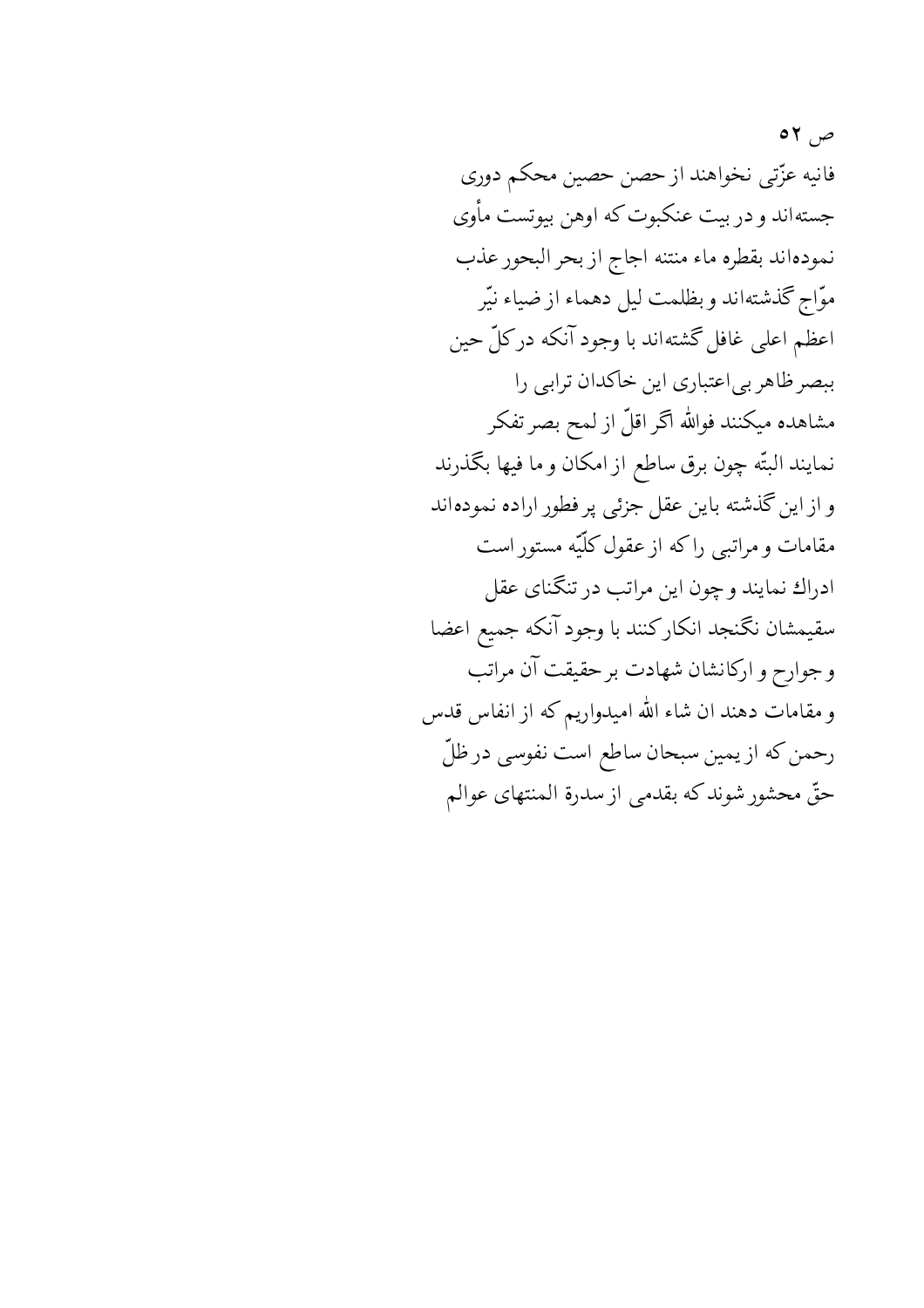ص ۳ه عرفان درگذرند "و ليس ذلك على الله بعزيز" چه قدر حسرت و تاسّف است از برای انسان که از فضل اکبر محروم ماند در این فصل ربیع الهی که اشجار جنان باوراق و رياحين حكمت مزيّن گشته و عندليبان رياض هويّت ببدائع الحان برافنان شجره طوبي درتغنّي وترتَّبي وسلطان كلِّ در انجمن بلبلان شيداكشف نقاب و خرق حجاب فرموده فطوبي للفائزين اي حبيب این بال و پر در هم شکسته گل آلوده راکه از قدم عالم حکایت میکند بریز تا بپرهای عزّ توحید در این فضای وسيع وسماء منيع پرواز نمائيي بجان بكوش تا بمائده بدیعه که از سماء هویّه در نزول است متنعّم گردی و بفواكه قدسيّه از شجره لا شرقيّه و لا غربيّة مرزوق شوی این طیور آشیانه حیرت را شوری دیگر در سر است و این آوارگان سبیل محبوب را جذبي ديگر در دل بايد چهار تكبير بر ماكان و ما یکون زد و عزم کوی جانان کرد چشم را از غیر دوست